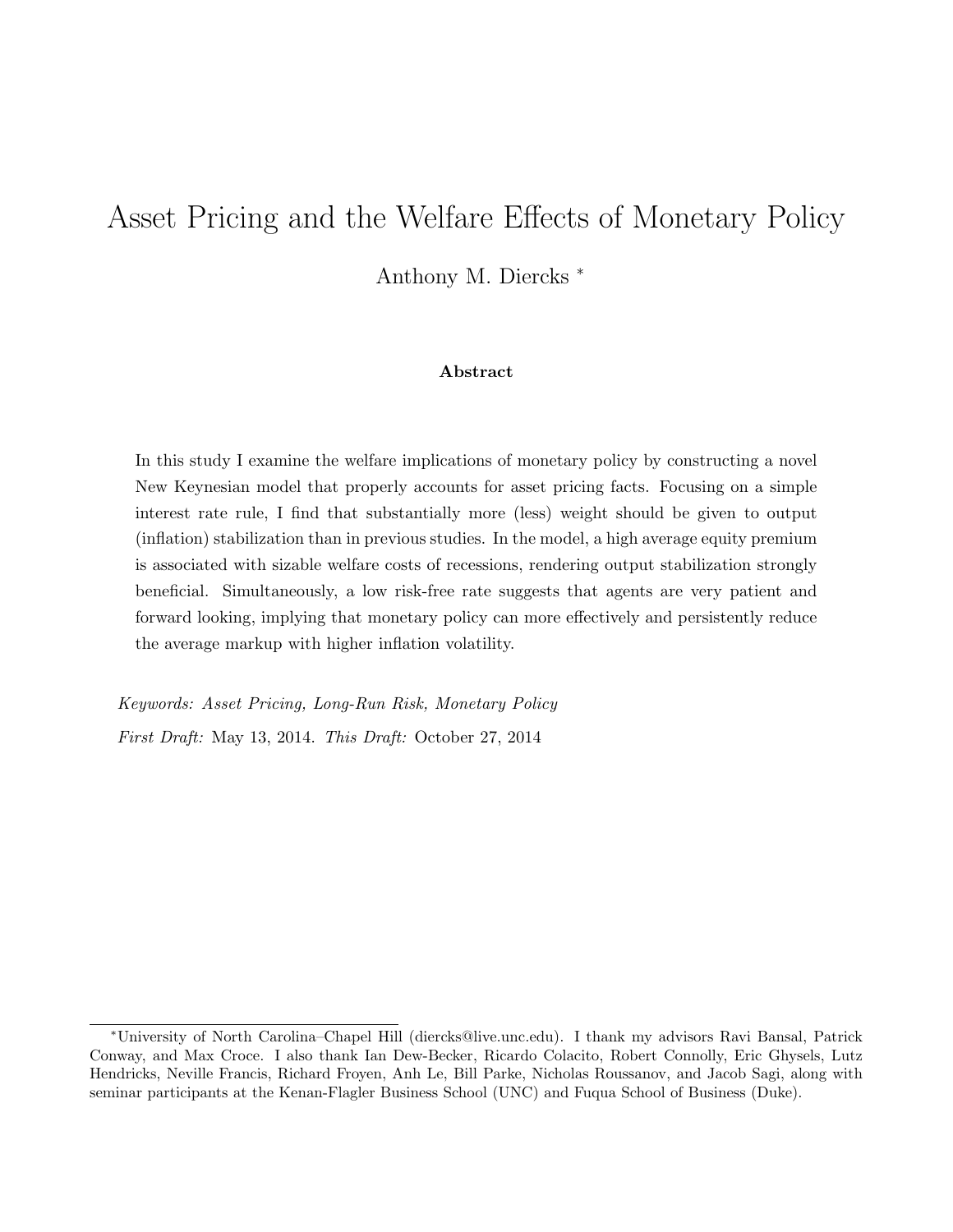## 1 Introduction

As we continue to recover from the Great Recession, monetary policy makers are confronted with the decision of when to start raising interest rates and by how much. Underlying these choices is a concern about the trade-off between inflation and output. On one side there are "inflation hawks" who suggest that the primary goal of monetary policy should be price stability, with overwhelming concern for the stabilization of inflation—potentially at the expense of output. This course of action has historically been followed by the European Central Bank. On the other side, "inflation doves" suggest that monetary policy should place a greater emphasis on stabilizing output to decrease the severity of recessions, potentially at the expense of increased inflation. This more closely aligns with the approach of the Federal Reserve, which has a dual mandate to promote both maximum employment and stable prices. For policy makers, determining the proper emphasis to place on inflation versus output is a high-stakes decision that impacts everyone in the economy.

Existing studies of monetary policy predominantly find that stabilizing inflation is strongly preferred to stabilizing output.<sup>[1](#page-1-0)</sup> However, these studies suffer from the risk-free rate puzzle [\(Weil,](#page-39-0) [1989\)](#page-39-0) and the equity premium puzzle [\(Mehra and Prescott,](#page-38-0) [1985\)](#page-38-0), and thus they ignore key characteristics of financial data. The present study addresses this issue by incorporating financial data while evaluating the welfare implications of simple monetary policy rules that are functions of inflation and output. Specifically, I construct a model that is consistent with the historical risk-free rate, the historical equity premium, and the presence of long-run risk in productivity. Each of these features is important in capturing key aspects of the macroeconomy. The equity premium captures the welfare costs of recessions; the risk-free rate dictates the extent to which households and firms are patient and forward looking; and long-run productivity risk is crucial because of its major impact on the pricing decisions of forward-looking firms. Taken together, these three characteristics lead to policy recommendations that place significantly greater weight on output and less weight on inflation than is the case in the existing literature.

To explain this result, I investigate the trade-offs among three sources of welfare losses in the New Keynesian model: inflation volatility, output volatility, and the average markup. Output volatility and

<span id="page-1-0"></span><sup>&</sup>lt;sup>1</sup>See [Canzoneri et al.](#page-36-0)  $(2011)$  and [Woodford](#page-39-1)  $(2010)$  for extensive overviews.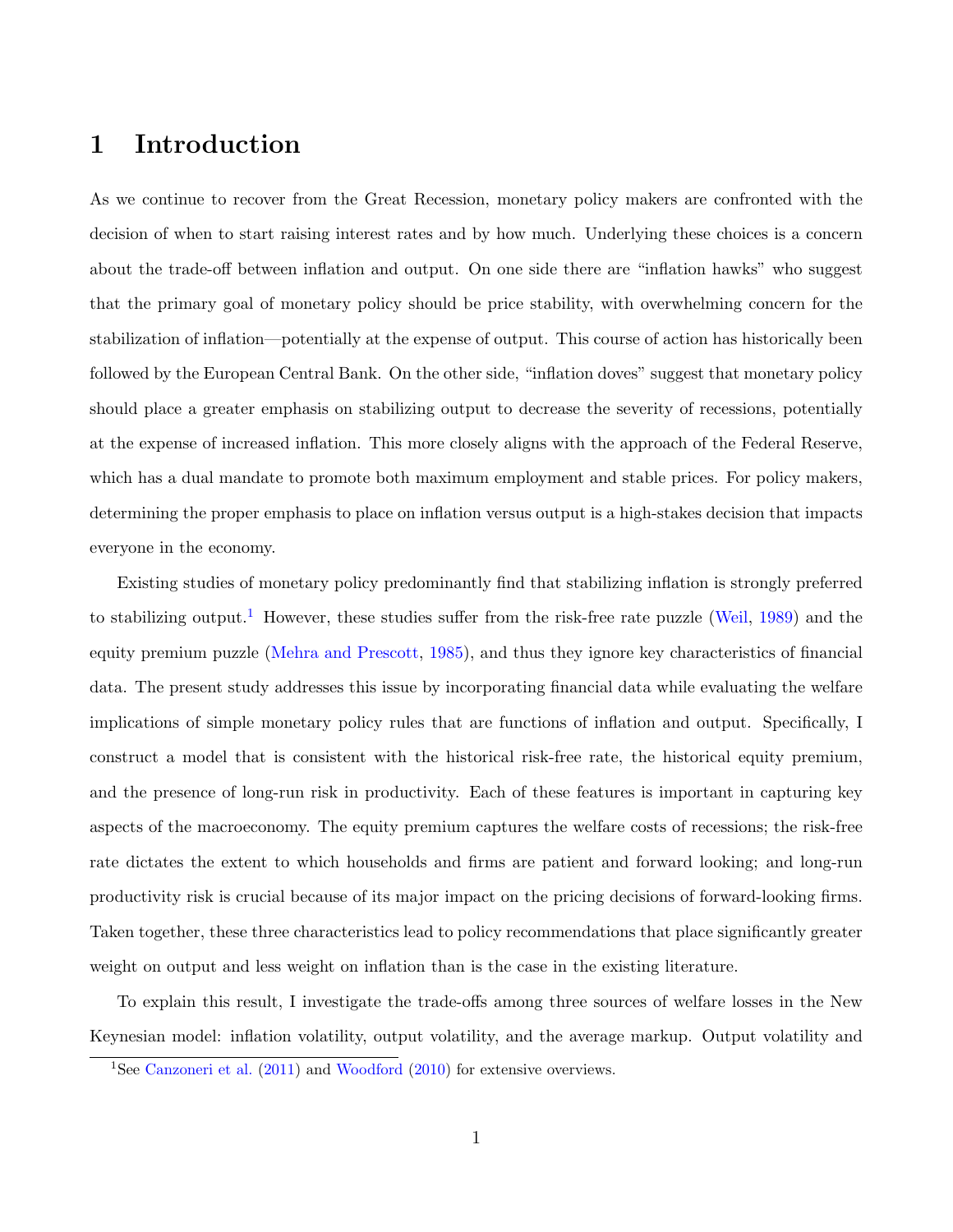the average markup have greater impact within my model relative to previous studies because households and firms are assumed to have recursive preferences. Unlike constant relative risk aversion (CRRA) preferences, recursive preferences break the inverse relationship between risk aversion and the intertemporal elasticity of substitution (IES). This allows my model to replicate both the high equity premium and low risk-free rate observed in financial data. High levels of risk aversion combined with a high IES causes households to strongly dislike recessions while being much more patient and forward looking.

The combination of greater patience with long-run productivity shocks dramatically alters the influence of monetary policy on firms' price setting and the average markup. The reduction in the average markup, a key determinant of welfare, provides substantial welfare benefits. To fully understand the mechanism that drives the importance of the markup, it is first necessary to recognize that in the context of my fully specified nonlinear model, risk-adjusted measures are what matter for pricing and consumer decisions. The likelihood of positive shocks is down-weighted, while negative shocks receive greater weight; this creates an asymmetry that is present in any standard macro model that does not linearize first-order conditions. This second-order-based asymmetry is crucial for risk characterization, the determination of patience, and ultimately the determination of optimal price setting.

This asymmetry also generates important implications for monetary policy when bad news for longrun growth is realized. Specifically, negative long-run news shocks to productivity lead patient (i.e., very forward-looking) firms to choose substantially higher prices, which pushes inflation persistently higher. Higher inflation in turn mechanically lowers relative prices set by firms in previous periods and erodes the real value of the average markup. The persistent reduction of the average markup works like a hedge when the household receives negative long-run news shocks. By allowing inflation to rise, monetary policy provides good long-run news thanks to the reduction in the average markup.

Across a wide range of values for the coefficient on inflation in the monetary policy rule, my model yields an interior solution of 3.0, where the benefits and costs to stabilizing inflation perfectly balance each other. With higher values on the coefficient of inflation in the monetary policy rule, inflation does not rise as much in response to a negative shock, which implies a smaller reduction in the markup. As a result of this smaller reduction, the steady-state markup rises with the inflation coefficient, placing a greater implicit tax on labor and capital as monetary policy increasingly stabilizes inflation. At values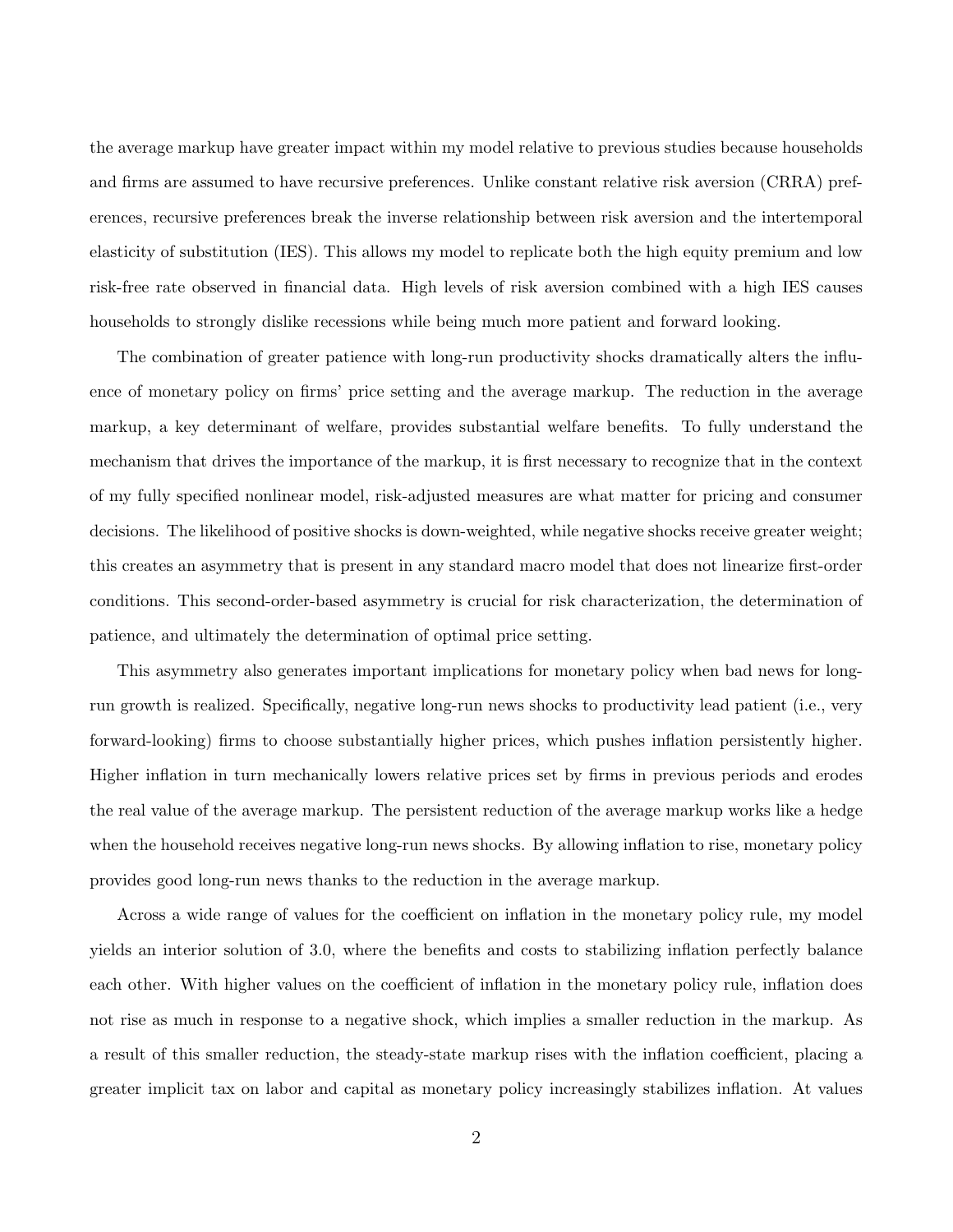greater than 3.0 for the inflation coefficient, I find that the costs of the higher markup outweigh the benefits associated with lower inflation volatility.

This result stands in contrast to the conclusions of a number of previous studies, which suggest that the reduction of inflation volatility should be the primary focus of monetary policy. I replicate this finding in my model with CRRA utility, in which the weight placed on fluctuations of inflation in the monetary policy rule is set to infinity. Results show that the markup channel is insignificant in the standard (second-order CRRA) setting because its movements are not as asymmetric and persistent as in the recursive preferences setting. In the CRRA utility setting, both the representative agent and firms are relatively impatient, and monetary policy is unable to persistently influence the price setting and average markup. Furthermore, not as much weight is placed on negative shocks, which reduces the asymmetry compared to the setting with recursive preferences.

Another justification for the low value of the inflation coefficient is the trade-off between real and nominal uncertainty. In my model, monetary policy can lower nominal uncertainty by placing a greater weight on inflation fluctuations, but this comes at the expense of the greater volatility of real variables such as output. This makes intuitive sense, because greater stabilization of inflation is achieved only through greater changes in real interest rates. The higher IES by definition makes households more willing to substitute consumption intertemporally due to changes in the real interest rates, which implies that monetary policy is more effective in altering real quantities. This channel is also present in a standard model but is much smaller (due to the restricted, lower IES) and is dominated in terms of welfare by the price dispersion channel. Holding all else constant, higher output and consumption volatility reduce welfare. Thus, this channel also contributes to the finding of an interior solution of 3.0 for the coefficient on inflation.

In addition to the lower value for the coefficient on inflation, my proposed model also yields a high value on the coefficient for output. Unlike most previous studies, I focus on output growth rather than the typical output gap (the deviation between the actual level and the flexible-price output level). I include output growth because it is easier to observe in real time and does not require policy makers to make decisions based on the unobservable flexible-price level of output. As pointed out in [Sims](#page-39-2) [\(2013\)](#page-39-2), focusing on output growth allows monetary policy to respond to recessions while also anchoring inflation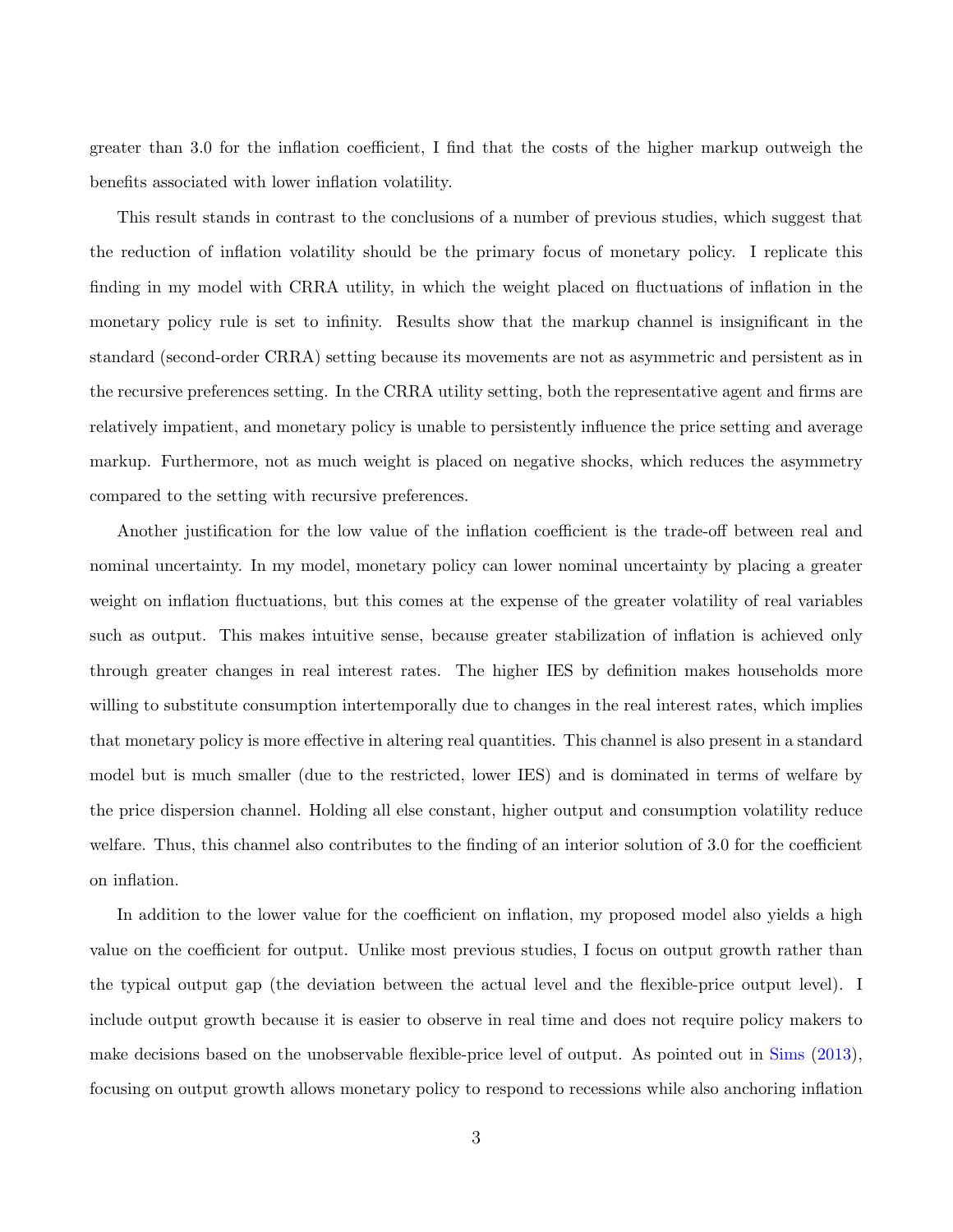expectations. These expectations are better anchored because monetary policy is implicitly promising to raise rates as the economy recovers and growth rates rise. Anchoring inflation expectations is imperative because current inflation depends on expectations of future inflation, and in the proposed model, firms are very patient and forward looking.

Placing a higher weight on the output growth benefits welfare because it reduces fluctuations in consumption. Moreover, it also pushes up inflation during negative long-run productivity shocks, which effectively lowers the markup. Matching the high equity premium in the data implies that households strongly dislike the recessions associated with output fluctuations, so that the costs and benefits equal at a coefficient value of 1.5 for output growth in the interest rate rule. This weight is three times greater than the optimal weight on the output growth of [Sims](#page-39-2) [\(2013\)](#page-39-2), who does not include long-run productivity shocks and instead uses habits. Results from my model with CRRA utility show that zero weight should be placed on the output growth; this is because the welfare costs of recessions are significantly lower and the costs coming from inflation volatility dominate.

#### 1.1 Related Literature

This paper contributes to the sizable literature on monetary policy as well as a growing body of work on production-based asset pricing. A benchmark result in the monetary policy literature is that attention should be completely focused on inflation stabilization [\(Goodfriend and King,](#page-37-0) [1997;](#page-37-0) [Rotemberg and](#page-38-1) [Woodford,](#page-38-1) [1997;](#page-38-1) [Woodford,](#page-39-3) [2001;](#page-39-3) [King and Wolman,](#page-37-1) [1999;](#page-37-1) [Benigno and Woodford,](#page-36-1) [2005;](#page-36-1) [Khan et al.,](#page-37-2) [2003;](#page-37-2) [Siu,](#page-39-4) [2004;](#page-39-4) [Schmitt-Groh´e and Uribe,](#page-38-2) [2007;](#page-38-2) [Kollmann,](#page-37-3) [2008\)](#page-37-3).[2](#page-4-0) However, my asset pricing–driven approach suggests that strict inflation stabilization may be suboptimal. In contrast to [Erceg et al.](#page-37-4) [\(2000\)](#page-37-4); [Giannoni and Woodford](#page-37-5) [\(2004\)](#page-37-5); and Schmitt-Grohé and Uribe [\(2005\)](#page-38-3), my results do not hinge on wage stickiness.

To better isolate the welfare effects of asset pricing data, I do not include sticky wages or pure cost push shocks. Rather, I simply use a second-order approximation around a distorted steady state and

<span id="page-4-0"></span> ${}^{2}$ For instance, the Ramsey solution for Schmitt-Grohé and Uribe [\(2007\)](#page-38-2) yields an optimal inflation volatility of 0.01%. Moreover, in a similar study [Kollmann](#page-37-3) [\(2008\)](#page-37-3) finds the optimal value on the inflation coefficient in the interest rate rule is 8,660.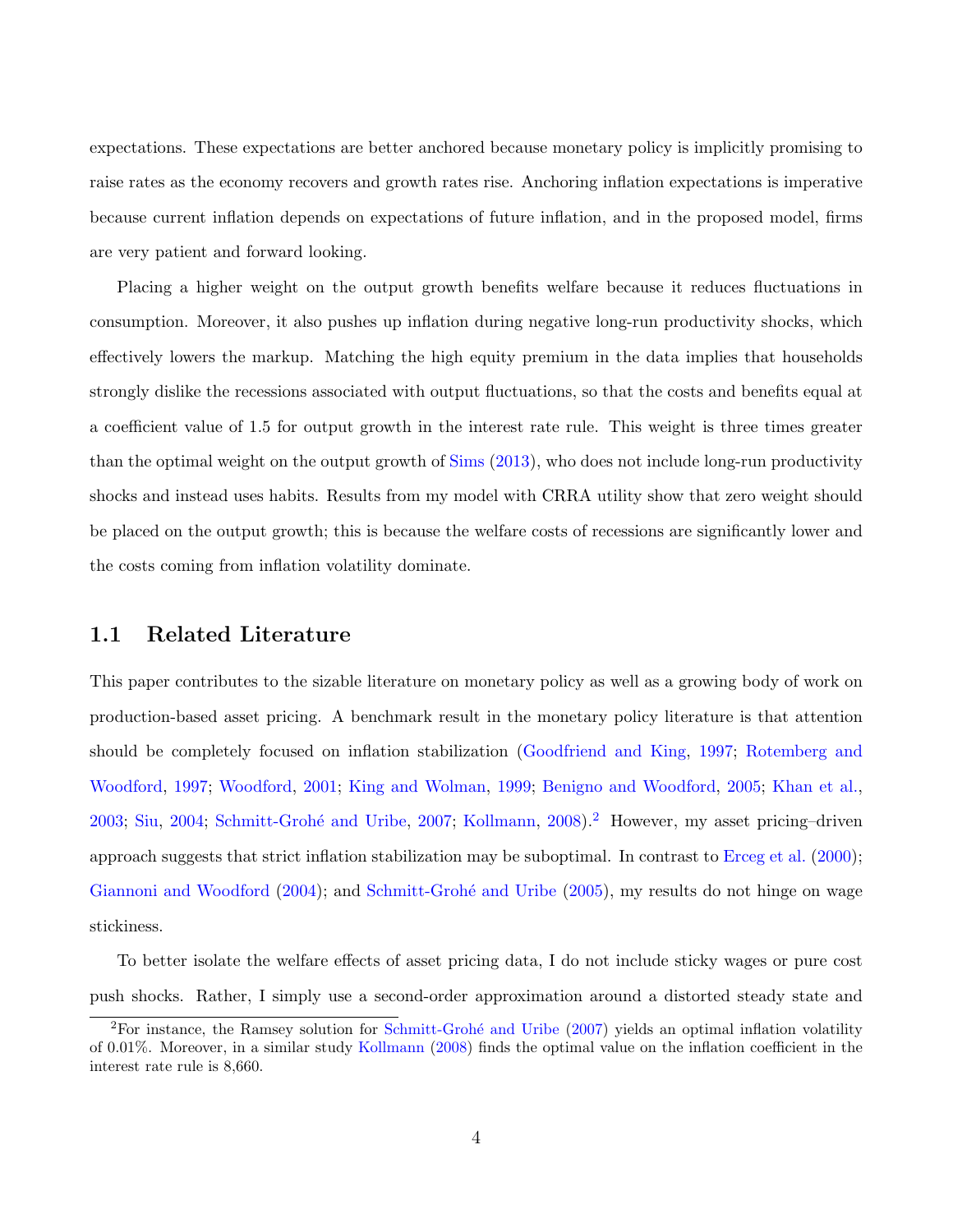assume [Epstein and Zin](#page-36-2) [\(1989\)](#page-36-2) preferences for households. I resolve both the equity premium puzzle [\(Mehra and Prescott,](#page-38-0) [1985\)](#page-38-0) and the risk-free rate puzzle [\(Weil,](#page-39-0) [1989\)](#page-39-0) by introducing productivity longrun risk, in the spirit of [Croce](#page-36-3) [\(2014\)](#page-36-3) and more broadly of [Bansal and Yaron](#page-35-0) [\(2004\)](#page-35-0). This setting has not been explored to date in the monetary policy literature.

Long-run risk is a key driver of my qualitative results. [Croce](#page-36-3) [\(2014\)](#page-36-3), [Beaudry and Portier](#page-35-1) [\(2004\)](#page-35-1), Schmitt-Grohé and Uribe [\(2012\)](#page-38-4), [Kurmann and Otrok](#page-38-5) [\(2010\)](#page-38-5), and [Barsky and Sims](#page-35-2) [\(2011\)](#page-35-2) have all found evidence of long-run news shocks to productivity, which explain a large fraction of business cycle fluctuations. Endogenous growth models have also been used to generate long-run consumption risk, as in [Kung and Schmid](#page-38-6) [\(2011\)](#page-38-6). The connection between endogenous growth, monetary policy and the term structure of interest rates has also been explored by [Kung](#page-38-7) [\(2014\)](#page-38-7). None of these studies has explored the welfare implications of long-run news for the trade-off between inflation and output stabilization.

To be clear, my study is not the first to incorporate recursive preferences when evaluating the welfare effects of monetary policy. [Levin et al.](#page-38-8) [\(2008\)](#page-38-8) use a very stylized, one-shock New Keynesian model with no capital in order to study the linearized Ramsey planner problem. They find that the planner is more risk averse and permits fewer fluctuations in output with more volatile inflation. In contrast to my study, there is no long-run risk and no quantification of optimal inflation volatility or the optimal coefficients on an interest rate rule.

[An](#page-35-3) [\(2010\)](#page-35-3) shows how to use perturbation methods to solve models with recursive preferences and simple monetary policy rules. Long-run risk is not incorporated, and his optimal policy coefficients and inflation volatility are low and almost identical to those in the setting of Schmitt-Grohé and Uribe [\(2007\)](#page-38-2) with CRRA preferences.

[Darracq Paries and Loublier](#page-36-4) [\(2010\)](#page-36-4) come closest to my study by moving beyond a highly stylized setting to look at the effects of recursive preferences. Their study differs from mine in a number of ways: (1) habits are incorporated, (2) the IES is less than one, (3) wages are rigid, and (4) there is no growth and no long-run risk. They find that the optimal inflation volatility is less than 0.05 percent after including Epstein-Zin preferences. Finally, [Benigno and Paciello](#page-36-5) [\(2014\)](#page-36-5) incorporate doubts and ambiguity aversion and find that as doubts rise, monetary policy finds it optimal to further deviate from strict inflation targeting. However, while they target a high equity premium, they do not match the low risk-free rate.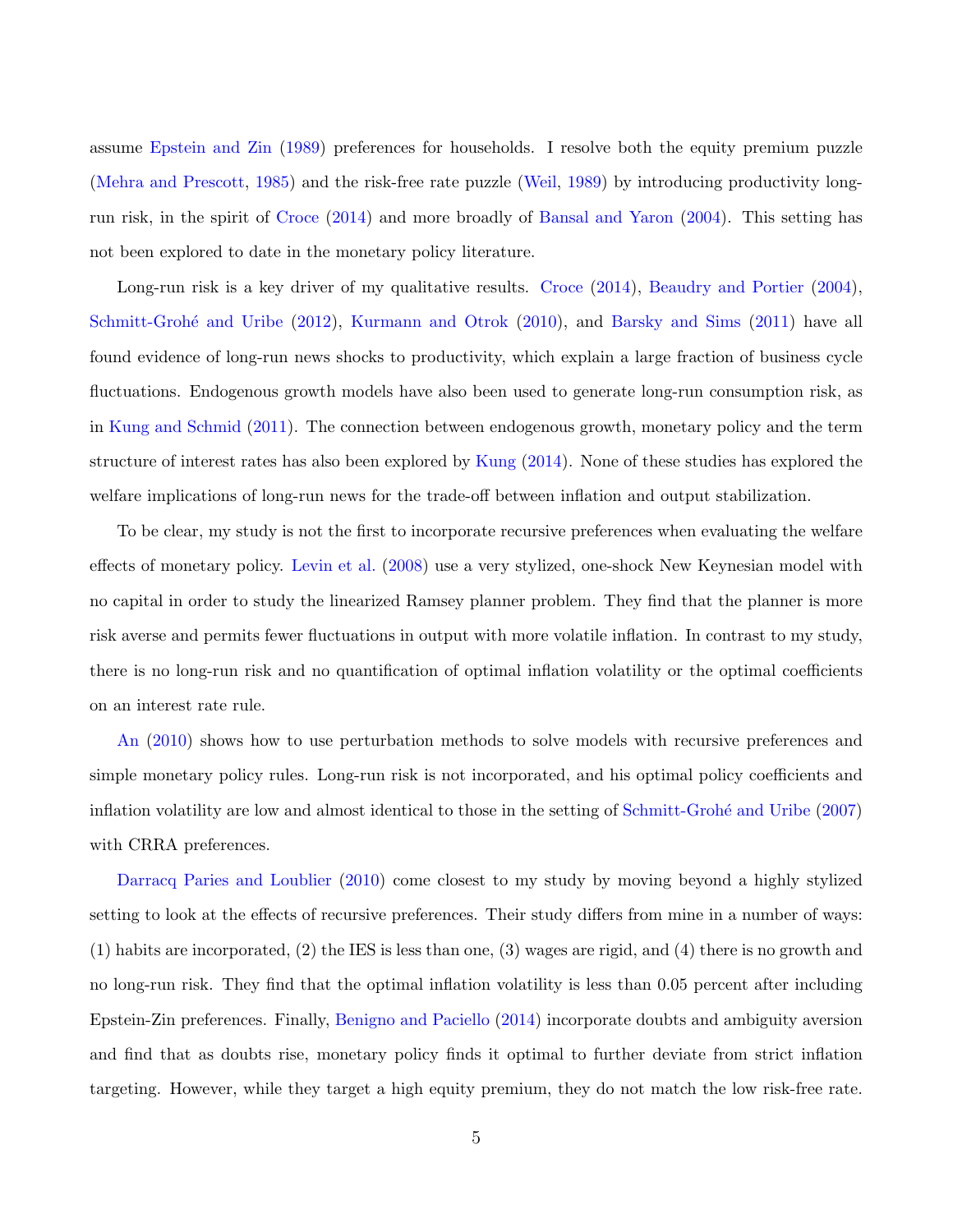None of the studies that incorporate recursive preference when evaluating the effects of monetary policy includes long-run risk shocks or attempts to match both the equity premium and the risk-free rate.

Certain studies, such as [Gavin et al.](#page-37-6) [\(2009\)](#page-37-6), do look at the effects of monetary policy with permanent changes in the growth rate of productivity. However, they use log utility and do not match financial data. In their model, the central bank's optimal policy is to fully stabilize the inflation rate at its steady state in order to completely eliminate the sticky price distortion.

The rest of the paper is organized as follows. Section [2](#page-6-0) discusses the model and empirical motivation. Section [3](#page-22-0) shows the optimal interest rate rules and explains the welfare channels driving the results. Section [4](#page-30-0) explores the underlying dynamics of the welfare channels and Section [5](#page-33-0) concludes.

## <span id="page-6-0"></span>2 Model and Empirical Motivation

In the discussion below I focus on two key differences of my model with respect to existing monetary policy analysis: the preferences and the productivity process.[3](#page-6-1) The economy consists of a continuum of identical households, a continuum of intermediate-goods firms, and a government that conducts monetary and fiscal policy. The structure of the model is a standard neoclassical growth model augmented with real and nominal frictions. The nominal friction is sticky prices. The real friction is monopolistic competition, which results in a markup of price over marginal costs. Monetary policy assumes full commitment to an interest rate rule that is a function of inflation, output growth, and the previous period's interest rate. Fiscal policy raises lump-sum taxes to pay for exogenous expenditures.

**Preferences.** The households have Epstein-Zin preferences defined over consumption goods,  $c_t$ , and leisure, 1−h<sup>t</sup> . These preferences exhibit a CES aggregate of current and future utility certainty equivalent weighted by  $(1-\beta)$  and  $\beta$ , respectively.

<span id="page-6-2"></span>
$$
v_t = \left\{ (1 - \beta)(c_t^{\iota}(1 - h_t)^{1 - \iota})^{1 - \frac{1}{\psi}} + \beta(E_t[v_{t+1}^{1 - \gamma}])^{\frac{1 - \frac{1}{\psi}}{1 - \frac{1}{\psi}}}\right\}^{\frac{1}{1 - \frac{1}{\psi}}}
$$
  
s.t.

<span id="page-6-1"></span><sup>&</sup>lt;sup>3</sup>The full model is described in appendix  $A$ .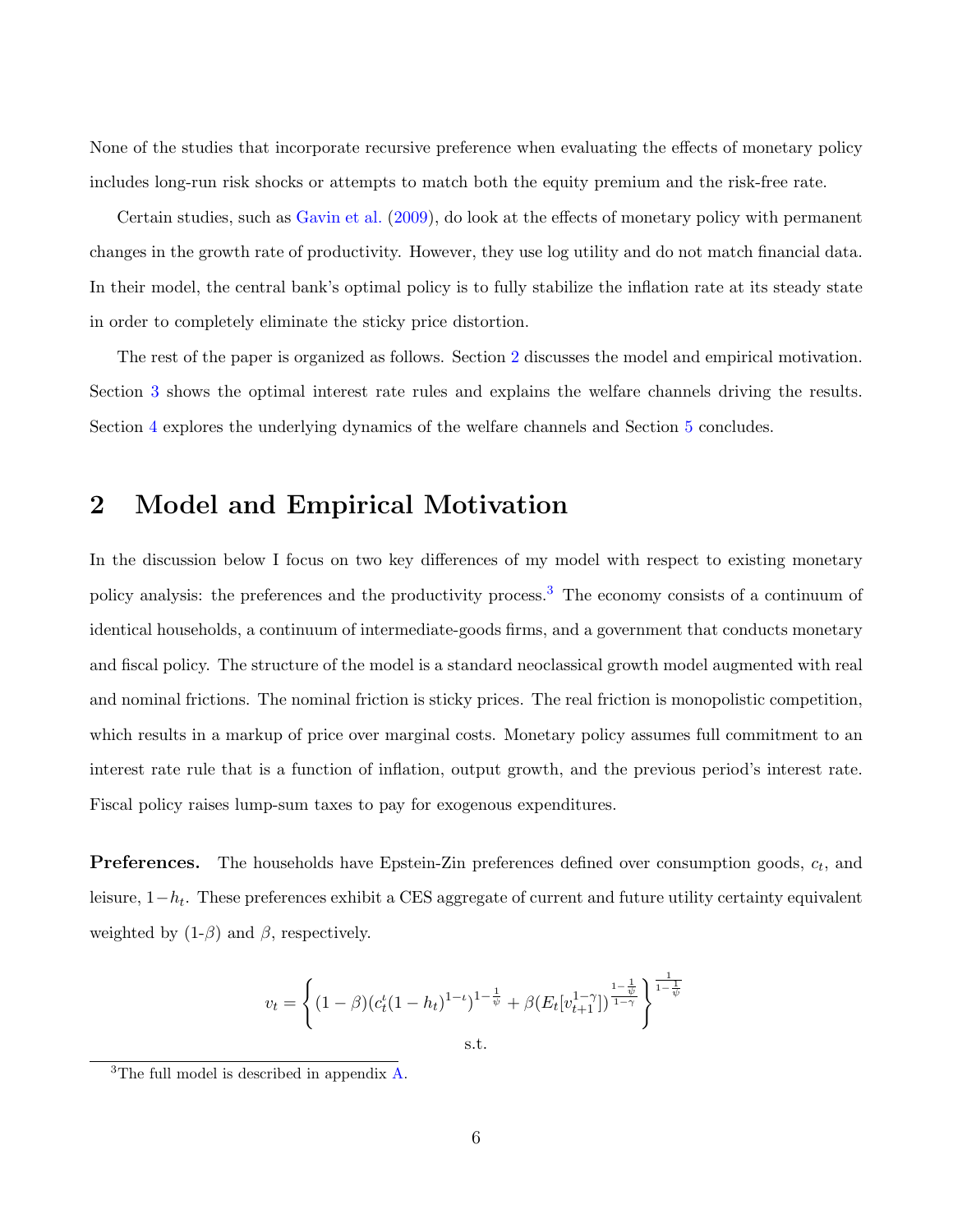$$
b_t + c_t + i_t + \tau_t = R_{t-1} \frac{b_{t-1}}{\pi_t} + w_t h_t + u_t k_t + \phi_t
$$

The real value of debt is  $b_t$ ;  $c_t$  is consumption;  $i_t$  is investment;  $R_{t-1}$  is the risk-free rate;  $\pi_t$  is the inflation rate  $\frac{P_t}{P_{t-1}}$ ;  $\tau_t$  is the lump-sum tax;  $w_t$  is the real wage;  $h_t$  is labor hours;  $u_t$  is the rental rate of capital;  $k_t$  is capital; and  $\check{\phi}_t$  is profits.

Unlike CRRA preferences, Epstein-Zin preferences allow for the disentanglement of  $\gamma$ , the coefficient of relative risk aversion, and  $\psi$ , the elasticity of intertemporal substitution. When  $\frac{1}{\psi} = \gamma$ , the utility collapses to CRRA preferences, with additively separable expected utility both in time and state. When  $\gamma > \frac{1}{\psi}$ , the agent prefers early resolution of uncertainty, so the agent dislikes shocks to long-run expected growth rates.

Stochastic Discount Factor. The stochastic discount factor (SDF) represents the intertemporal marginal rate of substitution for consumption. It is the major focal point in the forward-looking New Keynesian model, as it translates the value of future income/profits to the present. Given the fact that monetary policy relies on long-term expectations to influence the economy, the functional form is very relevant for all of the household's and firm's intertemporal maximization decisions:

$$
M_{t,t+1} = \beta \left(\frac{c_{t+1}}{c_t}\right)^{\iota(1-\frac{1}{\psi})-1} \left(\frac{1-h_{t+1}}{1-h_t}\right)^{(1-\iota)(1-\frac{1}{\psi})} \frac{P_t}{P_{t+1}} \left[\frac{v_{t+1}}{E_t[v_{t+1}^{1-\gamma}]^{\frac{1}{1-\gamma}}}\right]^{\frac{1}{\psi}-\gamma} \tag{1}
$$

The last part of equation [1](#page-6-2) is unique to recursive preferences. This factor captures news regarding the continuation value of the representative agent. Future utility, as represented by the continuation value, is very sensitive to long-run news and this allows for greater variation of the stochastic discount factor without the need for excessive levels of risk aversion. Compared to CRRA preferences, the last factor implies a significantly higher weight on negative outcomes as marginal utility rises. This results in endogenous asymmetric responses to shocks because agents are more concerned with negative long-run news.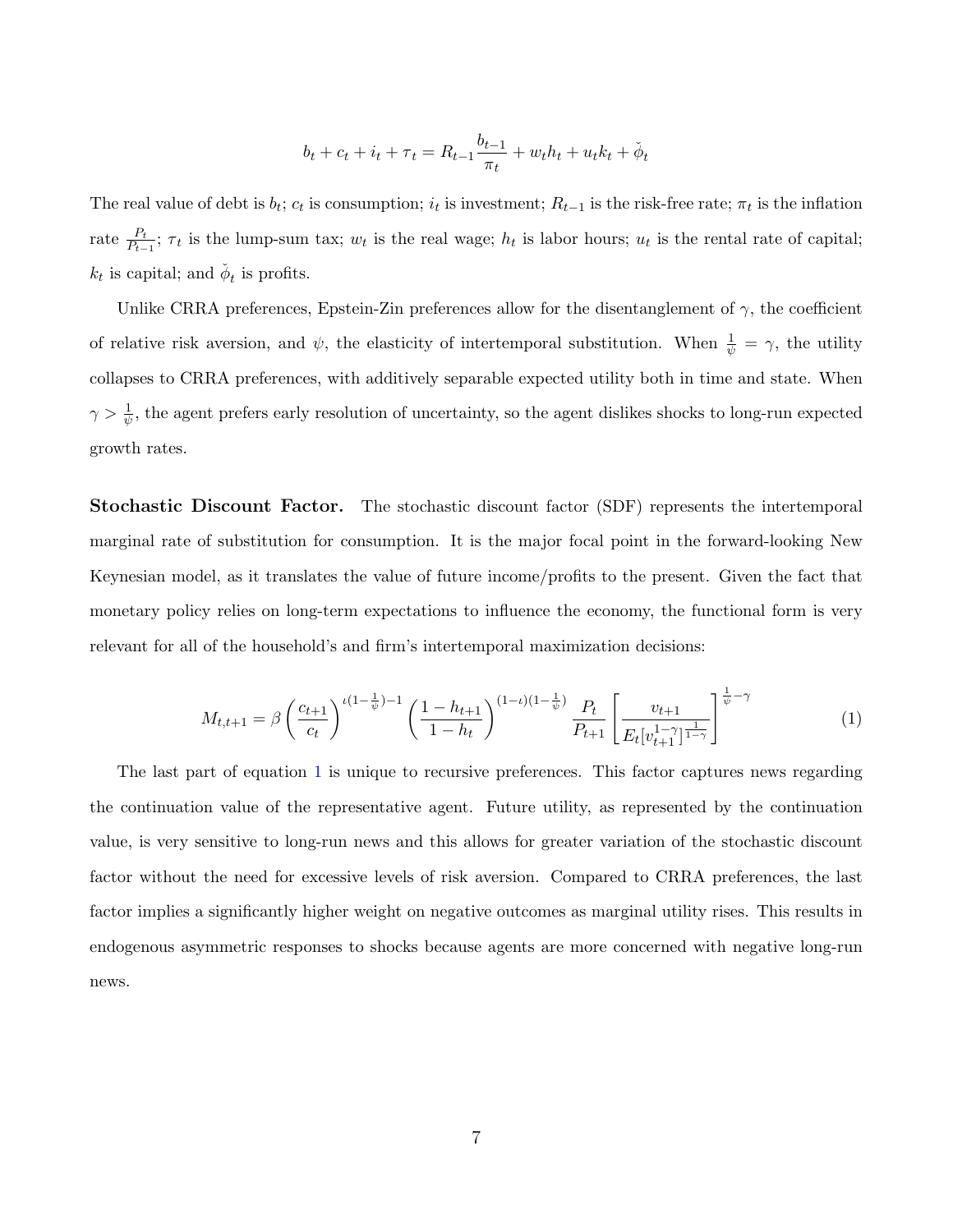**Productivity.** The law of motion of the productivity process captures both short-run and long-run productivity risks:

<span id="page-8-0"></span>
$$
\log \frac{A_{t+1}}{A_t} \equiv \Delta a_{t+1} = \mu + x_t + \sigma_a \varepsilon_{a,t+1},
$$
  

$$
x_{t+1} = \rho x_t + \sigma_x \varepsilon_{x,t+1},
$$
  

$$
\begin{bmatrix} \varepsilon_{a,t+1} \\ \varepsilon_{x,t+1} \end{bmatrix} \sim i.i.d.N \left( \begin{bmatrix} 0 \\ 0 \\ 0 \end{bmatrix}, \begin{bmatrix} 1 & 0 \\ 0 & 1 \end{bmatrix} \right), \quad t = 0, 1, 2, \cdots.
$$

According to the above specification, short-run productivity shocks,  $\varepsilon_{a,t+1}$ , affect contemporaneous output directly, but they have no effect on future productivity growth. Shocks to long-run productivity, represented by  $\varepsilon_{x,t+1}$ , carry news about future productivity growth rates but do not affect current output.

#### 2.1 Welfare Analysis: Three Major Channels

In this section I describe the three key sources of welfare losses in the New Keynesian model: inflation volatility, the average markup, and output volatility. In short, inflation volatility causes relative price dispersion and inefficient production; the average markup acts as an implicit tax on factors of production; and output volatility reduces concave utility. The average markup and output volatility will have a greater impact within my model relative to previous studies. The reasons for this will be discussed in the following section.

#### 2.1.1 Inflation Volatility: Price Dispersion

From a welfare perspective, price dispersion is a crucial characteristic of the Calvo-based time-dependent sticky price models. Each period, a fraction  $\alpha \in [0,1]$  of randomly picked firms is not allowed to optimally set the nominal price of the good they produce. The remaining  $1 - \alpha$  firms choose  $P_{i,t}$  to maximize the expected present discounted value of profits.

Price dispersion arises when a subset of firms finds it optimal to choose a different price relative to the remaining firms who are unable to update. Differences in pricing across firms are important because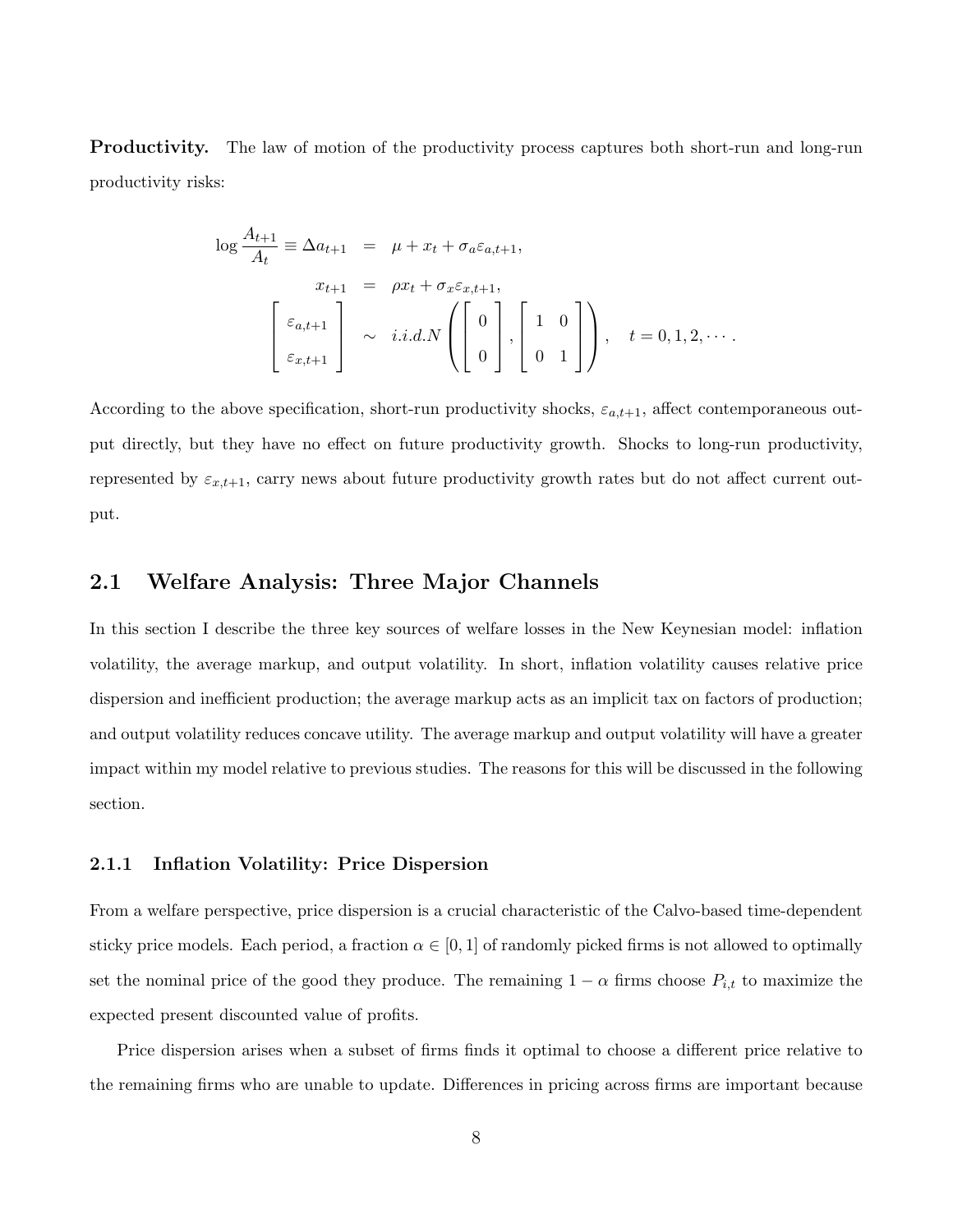it is assumed that monopolistically competitive firms choose a price and agree to supply the quantity demanded. The quantity demanded for each firm  $(Y_{i,t})$  follows a downward-sloping demand schedule based on the firm's price  $(P_{i,t})$  and the elasticity of substitution across goods,  $\eta$ :

$$
Y_{i,t} = \left(\frac{P_{i,t}}{P_t}\right)^{-\eta} Y_t
$$

Given that supply must equal demand at the firm level,

$$
K_{i,t}^{\theta}(A_t N_{i,t})^{1-\theta} = \left(\frac{P_{i,t}}{P_t}\right)^{-\eta} Y_t
$$

One can then aggregate across all firms to arrive at

$$
K_t^{\theta} (A_t N_t)^{1-\theta} = \int_0^1 \left(\frac{P_{i,t}}{P_t}\right)^{-\eta} di \cdot Y_t.
$$

Defining the resource cost of price dispersion as  $s_t = \int_0^1 \left( \frac{P_{i,t}}{P_t} \right)$  $\left( \frac{P_{i,t}}{P_t} \right)^{-\eta}$  di, one can see that its effect is similar to a negative aggregate productivity shock, as it increases the amount of labor and capital required to produce a given level of output.

$$
\frac{1}{s_t} K_t^{\theta} (A_t N_t)^{1-\theta} = Y_t
$$

This happens because firms with relatively low prices produce an inefficiently high quantity to meet relatively high demand, while the opposite occurs for the high-price firms. As shown by Schmitt-Grohé [and Uribe](#page-38-2) [\(2007\)](#page-38-2),  $s_t \geq 1$ , and  $s_t$  is equal to one when there is no price dispersion. Furthermore, price dispersion can be recursively decomposed into the following equation:

$$
s_t = (1 - \alpha)(p_t^*)^{-\eta} + \alpha \pi_t^{\eta} s_{t-1}
$$
\n(2)

where  $p_t^* = \frac{P_t^*}{P_t}$  represents the relative price of the optimizing firm at time t. Price dispersion is an increasing function of  $\alpha$ , the probability that firms are unable to update their prices;  $\eta$ , the elasticity of substitution across goods; and  $\pi$ , the steady-state rate of inflation.<sup>[4](#page-9-0)</sup>

<span id="page-9-0"></span><sup>&</sup>lt;sup>4</sup>If prices were flexible  $(\alpha = 0)$ , all firms would be able re-optimize every period, and there would be no price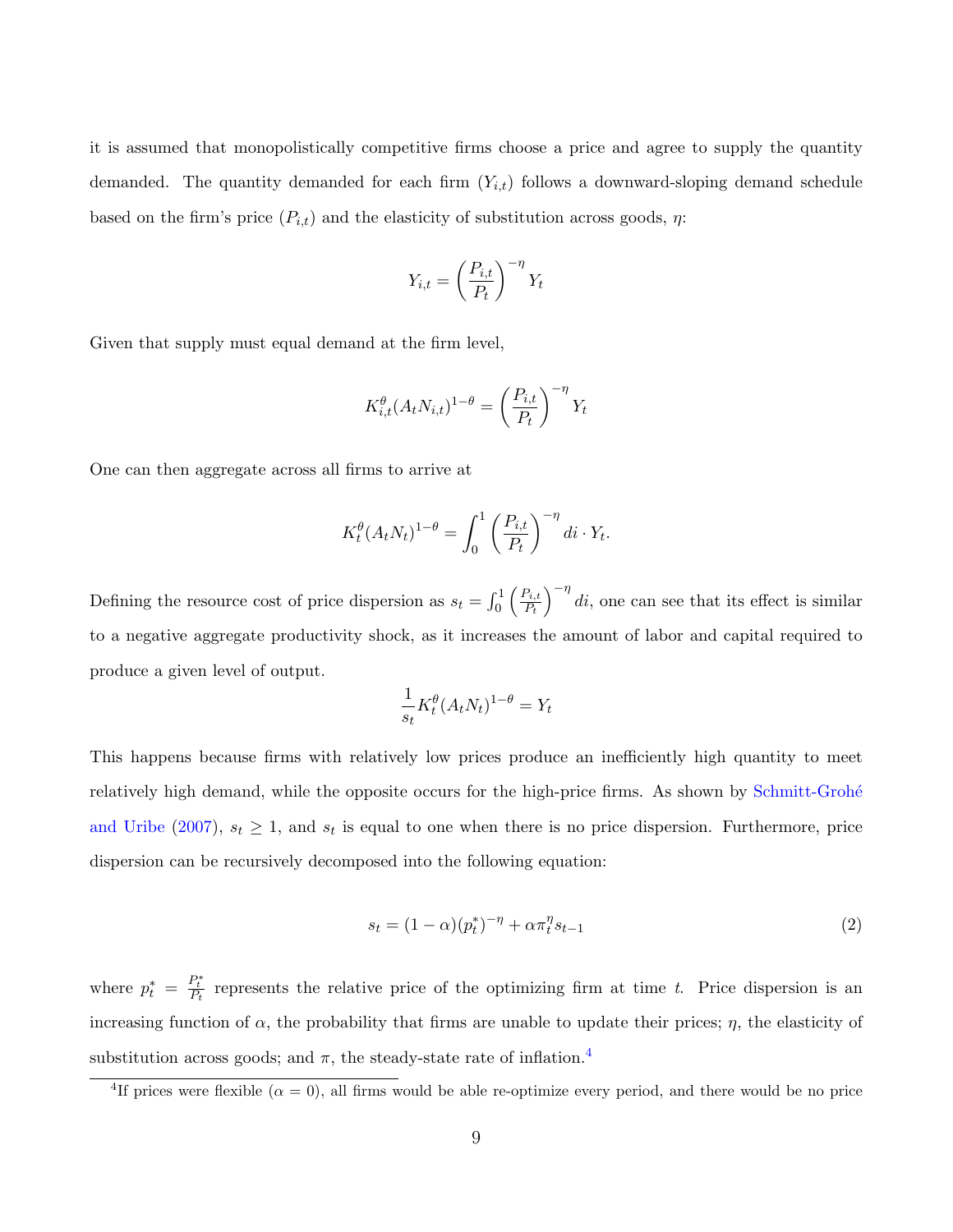The main driver of price dispersion within the model is inflation volatility. Given the elasticity of substitution ( $\eta \geq 1$ ), more volatile inflation will lead to higher price dispersion on average due to the Jensens Inequality  $(\pi_t^{\eta})$  $t<sub>t</sub><sup>η</sup>$ ) in equation [2.](#page-8-0) This effect is absent in a first-order approximation.

Price Dispersion and the Stochastic Discount Factor. The stochastic discount factor affects price dispersion through the relative price of the optimizing firm. The forward-looking firm chooses a price to maximize expected profits while knowing that that their price may become stuck for multiple periods. The price is a markup over a ratio of the present discounted value of future marginal costs and the present discounted value of future marginal revenues:

<span id="page-10-0"></span>
$$
p_t^* = \frac{\eta}{\eta - 1} \frac{E_t \sum_{j=0}^{\infty} \alpha^j M_{t, t+j} \pi_{t, t+j}^{\eta} y_{t+j} m c_{t+j}}{E_t \sum_{j=0}^{\infty} \alpha^j M_{t, t+j} \pi_{t, t+j}^{\eta - 1} y_{t+j}}
$$
(3)

where  $\frac{\eta}{\eta-1}$  is the nonstochastic steady-state markup,  $\alpha$  is the probability of not being able to update next quarter,  $M_{t,t+j}$  is the nominal stochastic discount factor between t and  $t+j$ , and  $mc_{t+j}$  is the marginal costs.

The stochastic discount factor is an important component of equation [3,](#page-10-0) the pricing equilibrium condition. The use of financial data to discipline the dynamics of the pricing equilibrium condition can have a significant impact on the predictions of the model. Specifically, matching the low risk-free rate in the data makes the firms more patient and forward looking, placing more weight on future economic conditions as compared to the present. This is especially important in a world with highly persistent shocks, such as the long-run risk shocks to productivity. Although these shocks are quantitatively small, their persistence combined with the inability of firms to update each period tends to magnify firms' pricing decisions. Firms also use expected inflation rates to discount future marginal costs and marginal revenues, because inflation erodes the markup over time. Higher expected inflation places greater weight on future marginal costs, which again is important in a setting with small but highly persistent productivity shocks.

dispersion  $(s = 1)$ . A higher elasticity of substitution across intermediate goods moves the economy closer to perfect competition (where  $\eta = \infty$ ). This results in greater costs of price dispersion because households are more willing to switch from the high-price good to the low-price good, causing aggregate production to become more inefficient because the low-price firm must meet the higher demand. Lastly, price dispersion increases with steadystate inflation because firms that are resetting their prices optimally choose a higher price than the existing price level.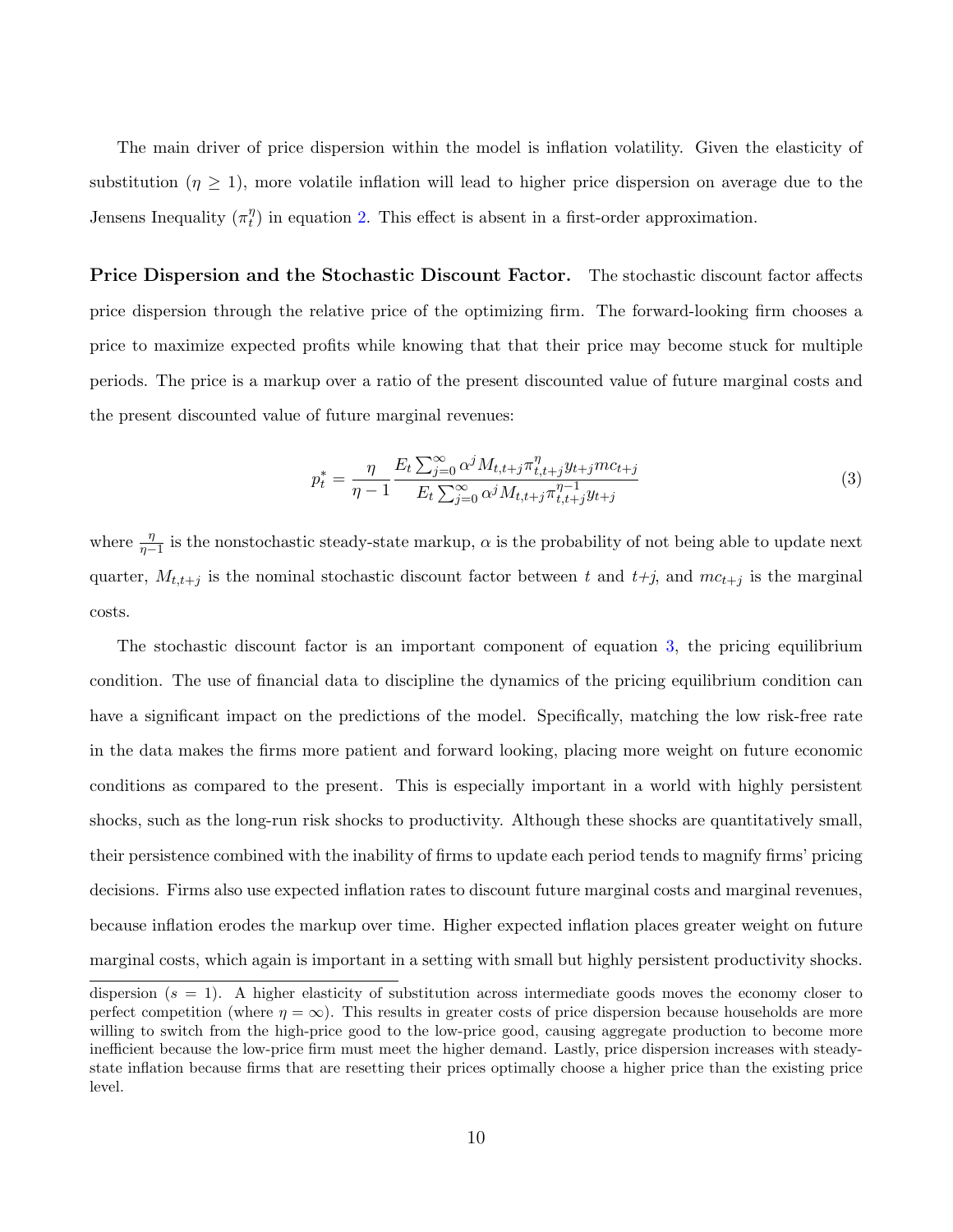The greater weight on future marginal costs (versus future marginal revenues) can be seen by the different exponents on expected inflation ( $\eta$  vs.  $\eta$  – 1) in the numerator and denominator.

#### 2.1.2 The Markup: Implicit Tax

Monopolistic competition allows firms to charge a price that is higher than their marginal costs. The difference between the price and the marginal costs is known as the average markup. From a welfare perspective, the average markup is very important because it acts as a wedge between factor prices and marginal products, which causes inefficiently low levels of labor, capital, and output. Hence, the average markup is akin to an implicit tax on capital and labor.

The implicit tax can be seen in the firm's demand for labor and capital:

$$
MPL_t = \mu_t w_t \qquad \qquad MPK_t = \mu_t u_t
$$

where  $\mu_t$  is the markup. Higher markups imply lower real wages and rental rates of capital, and this affects both labor and capital supply. For example, combining the labor supply equation with labor demand yields

$$
\frac{1-\iota}{\iota}\frac{c_t}{1-h_t} = w_t = \frac{MPL_t}{\mu_t}
$$

where  $\iota$  is the share of consumption in the consumption-leisure bundle. This shows that a higher markup reduces the amount of labor supplied. Moreover, given that the slope of the labor supply is both positive and increasing, increases in the markup result in greater and greater decreases in the quantity of labor supplied. This fact is important in explaining the reasons that the costs of higher markups dominate the benefits of reduced price dispersion as monetary policy increasingly stabilizes inflation.

Markup decomposition. As outlined in [King and Wolman](#page-37-7) [\(1996\)](#page-37-7), the average markup of price over marginal cost can be decomposed into two components:

$$
\mu_t = \left(\frac{P_t}{P_t^*}\right)\left(\frac{P_t^*}{MC_t}\right)
$$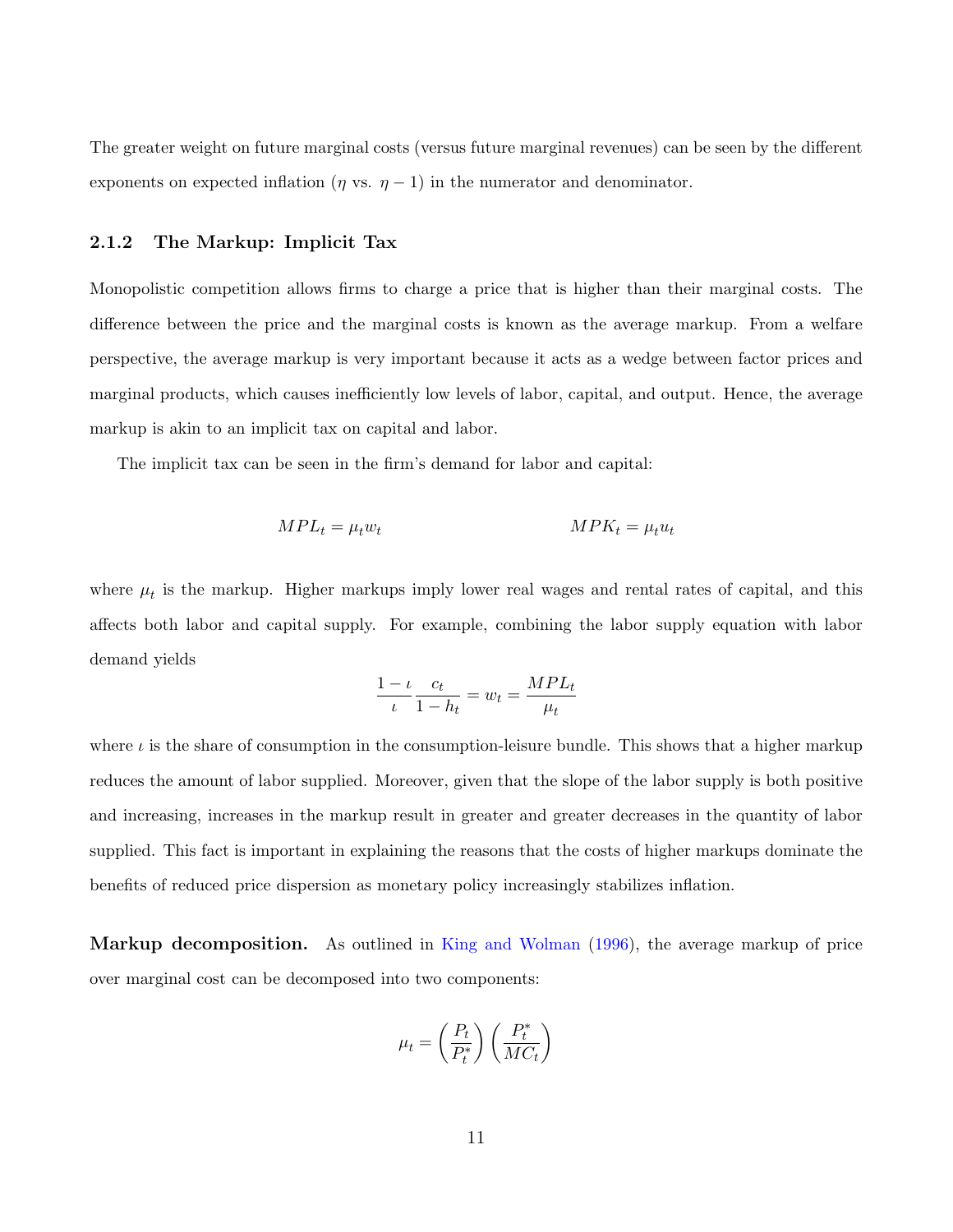where  $\left(\frac{P_t}{P_t^*}\right)$ ) is defined as the price adjustment gap and  $\left(\frac{P_t^*}{MC_t}\right)$  is defined as the marginal markup. The price adjustment gap is just the inverse of the relative price of the optimizing firm at time  $t$  and the marginal markup is the ratio of price to marginal cost for firms allowed to adjust their price in period  $t$ .

If inflation increases, it must be that  $P_t^*$  is greater than  $P_t$ , and the price adjustment gap falls. The price adjustment gap captures the notion that higher inflation automatically decreases relative prices set by firms in previous periods and decreases the real value of the average markup. [King and Wolman](#page-37-7) [\(1996\)](#page-37-7) find that if the average markup only consisted of the price adjustment gap, an increase in inflation from 5 to 10 percent would raise output permanently by 7 percent.

Marginal markup. The marginal markup captures the markup that re-optimizing firms are able to charge. This can be shown to depend positively on expected future inflation as firms choose a higher price when they are allowed to update their prices. Firms will choose a higher price because they are concerned that they will get "stuck" (i.e., be unable to re-optimize) and that inflation will erode their relative price. Erosion of a firm's relative price causes households to substitute toward their good as it becomes relatively less expensive, and this can be problematic as the firm is required to meet demand by securing more labor at higher costs. Inflation will also erode the real value of any markup established at time t, so that per-unit profits will decline for as long as the firm is stuck.

[Ascari and Sbordone](#page-35-4) [\(2013\)](#page-35-4) show that as trend inflation increases, the increase in the marginal markup dominates so that the overall average markup also rises. As the average markup rises, output declines along with welfare. This raises the question of which channel dominates in a setting with zero trend inflation or a zero inflation target. In a comparison across different policy rules, I find that the price adjustment gap channel dominates the marginal markup for negative productivity shocks, so that the average markup falls as inflation volatility increases. This is not surprising because under the benchmark calibration, most firms are unable to update their prices each period.<sup>[5](#page-12-0)</sup>

<span id="page-12-0"></span> $5$ Under the benchmark calibration, 75% of the firms are unable to update in any given period, which is equivalent to firms getting stuck on average for 12 months. This duration is in the middle of empirical estimates and will be further discussed in the calibration section.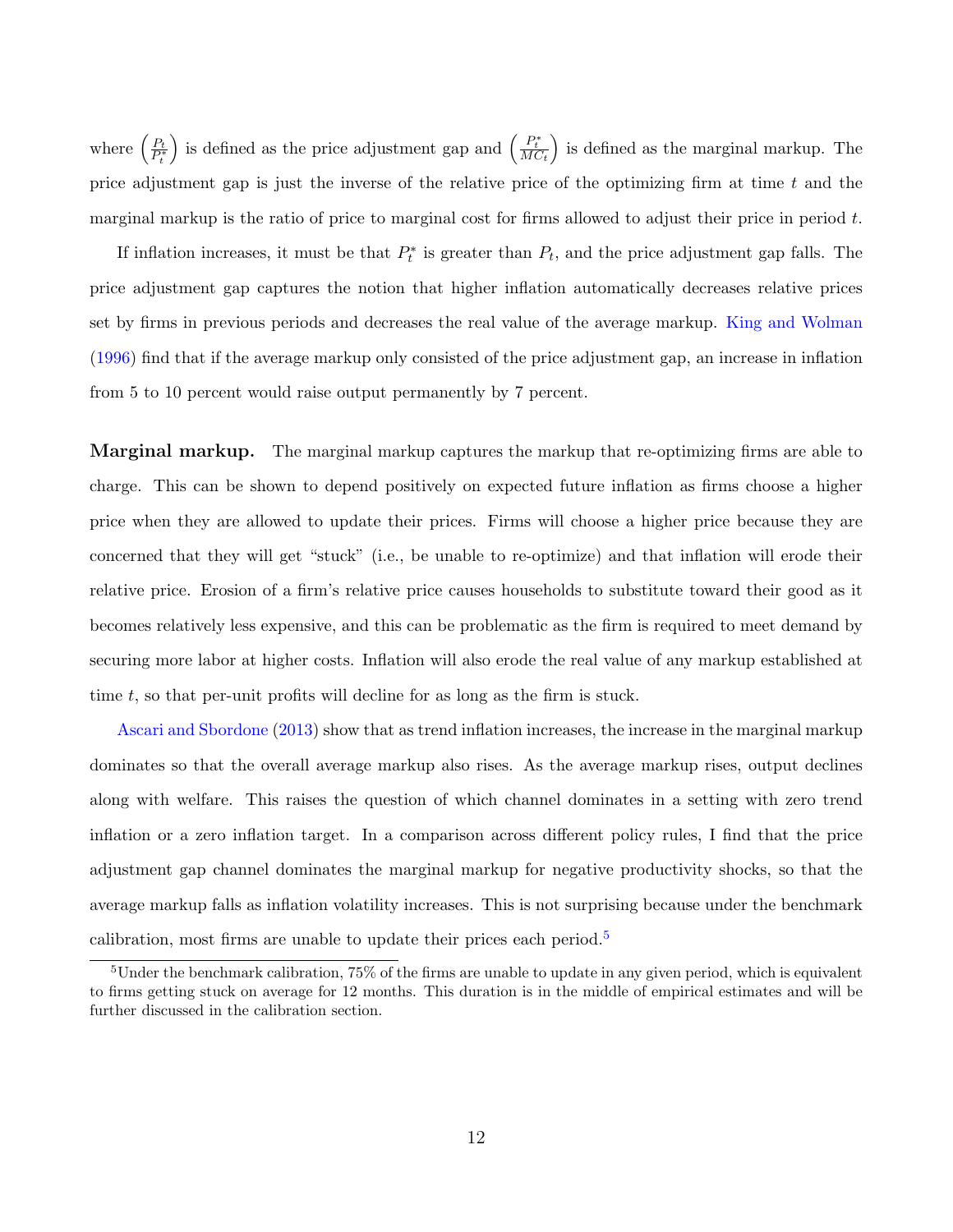The Markup and the Stochastic Discount Factor. The stochastic discount factor significantly impacts both the price adjustment gap and the marginal markup. Matching the low risk-free rate in the data makes the firms more patient and forward looking, raising concerns about the erosion of future markups. This suggests that more patient firms will choose higher marginal markups in response to persistently higher expected inflation. At the same time, the price adjustment gap will also decline as firms choose prices further away from the existing price level. Results show that the price adjustment gap dominates in the benchmark model.<sup>[6](#page-13-0)</sup>

#### 2.1.3 The Output Gap: Consumption-Leisure Volatility

The output gap is defined as the deviation between the actual level of output and its natural level (the level of output in the absence of nominal rigidities). In the typical New Keynesian setup, a second-order approximation to household welfare gives rise to a loss function in the variances of the output gap and inflation. The loss function is then used to evaluate various monetary policy rules. However, the reason the output gap enters the loss function is due to the simplifying assumption that consumption is equal to output.

In my model, output of final goods and services goes toward not only consumption but also investment and government expenditures. In addition, agents care not about consumption but rather a consumptionleisure bundle. Therefore, I focus on the bundle rather than output when evaluating the effects of policy on welfare. With regard to the welfare costs of recessions, the magnitude is much greater in the asset pricing–oriented New Keynesian model, as indicated by the higher equity premium. The higher welfare costs suggest that greater weight should be placed on stabilizing output and the consumption-leisure bundle, in contrast to what is the case in existing studies that do not match the equity premium.<sup>[7](#page-13-1)</sup>

$$
x_t = (1 - p_t^* + \frac{\alpha}{\pi} x_{t-1})
$$

Therefore,  $P_t^*$  is still implicitly on the right-hand side of the equation that defines the average markup.

<span id="page-13-0"></span><sup>&</sup>lt;sup>6</sup>Although it may appear that  $P_t^*$  cancels out between the two channels, note that the average markup can also be defined as  $\mu_t = mc_t^{-1} \int_0^1$  $P_{i,t}$  $P_{i,t} \overline{P_t}$ di. Letting  $x_t = \int_0^1$  $P_{i,t}$  $P_t^{i,t}$  di, this can be stated recursively as shown in Schmitt-Grohé [and Uribe](#page-38-2) [\(2007\)](#page-38-2)

<span id="page-13-1"></span><sup>&</sup>lt;sup>7</sup>The procedure for computing welfare is based on [An](#page-35-3)  $(2010)$ . Welfare costs in consumption equivalent units is defined as  $\chi_c = 1-(\frac{v_{ss}^i}{v_{ss}^j})^i$  where  $\iota$  is the share of consumption in the consumption-leisure bundle and  $v_{ss}^k$  represents the lifetime welfare based on policy  $k = i, j$ .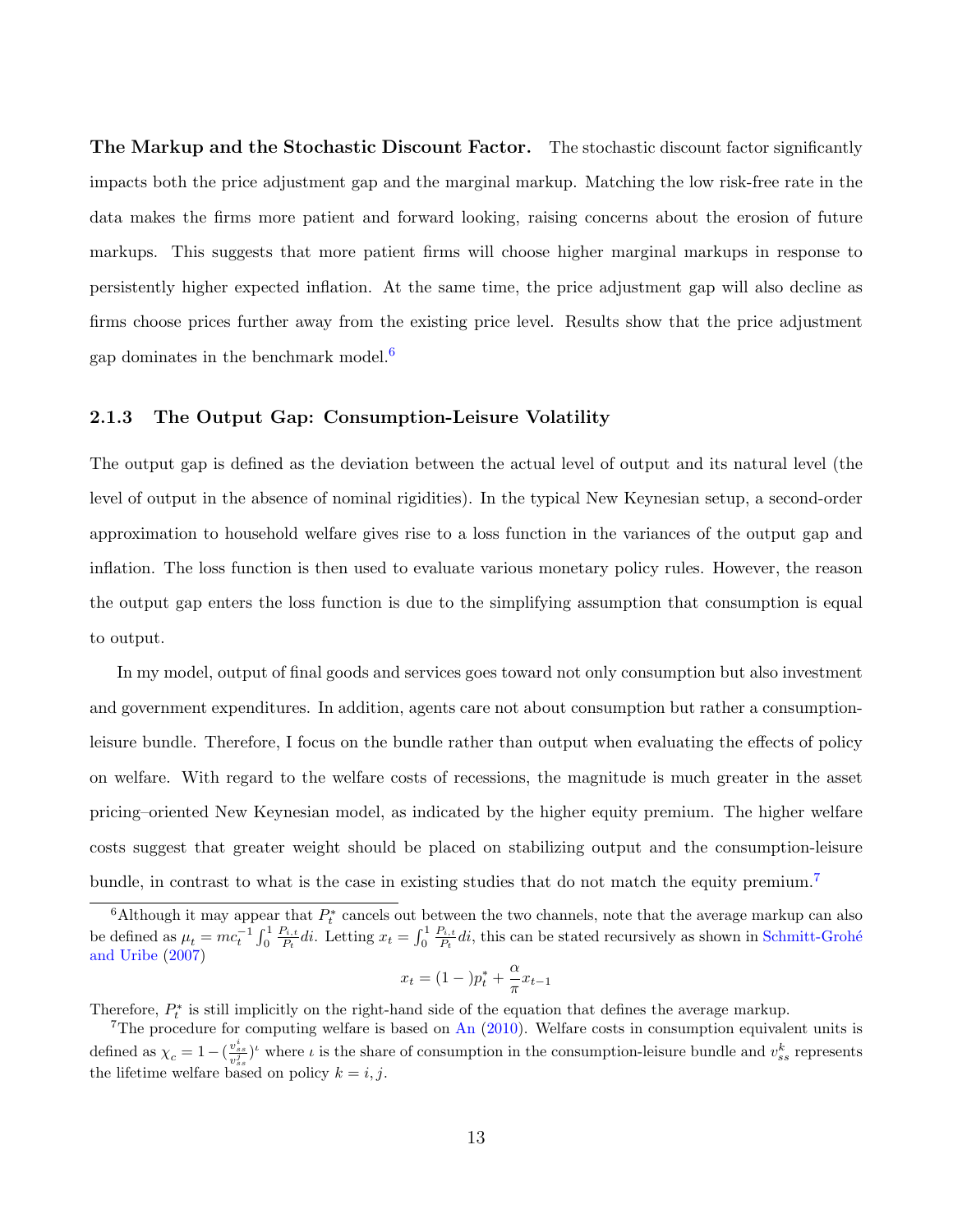## 2.2 Empirical Motivation for Welfare Channels

The existing literature on optimal monetary policy finds that movement toward a hawk policy has no effect on the steady-state markup. However, I show below that the theoretical prediction of a nil effect is not supported by the data. In other words, CRRA preferences are not only inconsistent with asset pricing facts but also with the empirical evidence on the average markup when monetary policy increasingly stabilizes inflation. In addition, CRRA models do not predict a meaningful trade-off between reducing nominal uncertainty at the expense of higher real uncertainty. This lack of a trade-off is also inconsistent with empirical evidence discussed in more detail below.

Compared to empirical estimates of the Taylor rule, the optimal coefficients on inflation in the interest rate rule as determined by the existing literature are often orders of magnitude higher. This is because the CRRA models are not fully taking into account the explicit costs of the higher markup and greater consumption volatility implied by the data, so the benefits of reducing inflation volatility dominate all other channels. In contrast, my novel asset pricing-oriented New Keynesian model is consistent with the empirical evidence on the average markup and the real-nominal trade-off. As this model endogenously captures these channels as reflected in the data, the optimal policy coefficients are much closer to empirical estimates for the interest rate rule.

In the sections that follow, I provide a discussion along with empirical evidence on the markup and the trade-off involved in reducing nominal volatility at the expense of increased consumption volatility. I then estimate interest rate rules over the pre-Volcker and post-Volcker periods to connect the observed behavior of the Federal Reserve with the markup channel and real-nominal trade-off.

The Markup. The empirical evidence of the association of a higher markup with greater inflation stabilization was first found by [Benabou](#page-35-5) [\(1992\)](#page-35-5). Using US data on the retail trade sector, he finds that inflation has significantly negative effects on the markup. Other studies have focused on the inverse of the labor share, as this can be shown to be theoretically proportional to the markup if the production function is Cobb-Douglas. [Nekarda and Ramey](#page-38-9) [\(2013\)](#page-38-9) show that an upward trend of the markup began in the early 1980s. The rise in the markup coincides with the more aggressive role of monetary policy in stabilizing inflation. This can be seen in figure [1,](#page-15-0) which plots data on the average markup according to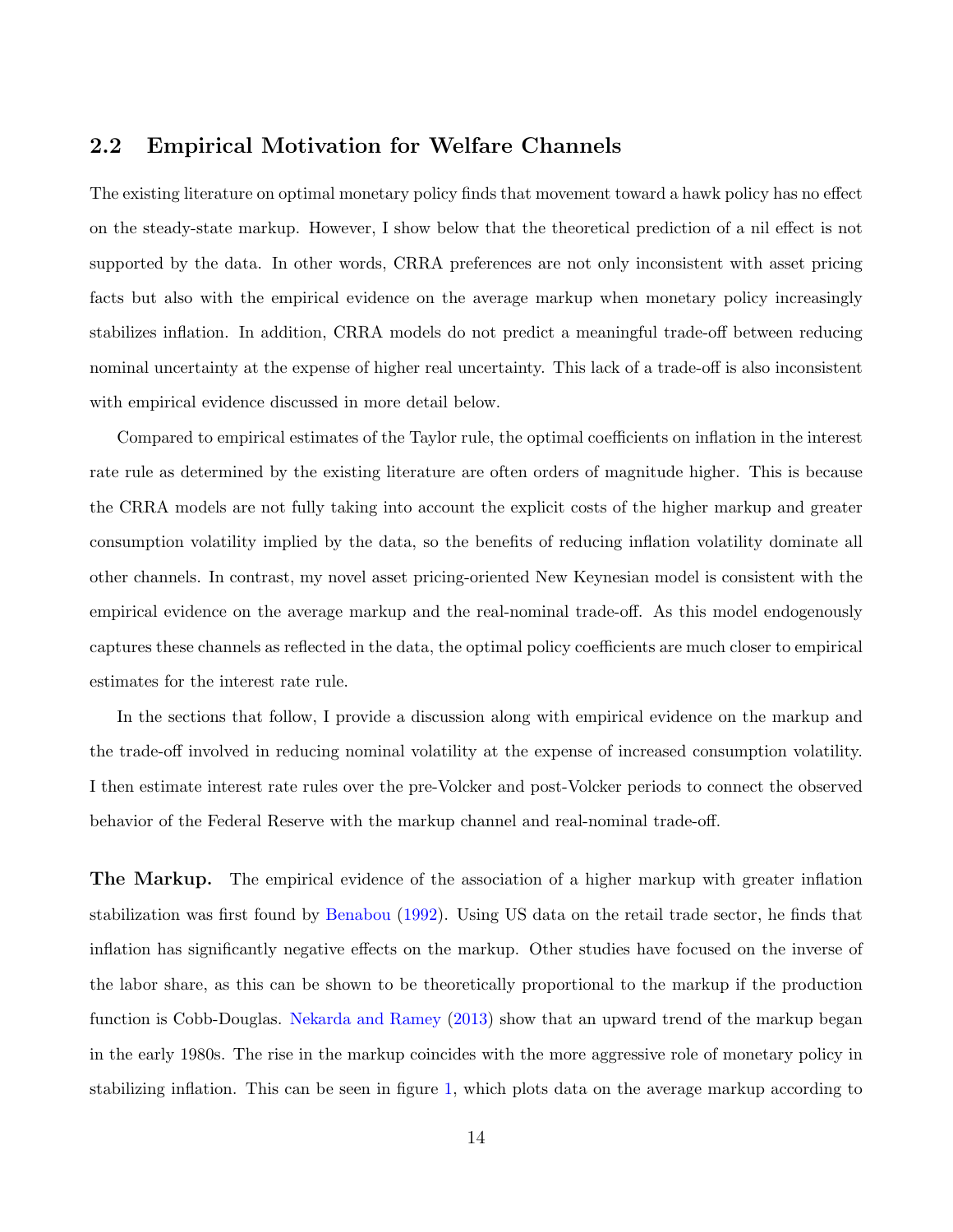

<span id="page-15-0"></span>Fig. 1: Historical Average Markup: Higher Markup Since 1980

The data depicted in this figure are based on the inverse of the labor share of income, as computed by the Bureau of Labor Statistics. The inverse of the labor share of income can be shown to be theoretically equal to the average markup when the production function is Cobb-Douglas. Splitting the time series into 1950–1980 and 1980–2007, the solid red line reflects the increase in the mean of the markup for the post-Volcker period (1980-2007), a period in which inflation was stabilized to a much greater extent. This figure provides empirical evidence for the theoretical result that increasingly stabilizing inflation is associated with a higher markup, which is relevant for my welfare analysis.

the Bureau of Labor Statistics records dating back to 1950. During the post-Volcker period (1980–2007), the mean of the markup increased as inflation was stabilized to a greater extent. Other studies such as [Alcala and Sancho](#page-35-6) [\(2000\)](#page-35-6) and [Raurich et al.](#page-38-10) [\(2012\)](#page-38-10) have shown using various measures that the markup has risen since  $1980<sup>8</sup>$  $1980<sup>8</sup>$  $1980<sup>8</sup>$ 

The rise in the markup due to greater inflation stabilization is consistent with the theoretical dynamics of my asset pricing-oriented New Keynesian model. Specifically, figure [1](#page-15-0) shows that the mean of the markup rises between 2.5–3% when moving from pre-Volcker to post-Volcker. Similarly, my general

<span id="page-15-1"></span><sup>8</sup>The mechanism for the relationship between inflation and labor share is simple. As pointed out by [Alcala](#page-35-6) [and Sancho](#page-35-6) [\(2000\)](#page-35-6), accelerated inflation is correlated with higher employment, higher employment leads to greater bargaining power, and greater bargaining power is correlated with lower markups. In my New Keynesian model inflation is largely due to output being pushed above the natural level, which reduces the real average markup because labor costs rise but most firms are unable to update their prices.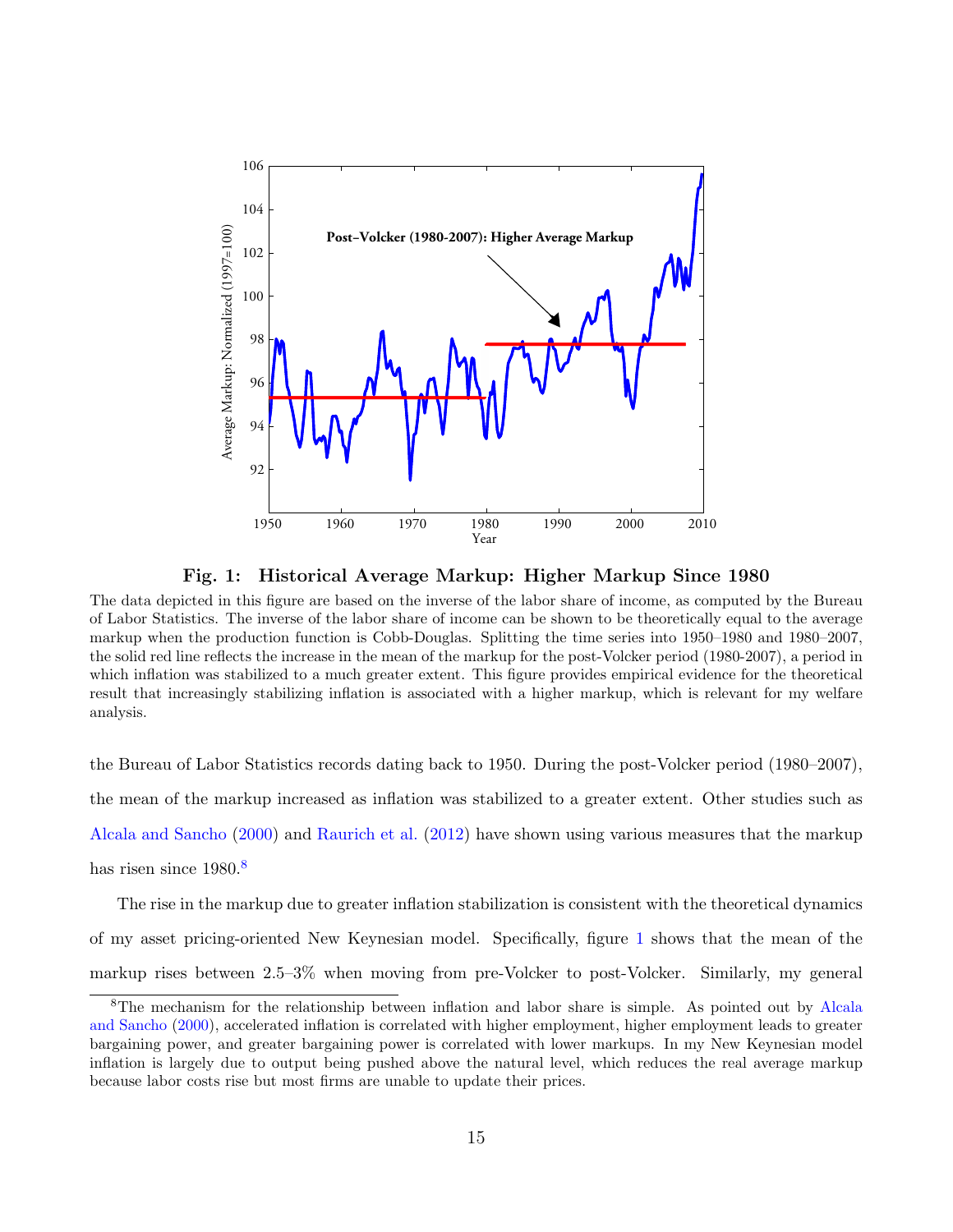equilibrium model predicts that the average markup will also rise  $3\%$ , from  $12\%$  to  $15\%$ , as monetary policy increasingly stabilizes inflation.[9](#page-16-0) Therefore, the theoretical effect of monetary policy on the markup lines up with the empirical evidence. Moreover, the volatility of the markup is 3% under the optimal rule within my model, while in the data, the markup volatility is historically between 5% and 6%. This suggests that my model is conservative with respect to the observed volatility of the markup and that the relative importance of the markup channel for welfare is not driven by exaggerated or implausible dynamics.

Real-Nominal Trade-Off. The real-nominal trade-off suggests that as monetary policy increasingly stabilizes inflation, nominal uncertainty falls while real uncertainty increases. This trade-off arises as an endogenous outcome of my general equilibrium model. The intuition is that as the central bank increasingly targets inflation, this induces greater changes in both nominal rates and real rates (due to sticky prices), which causes higher real consumption volatility. This channel is also present in the endogenous growth model of [Kung](#page-38-7) [\(2014\)](#page-38-7). [Bansal and Shaliastovich](#page-35-7) [\(2013\)](#page-35-7) provide empirical evidence that real uncertainty is higher relative to nominal uncertainty for the post-Volcker period.

Empirical Interest Rate Rules. A number of studies suggest that simple interest rate rules can characterize the behavior of the Federal Reserve over various time periods. [Taylor](#page-39-5) [\(1993\)](#page-39-5) proposes a simple rule of the Federal Funds Rate as a function of inflation and the output gap around a trend. Weights of 1.5 and 0.5 are assumed on inflation and output, respectively, and seem to roughly capture the behavior of monetary policy. Other papers have since evaluated the empirical fit of simple interest rate rules, including [Judd and Rudebusch](#page-37-8) [\(1998\)](#page-37-8), [Taylor](#page-39-6) [\(1999\)](#page-39-6), [Clarida et al.](#page-36-6) [\(1998\)](#page-36-6) and [Orphanides](#page-38-11) [\(2003\)](#page-38-11). In contrast to many of these studies, I choose to focus on output growth rather than the output gap because there is greater consensus in terms of its measurement.<sup>[10](#page-16-1)</sup>

I conduct my own estimation of the interest rate reaction function using data from 1983Q1 to 2002Q4. The starting and ending dates are chosen to match [Coibion and Gorodnichenko](#page-36-7) [\(2011\)](#page-36-7). I regress the

<span id="page-16-0"></span><sup>9</sup>The rise in the markup within the asset pricing-oriented New Keynesian model is further demonstrated in section [3,](#page-22-0) figure [2.](#page-26-0)

<span id="page-16-1"></span><sup>&</sup>lt;sup>10</sup>Other studies have estimated interest rate rules that include output growth, including [Ireland](#page-37-9)  $(2004)$ , [Carlstrom](#page-36-8) [and Fuerst](#page-36-8) [\(2012\)](#page-36-8), and [Coibion and Gorodnichenko](#page-36-7) [\(2011\)](#page-36-7).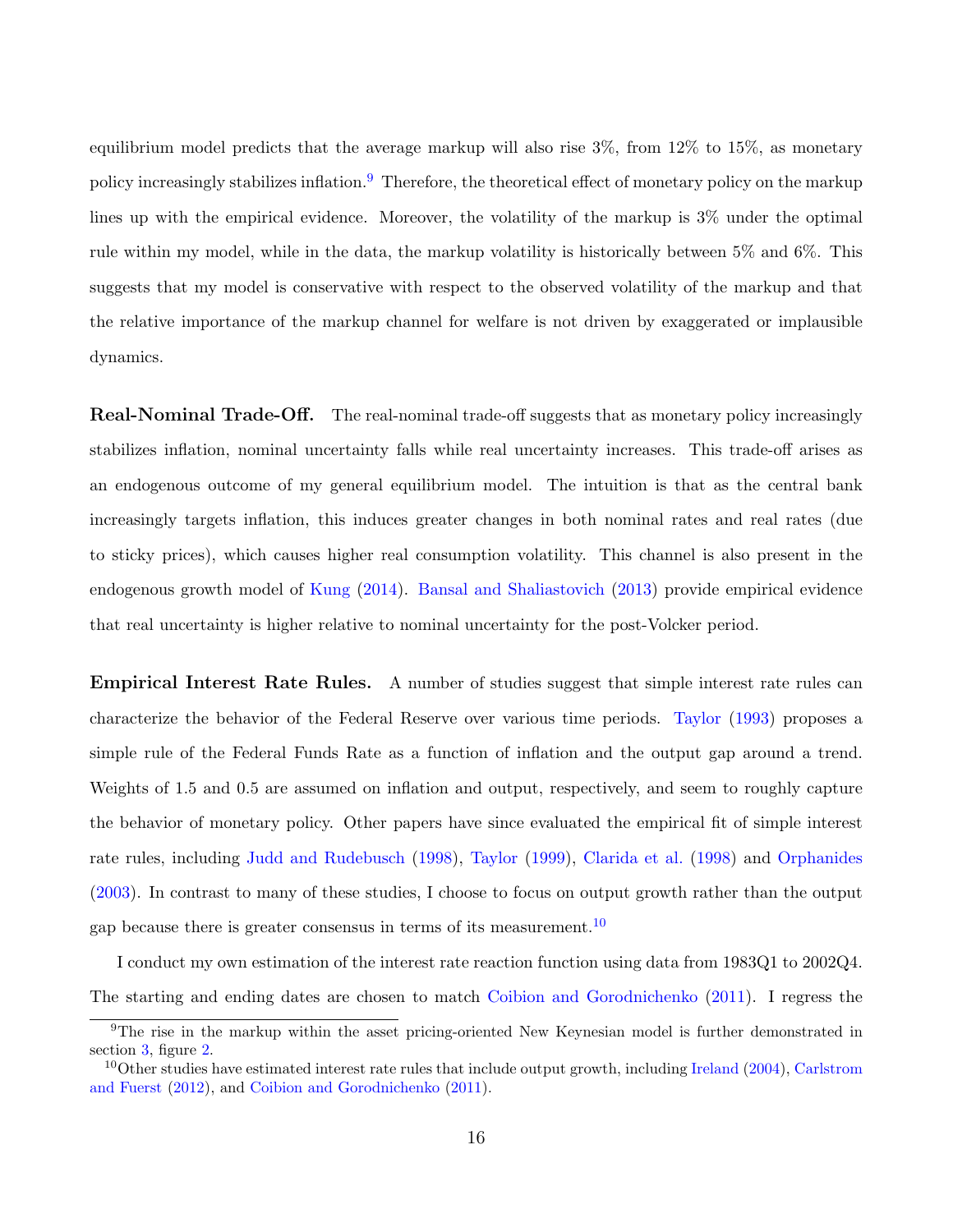|                                            | $\alpha_r$ | $\alpha_{\pi}$    | $\alpha_{\Delta y}$ |
|--------------------------------------------|------------|-------------------|---------------------|
| <i>Parsimonious Regression</i>             |            |                   |                     |
| $1955:1-1982:4$                            | 0.90       | 1.60              | 0.79                |
|                                            |            | $(0.41)$ $(0.55)$ | (0.25)              |
| 1983:1-2002:4                              | 0.92       | 2.46              | 1.10                |
|                                            |            | $(0.35)$ $(0.82)$ | (0.26)              |
| Coibion $\mathfrak G$ Gorodnichenko (2012) |            |                   |                     |
| 1983:1-2002:4                              | 0.93       | 2.20              | 1.56                |
|                                            | (0.11)     | (0.40)            | (0.39)              |

<span id="page-17-0"></span>Table 1: Estimated Interest Rate Reaction Function

This table shows results of regressions of the Federal Funds Rate on the lagged rate  $(\alpha_r)$ , inflation based on the GDP price deflator  $(\alpha_{\pi})$ , and the growth of real GDP  $(\alpha_{\Delta y})$ . Results from [Coibion and Gorodnichenko](#page-36-7) [\(2011\)](#page-36-7) over a similar time period are shown for sake of comparison. Their method uses real-time measures of expected inflation and expected output growth based on Greenbook forecasts from the Federal Open Market Committee (FOMC). Standard errors are listed in parentheses.

Federal Funds Rate on its lagged term, the demeaned inflation rate according to the GDP price deflator, and the demeaned output growth rate of real GDP:

$$
R_t = \alpha_r \cdot R_{t-1} + (1 - \alpha_r) (\alpha_\pi \cdot (\pi_t - \pi^*) + \alpha_{\Delta y} \cdot (\Delta y_t - \Delta y^*)) + \epsilon_t
$$

where  $\alpha_r$  captures partial adjustment or inertia,  $\alpha_\pi$  is the weight on inflation,  $\alpha_{\Delta y}$  is the weight on output growth, and the starred variables indicate means that act as proxies for the targets.

The results of my regression for post-1983 are in line with [Coibion and Gorodnichenko](#page-36-7) [\(2011\)](#page-36-7), as shown in table [1.](#page-17-0) [Coibion and Gorodnichenko](#page-36-7) [\(2011\)](#page-36-7) solely focus on characterizing Federal Reserve policy, which leads them to use a more richly parameterized empirical model. Here, I characterize this behavior in a more parsimonious and straightforward manner. The small difference in results can be attributed to these modeling differences, along with [Coibion and Gorodnichenko](#page-36-7) [\(2011\)](#page-36-7)'s use of expected inflation and expected output growth based on the Greenbook forecasts from the Federal Open Market Committee (FOMC).

In both instances, it is clear that the Federal Reserve did not target inflation as much for the pre-Volcker period. With less weight placed on inflation, higher inflation volatility was associated with lower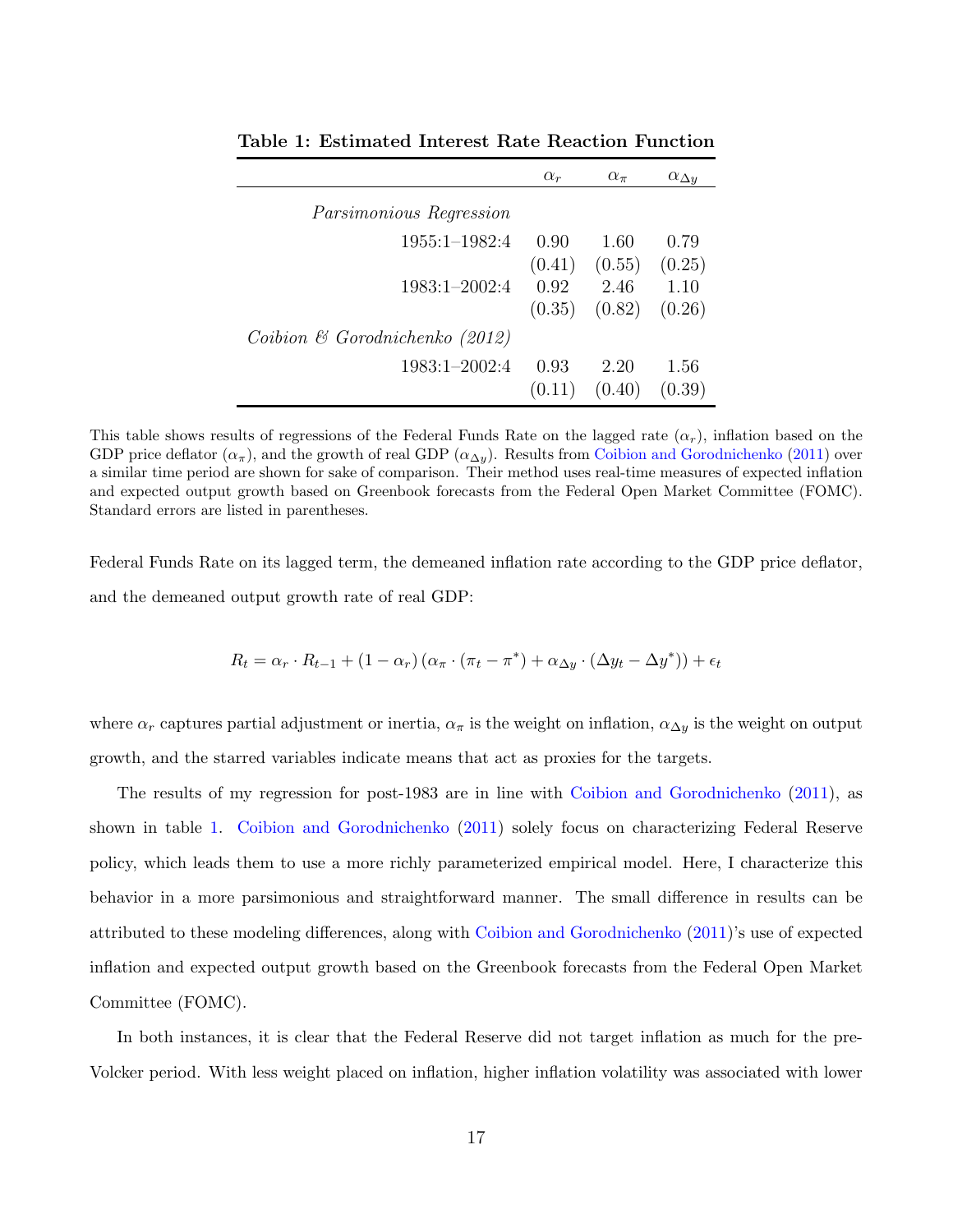average markups, which is an important channel for my welfare analysis. Most importantly, the values on the inflation coefficient for the post-Volcker regressions are much lower than the optimal monetary policy literature frequently suggests. For example, the model of Schmitt-Grohé and Uribe [\(2007\)](#page-38-2) in a similar setting with no long-run risk and CRRA preferences yields an optimal inflation coefficient of 332 with no weight on output. Likewise, [Kollmann](#page-37-3) [\(2008\)](#page-37-3) finds an optimal inflation coefficient of 8,660.

The optimal policy in my asset pricing-oriented New Keynesian model places a weight on inflation that is within the standard error of the point estimate based on my post-Volcker regression. Also, the optimal weight placed on the output growth is higher than that estimated in both of my regressions. Thus, this model, with its high welfare costs of recessions, suggests that it would have been optimal for the Federal Reserve to respond more to output growth over the estimated time period.

Overall, CRRA preferences are inconsistent not only with asset pricing facts but also with the empirical evidence described in this section. Once Epstein-Zin preferences are introduced, the empirical evidence on the markup and consumption volatility is reproduced in a general equilibrium setting and the implications for monetary policy change dramatically.

#### 2.3 Calibration

In the proposed model, I calibrate the time period to a quarterly frequency. I then annualize the moments and focus on matching the behavior of macroeconomic variables over the long sample of US data from 1929–2008. Data on consumption and investment are from the Bureau of Economic Analysis (BEA). Fiscal policy variables such as government spending and steady-state debt are taken from Schmitt-Grohé [and Uribe](#page-38-2) [\(2007\)](#page-38-2). The parameters described below are listed in table [2.](#page-19-0)

For the New Keynesian parameters, the markup due to monopolistic competition is set to 15%, which is in line with previous studies [\(Bils and Klenow,](#page-36-9) [2002\)](#page-36-9). Firms are assumed to re-optimize their prices every 12 months, which is in the middle of empirical estimates that range from 6 to 18 months (see [Altig](#page-35-8) [et al.](#page-35-8) [\(2011\)](#page-35-8)). With regard to fiscal policy, steady-state government purchases make up 17% of GDP, and the steady-state debt-GDP ratio is set to the historical average of 44%, following Schmitt-Grohé [and Uribe](#page-38-2) [\(2007\)](#page-38-2). Taxes are collected by lump sum to pay for an exogenous expenditure stream. The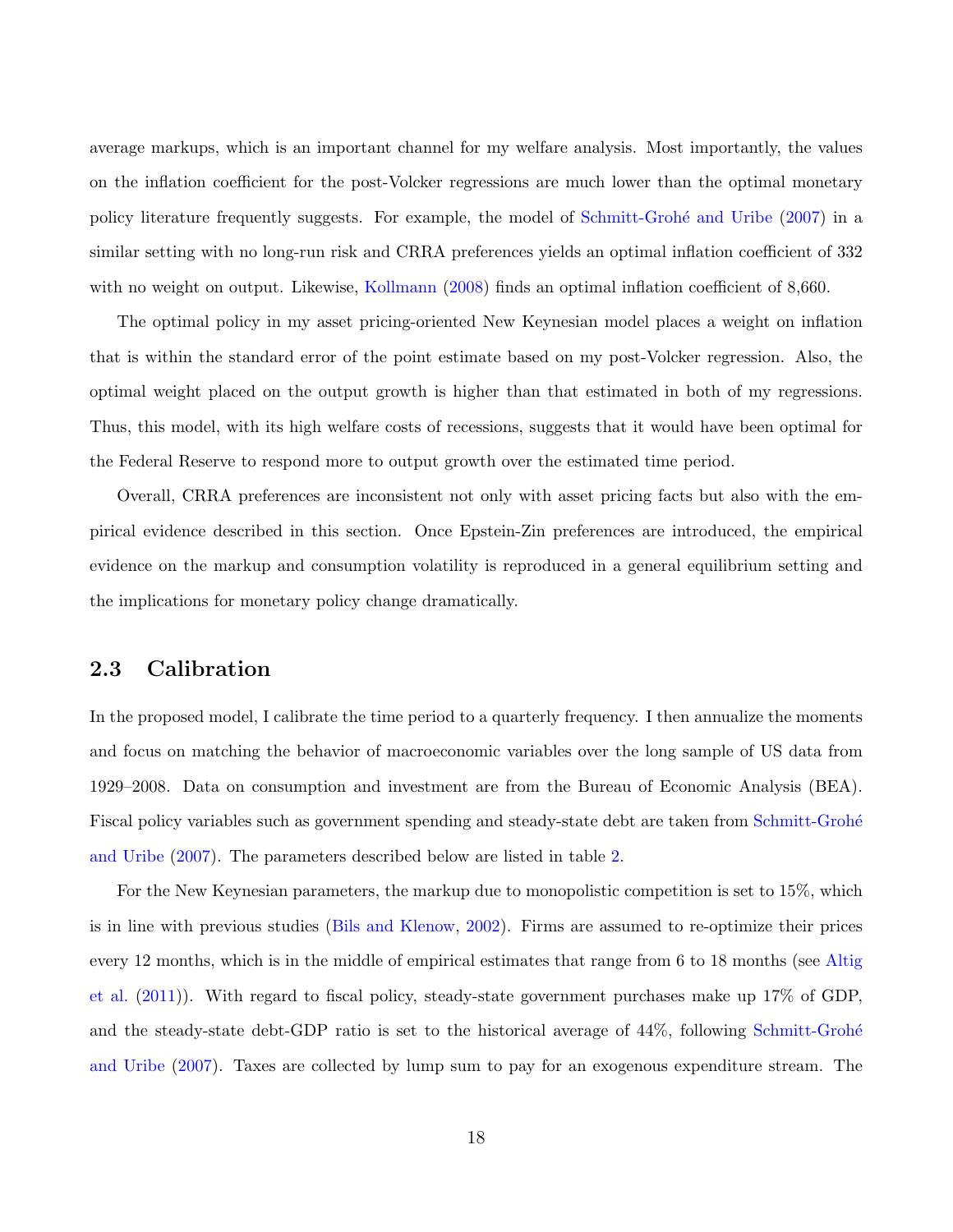|                                          |                     | Recursive             |                       | <b>CRRA</b>           |                       |
|------------------------------------------|---------------------|-----------------------|-----------------------|-----------------------|-----------------------|
|                                          |                     | High IES              | Low IES               | <b>High IES</b>       | Low IES               |
|                                          |                     | High RA               | High RA               | Low RA                | High RA               |
| Preference parameters                    |                     |                       |                       |                       |                       |
| Discount factor                          | $\beta$             | 0.9955                | 0.999                 | 0.998                 | 0.999                 |
| Effective risk aversion                  | $\gamma$            | 10                    | 10                    | 1/2                   | 10                    |
| Intertemporal elasticity of substitution | $\psi$              | 2.0                   | 0.2                   | 2.0                   | $1/\gamma$            |
| Leisure weight                           | $\overline{O}$      | 0.35                  | 0.35                  | 0.35                  | 0.35                  |
| <b>Technology parameters</b>             |                     |                       |                       |                       |                       |
| Capital share                            | $\theta$            | 0.25                  | 0.25                  | 0.25                  | 0.25                  |
| Quarterly depreciation rate              | $\delta$            | 1.725\%               | 1.5%                  | 1.725%                | 1.5%                  |
| <b>Productivity parameters</b>           |                     |                       |                       |                       |                       |
| Risk exposure of new investment          | $\phi_0$            | $\overline{0}$        | $\theta$              | $\Omega$              | $\overline{0}$        |
| Average quarterly growth rate            | $\mu$               | 0.005                 | 0.005                 | 0.005                 | 0.005                 |
| Volatility of short-run risk             | $\sigma_a$          | 0.0055                | 0.0055                | 0.0065                | 0.003                 |
| Volatility of long-run risk              | $\sigma_x$          | $0.15 \cdot \sigma_a$ | $0.15 \cdot \sigma_a$ | $0.15 \cdot \sigma_a$ | $0.15 \cdot \sigma_a$ |
| $AR(1)$ of expected growth               | $\rho$              | 0.98                  | 0.98                  | 0.98                  | 0.98                  |
| New Keynesian parameters                 |                     |                       |                       |                       |                       |
| Price elasticity of demand               | $\eta$              | $\overline{7}$        | $\overline{7}$        | $\overline{7}$        | $\overline{7}$        |
| Probability firm cannot change price     | $\alpha$            | 75%                   | 75%                   | 75%                   | 75%                   |
| Policy parameters                        |                     |                       |                       |                       |                       |
| Steady-state debt to GDP                 | $S_B$               | 0.44                  | 0.44                  | 0.44                  | 0.44                  |
| Steady-state $\frac{G}{V}$               | $S_G$               | 0.17                  | 0.17                  | 0.17                  | 0.17                  |
| Monetary policy inflation coefficient    | $\alpha_{\pi}$      | 1.5                   | 1.5                   | 1.5                   | 1.5                   |
| Output growth gap coefficient            | $\alpha_{\Delta y}$ | 0.75                  | 0.75                  | 0.75                  | 0.75                  |
| Inertia coefficient                      | $\alpha_r$          | 0.8                   | 0.8                   | 0.8                   | 0.8                   |

<span id="page-19-1"></span><span id="page-19-0"></span>Table 2: Model Features and Parameter Values

The four models were calibrated to minimize the distance between the moments implied by the model and the moments taken from the data. The moments to match were the volatilities of consumption and investment growth, the level of the risk-free rate, and if possible the equity premium.

persistence and standard deviation of the government spending shocks follow [Croce et al.](#page-36-10) [\(2012\)](#page-36-10), but given the assumed nondistortionary nature of taxes, they essentially have a nil effect on the results.

For monetary policy, the default interest rate rule used for calibration includes an inertia coefficient of 0.8 and an output growth coefficient of 0.75. The parameters chosen for these coefficients are set to match inflation dynamics and the interest rate serial correlation observed in the data. An inertia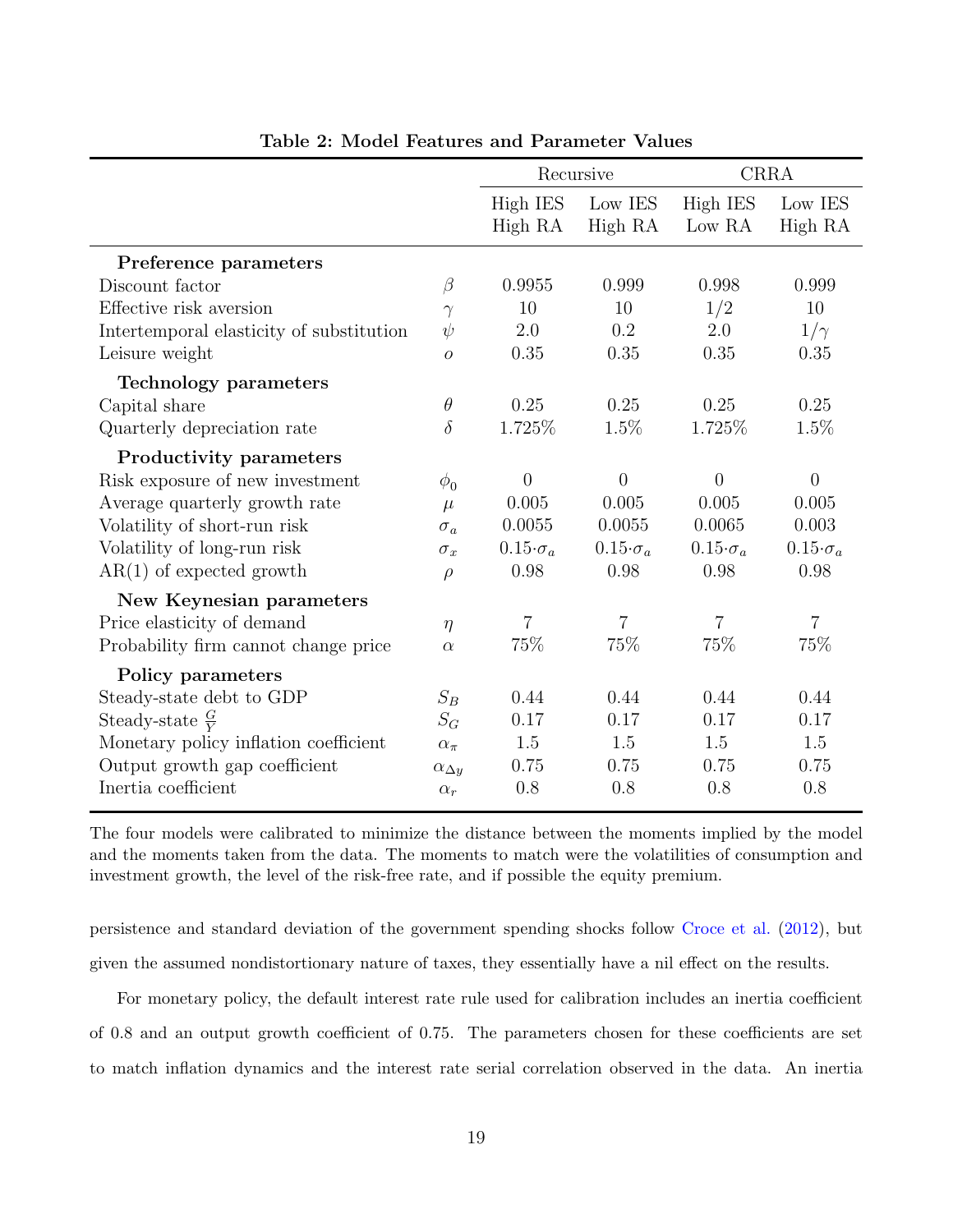coefficient of 0.8 is consistent with empirical quarterly estimates, which set it as high as 0.9. Without the output growth, inflation in the model is positively correlated with permanent productivity shocks, which is counterfactual. The incorporation of the output growth causes inflation to fall with good productivity shocks and rise with bad productivity shocks. The inflation coefficient is set to 1.5 to match the original work of [Taylor](#page-39-5) [\(1993\)](#page-39-5).

**Production and Preference Parameters.** The parameters for effective risk aversion ( $\gamma = 10$ ) and intertemporal elasticity of substitution  $(\psi = 2)$  are consistent with the estimates of [Bansal et al.](#page-35-9) [\(2007\)](#page-35-9), [Bansal et al.](#page-35-10) [\(2010\)](#page-35-10), and [Colacito and Croce](#page-36-11) [\(2011\)](#page-36-11).<sup>[11](#page-20-0)</sup> The capital share ( $\alpha = 0.25$ ) and the quarterly depreciation rate of physical capital ( $\delta = 0.01725\%$ ) are consistent with the labor share of income in the data and with the quarterly depreciation rate of 1.5 to 4% observed in the real business cycle (RBC) literature. I calibrate  $\mu$  at 2% per year, consistent with the average annual real growth rate of the US economy. I set the persistence parameter on long run risk at  $\rho = 0.98$ , which is close to the point estimate of [Croce](#page-36-3) [\(2014\)](#page-36-3).

The subjective discount factor is set to be consistent with the low risk-free rate observed in the data. Labor is endogenous and set to match the level of hours in the data,  $\iota = 0.35$ . I set  $\sigma_a$  to match the standard deviation of consumption. The smaller long-run shock is set to  $0.15 \cdot \sigma_a$  as estimated by [Croce](#page-36-3)  $(2014).$  $(2014).$ 

Free Parameters and Moments Matched. The free parameters above are the subjective discount factor ( $\beta$ ), the depreciation rate for capital ( $\delta$ ), the volatility of short-run risk ( $\sigma_a$ ), and the persistence parameter on long-run risk  $(\rho)$ . These parameters are chosen within a grid of values accepted by the literature in order to maximize the model's ability to reproduce the moments of interest, which are the mean of the real risk-free rate, the levered excess return, and the volatilities of consumption and investment growth. I minimize the distance between the moments implied by the model and the moments

<span id="page-20-0"></span> $11$ See [Swanson](#page-39-7) [\(2012\)](#page-39-7) for a discussion of risk aversion when leisure is present.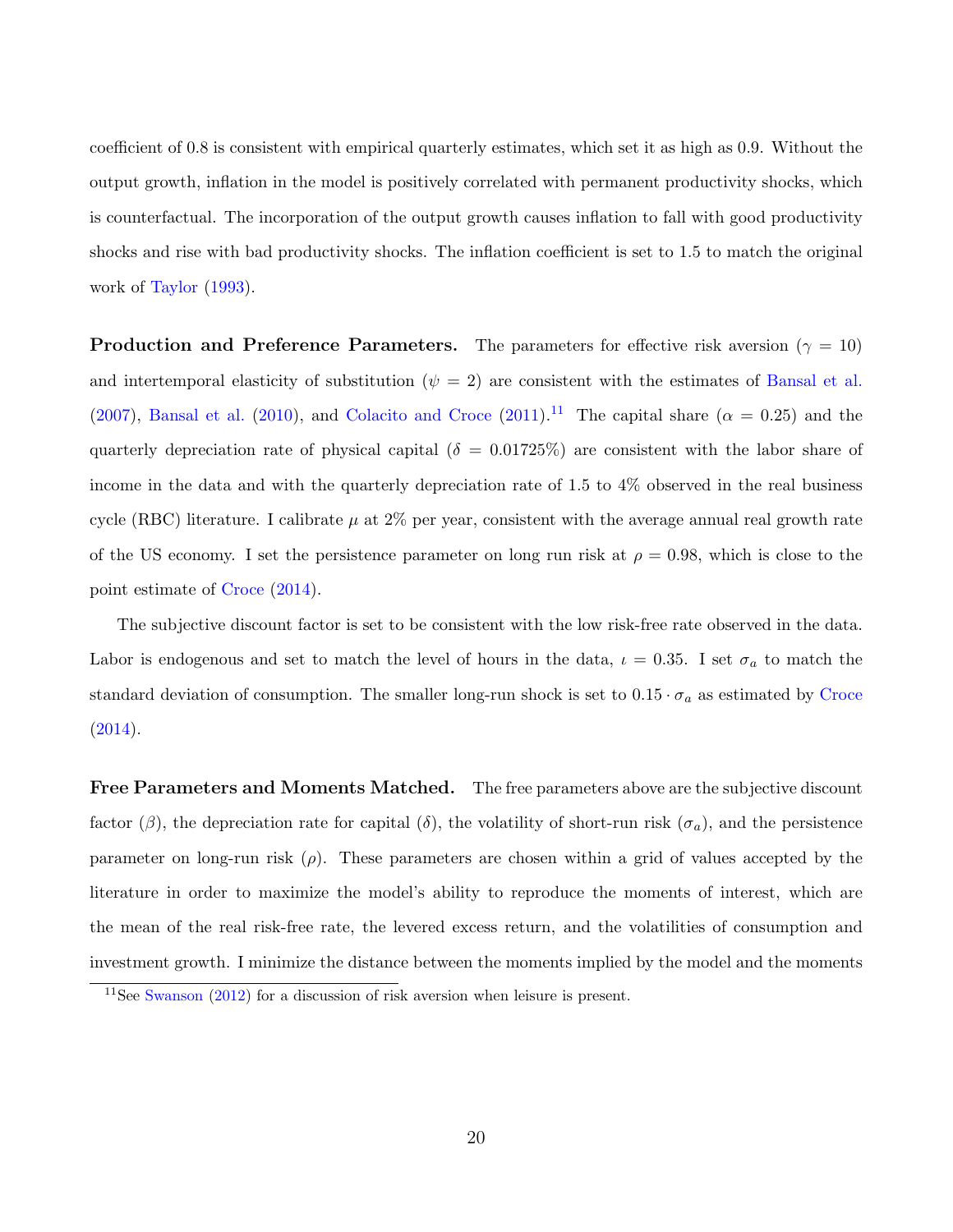|                    |         | Recursive |         | <b>CRRA</b> |         |
|--------------------|---------|-----------|---------|-------------|---------|
|                    |         | High IES  | Low IES | High IES    | Low IES |
|                    | Data    | High RA   | High RA | Low RA      | High RA |
| E(I/Y)             | 0.18    | 0.20      | 0.16    | 0.20        | 0.08    |
| $\sigma(\Delta c)$ | 2.14    | 2.09      | 2.81    | 2.29        | 2.64    |
| $\sigma(\Delta i)$ | 13.17   | 11.58     | 11.78   | 13.23       | 11.14   |
| $\sigma(\Delta n)$ | 3.66    | 3.62      | 2.19    | 2.81        | 2.99    |
| $\sigma(r^f)$      | 1.35    | 0.39      | 0.44    | 0.32        | 0.60    |
| $E[r^f]$           | 0.89    | 2.10      | 4.78    | 2.42        | 15.79   |
| $E[r^{L,ex}]$      | 4.71    | 4.56      | 3.06    | 0.02        | $-0.01$ |
| $ACF_1[R_t^f]$     | 0.89    | 0.83      | 0.92    | 0.90        | 0.88    |
| $(\Delta a, \pi)$  | $-0.30$ | $-0.54$   | $-0.31$ | $-0.72$     | 0.23    |

<span id="page-21-0"></span>Table 3: Main Moments

The four models are calibrated to minimize the distance between the moments implied by the model and the moments taken from the data. The minimization is done by searching over a grid of values:  $\beta = [0.995, 1]$ ,  $\delta = [.015, .04], \sigma_a = [0.005, 0.02],$  and  $\rho = [0.92, 0.98].$  The moments to match were the volatilities of consumption and investment growth, the level of the risk-free rate, and the equity premium, if possible. For recursive preferences, settings tested were High RA ( $\gamma = 10$ ), High IES ( $\psi = 2$ ), and Low IES ( $\psi = 0.2$ ). For CRRA preferences, settings tested were High RA ( $\gamma = 10$ ) and High IES ( $\psi = 2$ ). All entries for the models are obtained from repetitions of small samples. Data refer to the US and include pre–World War II observations (1930–2012). Quarterly calibrations are reported in table [2.](#page-19-0) Excess returns are levered by a factor of three, consistent with García-Feijóo and Jorgensen [\(2010\)](#page-37-10). Note that with CRRA preferences, a low risk free rate and high equity premium are not possible given the inverse link of RA and IES.

taken from the data as shown in table [3.](#page-21-0) The distance is measured by

$$
\min_{a} \zeta(a) = [\hat{F}_T - f(a)]'[\hat{F}_T - f(a)]
$$

where  $f(a)$  is the vector of moments generated by the model, and  $\hat{F}_T$  is the moments in the data. The minimization is done by searching over a grid of values for a:  $\beta = [0.995, 1], \delta = [0.015, 0.04], \sigma_a =$  $[0.005, 0.02]$ , and  $\rho = [0.92, 0.98]$ . Note that in the data, excess returns are levered. Hence, I use the following excess return:  $R_{ex,t}^{LEV} = \chi_{LEV} (R_t^K - R_t^f)$  $_{t-1}^{J}$ ). The calibration of  $\chi_{LEV}$  is set to 3 to match the debt-equity ratio in the data along with the degree of operating leverage as estimated in García-Feijóo [and Jorgensen](#page-37-10) [\(2010\)](#page-37-10).

Simulation. The policy rules are numerically computed using second-order approximations from Dynare++. The simulations consist of random draws of the two productivity shocks (short-run and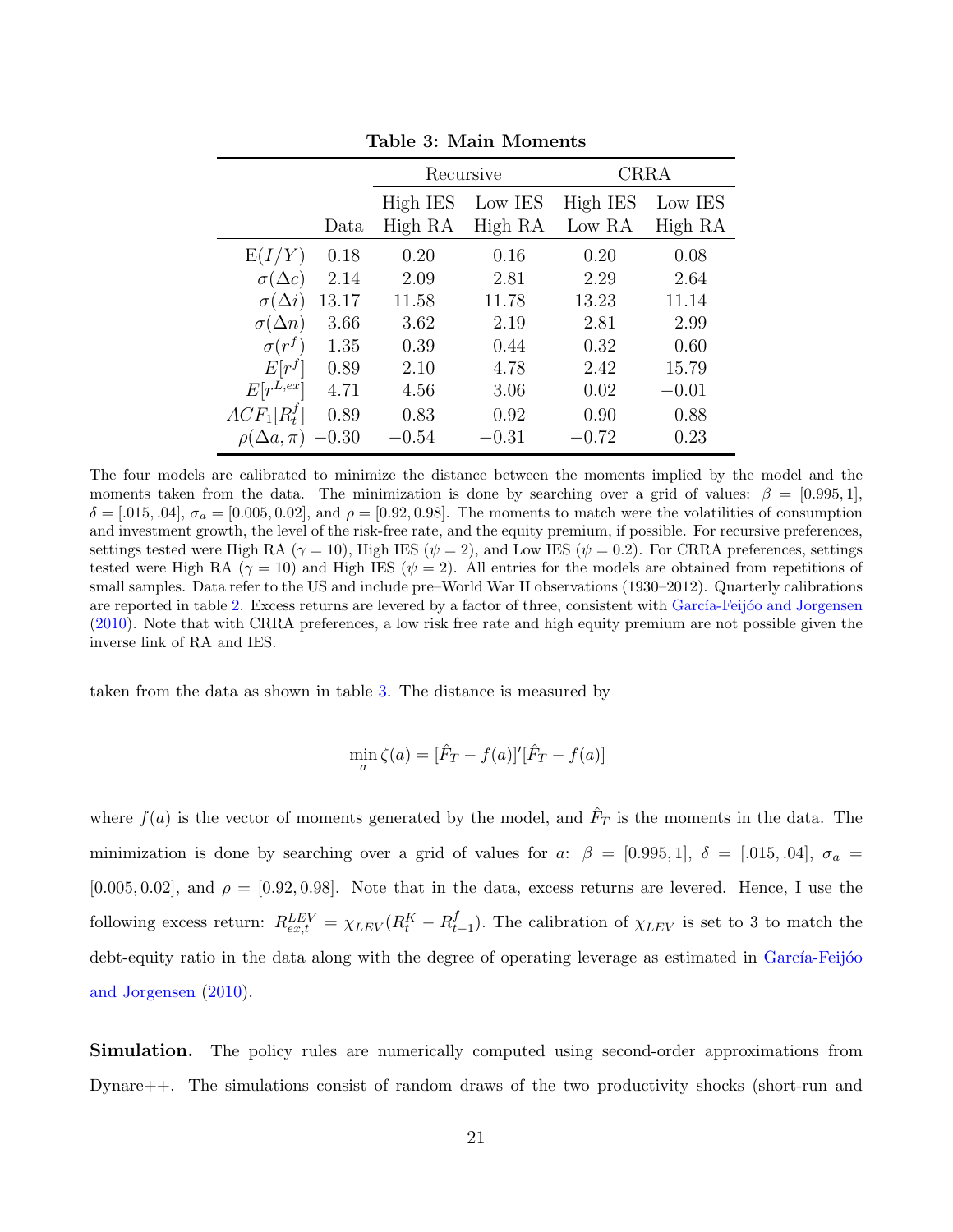long-run) and a fiscal shock (government spending). The number of periods is 200 (the first 100 are discarded) and the number of simulations is 100. The moments for the models are listed in table [3.](#page-21-0) The preferred High IES ( $\psi = 2$ ), High RA ( $\gamma = 10$ ) model comes closest to matching the low risk-free rate, the high equity premium, the smooth volatility of consumption growth, and volatile investment growth. Matching data on both macroeconomic aggregates and asset pricing facts imposes joint structural restrictions on both the quantity and price of risk in the data.

## <span id="page-22-2"></span><span id="page-22-0"></span>3 Optimal Interest Rate Rules

In the following section, I describe the characteristics of the interest rate rules that yield the highest welfare. I then restrict the model to a setting with only long-run shocks and a setting with only short-run shocks to provide a deeper understanding of the underlying dynamics. Following this, I examine the effect of the inflation coefficient and output growth coefficient on the three major channels of welfare.

To obtain the simple monetary policy rule that yields the highest welfare, I search across a grid for the inflation coefficient,  $\alpha_{\pi}$ , the output growth coefficient,  $\alpha_{\Delta y}$ , and the inertia coefficient,  $\alpha_r$ . Their respective grids are  $(1, \infty)$ ,  $(-\infty, \infty)$ , and  $(-\infty, \infty)$ . I constrain  $\alpha_{\pi} > 1$  in order to be consistent with the Taylor principle. With  $\alpha_{\pi} > 1$ , the real interest rate rises with inflation, and this ensures determinacy. The rule is formulated as follows:

<span id="page-22-1"></span>
$$
\hat{R}_t = \alpha_r \cdot \hat{R}_{t-1} + (1 - \alpha_r)(\alpha_\pi \cdot \hat{\pi}_t + \alpha_{\Delta y} \cdot \Delta \hat{y}_t)
$$
\n(4)

The variables denoted with a hat are log deviations from steady state. The first two panels of table [4](#page-23-0) list the optimal inflation volatility and inflation coefficient for each model, and the third panel shows the optimal output growth coefficient. The bottom panel shows the relative welfare gain (in the model that matches asset prices) for the optimal policy compared to the policy that completely stabilizes inflation. The columns are split into settings based on the sources of the shocks in order to capture the role of long-run risk.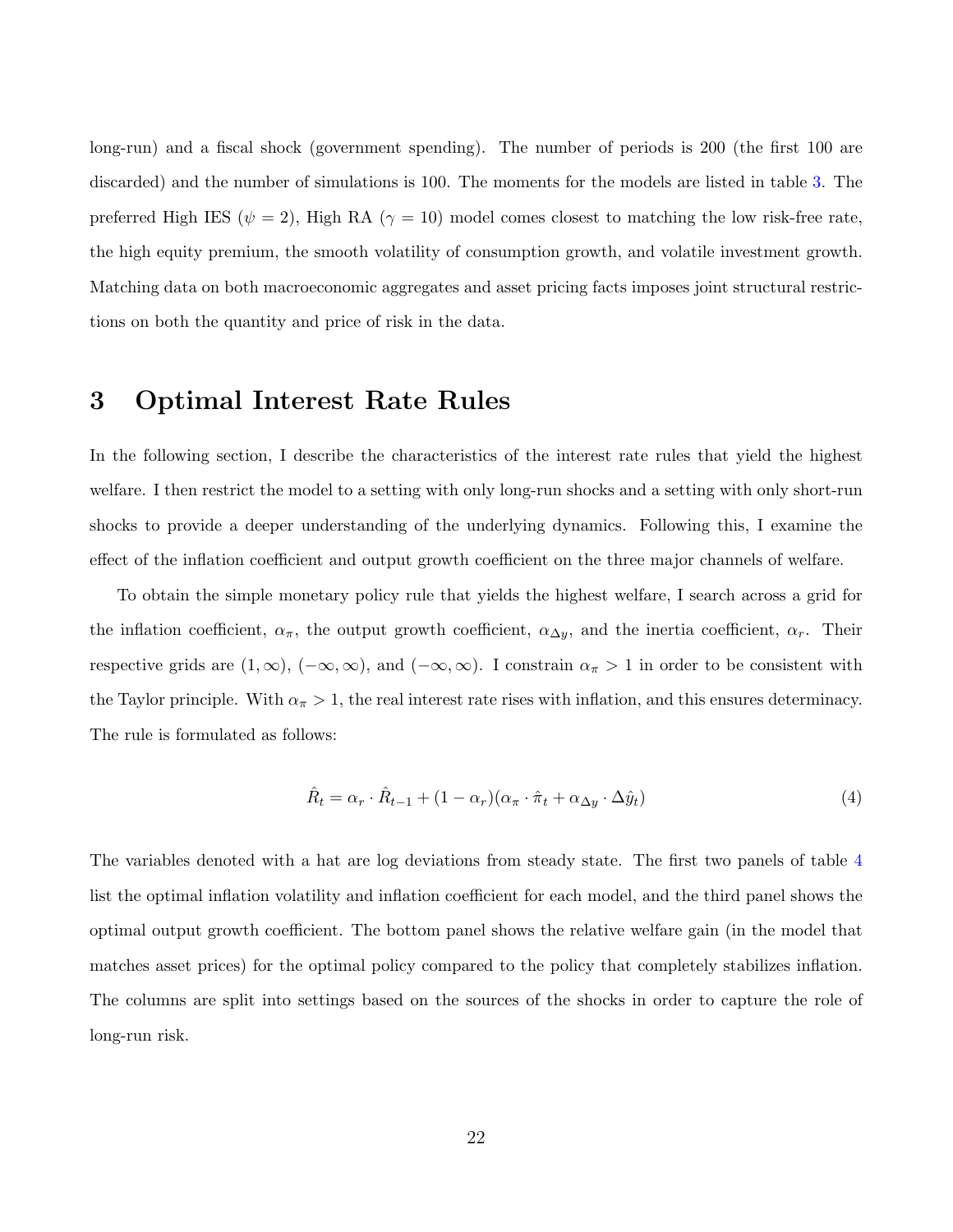|                                |      |            | Optimal Inflation Volatility      |                |                |
|--------------------------------|------|------------|-----------------------------------|----------------|----------------|
| Preferences                    | RA   | <b>IES</b> | All Shocks                        | LRR only       | SRR only       |
| Recursive                      | High | High       | 0.42%                             | $0.39\%$       | 0.05%          |
| Recursive                      | High | Low        | 0.16%                             | 0.18%          | 0.06%          |
| <b>CRRA</b>                    | High | Low        | $\overline{0}$                    | $\overline{0}$ | $\overline{0}$ |
| <b>CRRA</b>                    | Low  | High       | $\overline{0}$                    | $\overline{0}$ | $\overline{0}$ |
|                                |      |            | Optimal Inflation Coefficient     |                |                |
| Preferences                    | RA   | <b>IES</b> | All Shocks                        | LRR only       | SRR only       |
| Recursive                      | High | High       | 3                                 | 3              | 1.75           |
| Recursive                      | High | Low        | 16                                | 11             | 3.25           |
| <b>CRRA</b>                    | High | Low        | $\infty$                          | $\infty$       | $\infty$       |
| <b>CRRA</b>                    | Low  | High       | $\infty$                          | $\infty$       | $\infty$       |
|                                |      |            | Optimal Output Growth Coefficient |                |                |
| Preferences                    | RA   | <b>IES</b> | All Shocks                        | LRR only       | SRR only       |
| Recursive                      | High | High       | 1.5                               | 1.625          | 0.25           |
| Recursive                      | High | Low        | 3                                 | 3.25           | 0.25           |
| <b>CRRA</b>                    | High | Low        | $\overline{0}$                    | $\overline{0}$ | $\overline{0}$ |
| <b>CRRA</b>                    | Low  | High       | $\overline{0}$                    | $\theta$       | $\theta$       |
|                                |      |            |                                   |                |                |
| Rec. Pref., High RA, High IES: |      |            | All Shocks                        | LRR only       | SRR only       |
| Relative Welfare Gain          |      | 0.07%      | $0.07\%$                          | 0.00037%       |                |
| Consumption Equivalent Units   |      | 0.19%      | $0.20\%$                          | 0.001%         |                |
| Perpetuity of Welfare Gain     |      | $\$3,255$  | \$3,427                           | \$17.13        |                |

<span id="page-23-0"></span>Table 4: Optimal Coefficients, Volatility, and Welfare

This table shows the optimal inflation volatility, optimal inflation coefficient, and optimal output growth coefficient across different shocks and different utility specifications. RA is risk aversion, IES is intertemporal elasticity of substitution, and CRRA is constant relative risk aversion. For recursive preferences, settings tested were High RA ( $\gamma = 10$ ), High IES ( $\psi = 2$ ), and Low IES ( $\psi = 0.2$ ). For CRRA preferences, settings tested were High RA  $(\gamma = 10)$  and High IES ( $\psi = 2$ ). Quarterly calibrations are reported in table [2.](#page-19-0) The bottom panel shows the relative welfare gain compared to the policy that places infinite weight on inflation. The consumption equivalent units are computed as in [An](#page-35-3) [\(2010\)](#page-35-3). The perpetuity of the welfare gain is computed by assuming an interest rate of 2% and real consumption expenditures per capita of \$34,270 per year. The consumption equivalent unit percentage is multiplied by \$34,270 and divided by the interest rate to arrive at the value of the perpetuity.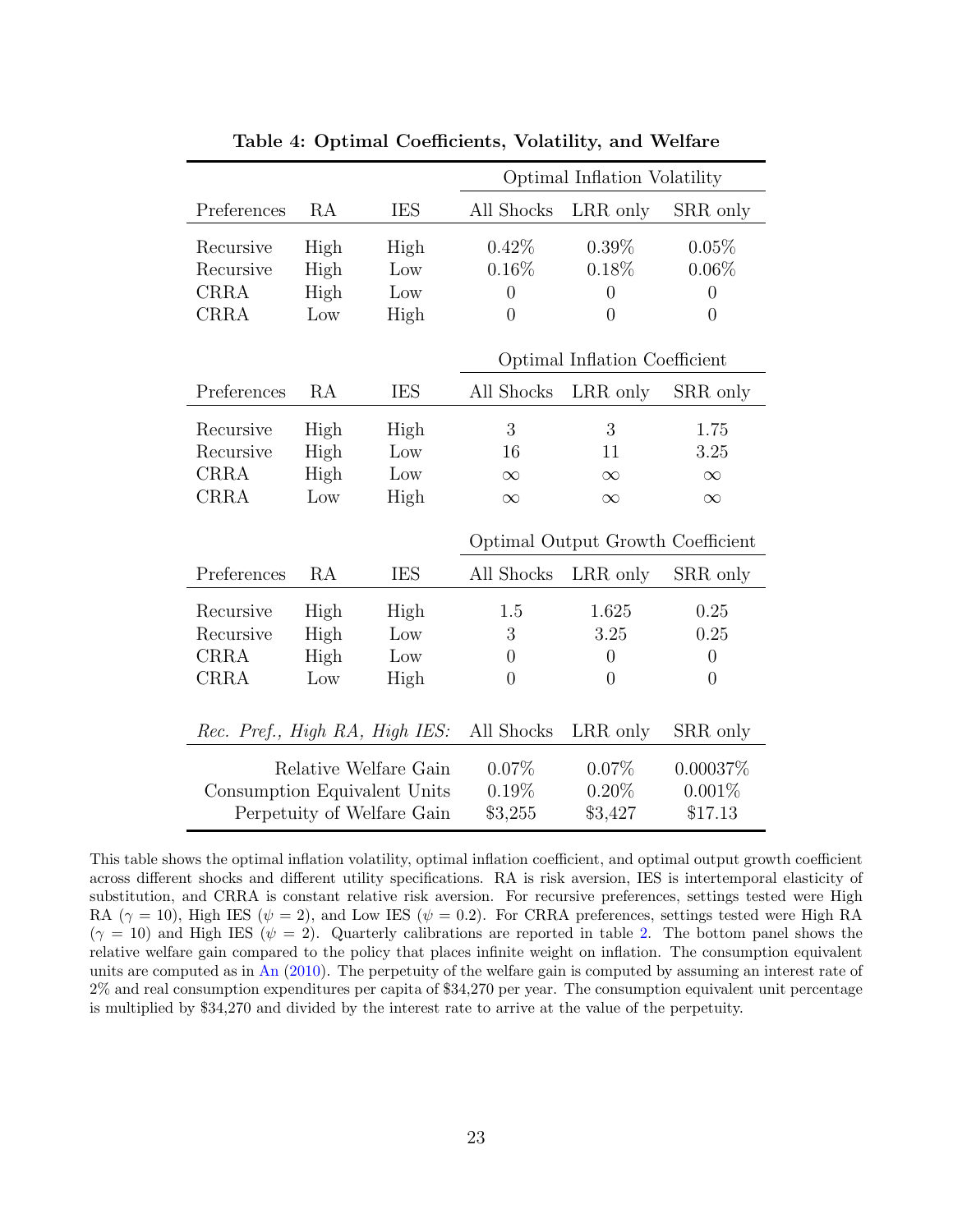**Inflation Volatility.** The setting with recursive preferences, high risk aversion ( $\gamma = 10$ ), and a high IES ( $\psi = 2$ ) yields the highest optimal inflation volatility of 0.42% with all shocks. Compared to results in extant studies with similar model features, this value is relatively high and represents close to 20% of the observed historical inflation volatility.<sup>[12](#page-24-0)</sup> Most of the inflation volatility can be attributed to the longrun shocks. The higher optimal inflation volatility is due to the rise in the average markup as monetary policy increasingly stabilizes inflation. These dynamics are explained in greater detail in section [3.1.](#page-25-0)

**Output Growth.** Under recursive preferences, I find that the output growth coefficient is dramatically larger for the setting with long-run shocks compared to that with only short-run shocks. Increasing the weight on the output growth reduces the markup and lowers the volatility of the consumption-leisure bundle. For CRRA preferences, I find it optimal to completely eliminate price dispersion and place an infinite coefficient on inflation with no weight on output growth. The average markup and the volatility of the consumption-leisure bundle stay relatively constant as monetary policy increasingly stabilizes inflation, which is counterfactual to empirical evidence.

Welfare Gains. For the benchmark setting with a low risk free rate and high equity premium (table [4,](#page-23-0) last panel), I find the optimal policy provides a welfare gain of 0.07% compared to the policy that places an infinite weight on inflation. This translates into about 0.20 additional percentage of consumption units every quarter. While this may be small compared to the gains found in the policy literature that incorporates endogenous growth, a perpetuity that pays this amount each year from now on is worth over \$3,000, assuming an interest rate of 2%. In other words, a greater response to output growth and less to inflation (relative to that advocated in the existing literature) would be worth a one-time payment of over  $$3,000$  to each individual.<sup>[13](#page-24-1)</sup> This is in contrast to results from the setting with only short-run shocks, in which an equivalent calculation would yield a perpetuity worth only \$17. This small magnitude is in line with the existing literature (see Schmitt-Grohé and Uribe  $(2007)$ ).

<span id="page-24-0"></span>To explain the low inflation coefficient and high weight on the output growth for the asset pricing-<sup>12</sup>Inflation is defined as the annualized percentage change in the quarterly GDP price deflator dating back to 1947.

<span id="page-24-1"></span><sup>&</sup>lt;sup>13</sup>Base year 2009 dollars.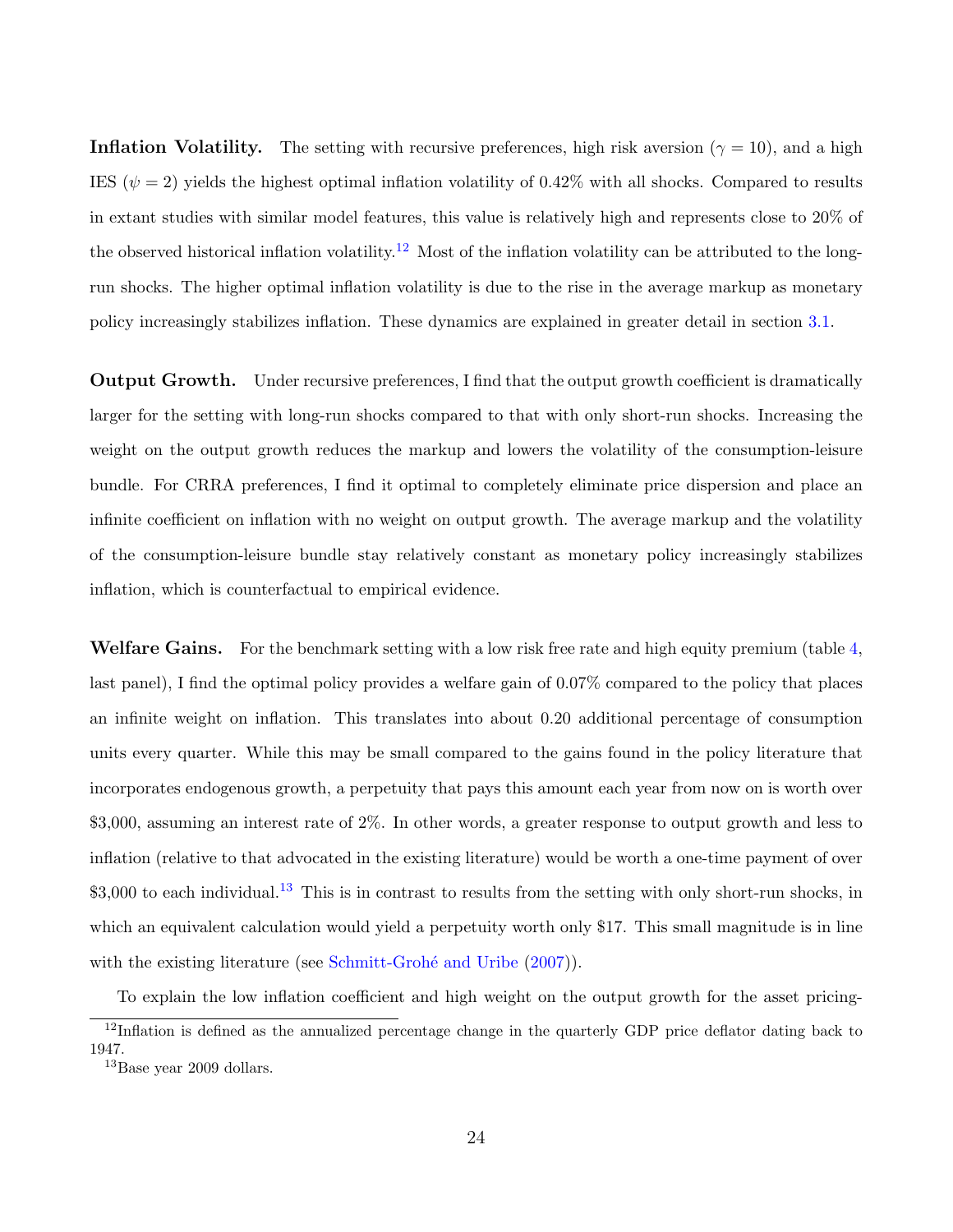oriented model, I focus on the setting in which there are only long-run shocks. Although the long-run shock is one-seventh the size of the short-run shock, its persistence (combined with the very forwardlooking nature of agents) dominates the other shocks.

### <span id="page-25-0"></span>3.1 Long-Run Productivity Shocks Only

The small but persistent news shock to productivity growth has been empirically documented by [Croce](#page-36-3) [\(2014\)](#page-36-3), [Beaudry and Portier](#page-35-1) [\(2004\)](#page-35-1), Schmitt-Grohé and Uribe [\(2007\)](#page-38-2), [Barsky and Sims](#page-35-2) [\(2011\)](#page-35-2), and [Kur](#page-38-5)[mann and Otrok](#page-38-5) [\(2010\)](#page-38-5). Specifically, [Croce](#page-36-3) [\(2014\)](#page-36-3) finds that the conditional mean of productivity growth is extremely persistent and time-varying. In a setting with forward-looking monopolistically competitive firms, a low-frequency predictable fluctuation in productivity can have significant ramifications for the prices chosen by firms, which reverberates through the demand-driven New Keynesian model. Below, I examine the channels that drive the finding of a low optimal inflation coefficient and relatively high weight on output growth.<sup>[14](#page-25-1)</sup>

Optimal Inflation Coefficient and Three Welfare Channels. In this section I examine the reasons the optimal inflation coefficient is low for the recursive preferences asset pricing-oriented model and high for the CRRA preferences model. In figures [2](#page-26-0)[–3,](#page-27-0) I compare three different models: (1) recursive preferences with high risk aversion ( $\gamma = 10$ ) and high IES ( $\psi = 2$ ); (2) recursive preferences with high risk aversion ( $\gamma = 10$ ) and low IES ( $\psi = 0.2$ ); and (3) CRRA preferences with high risk aversion ( $\gamma = 10$ ) and low IES ( $\psi = 1/10$ ). Figure [2](#page-26-0) depicts the effects of increasing the inflation coefficient and figure [3](#page-27-0) shows the welfare. The increase in  $\alpha_{\pi}$  can be thought of as moving from a dove regime to a hawk regime. The level of price dispersion decreases in all settings due to the lower inflation volatility (far right panel of figure [2\)](#page-26-0). Monetary policy, by increasingly stabilizing inflation, reduces nominal uncertainty.

Major differences across the three settings can be seen in the left two panels of figure [2.](#page-26-0) The far left panel shows the volatility of the consumption-leisure bundle. While volatility is increasing with the degree of inflation stabilization for all three settings, the increase is lowest for the CRRA preferences. This makes sense because of the inverse nature of CRRA preferences, in which the IES is lower due to the

<span id="page-25-1"></span><sup>&</sup>lt;sup>14</sup>Discussion of the optimal inertia coefficient,  $\alpha_r$ , is reserved for appendix [B.](#page-46-0)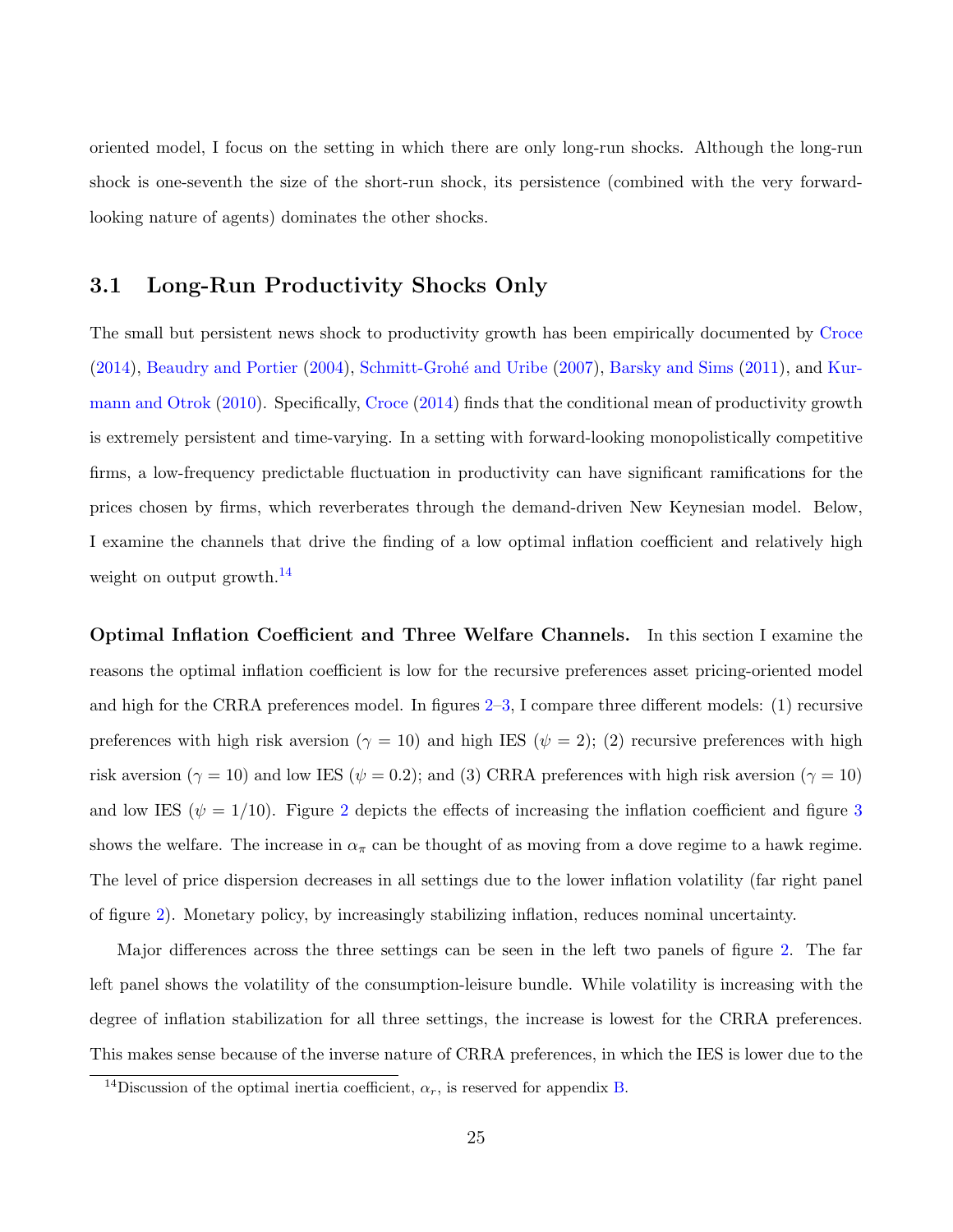

<span id="page-26-0"></span>Fig. 2: Effects of Increasing the Inflation Coefficient  $(\alpha_{\pi})$ 

This figure shows the three key channels for welfare (volatility of consumption-leisure bundle, average markup, price dispersion) and the effects of greater inflation stabilization. The setting is a world with only long-run news shocks to productivity. The other coefficients are set to match the rule that yields the highest welfare for the high IES  $(\psi = 2)$  and high risk aversion  $(\gamma = 10)$  case, as in equation [4](#page-22-1) and table [2.](#page-19-0) Both of the recursive preference settings exhibit strong increases in the volatility of the consumption-leisure bundle compared to the CRRA preferences. The average markup rises the most for the high IES and high risk aversion setting. All of the settings see a reduction in price dispersion as the inflation coefficient rises.

high risk aversion. With a lower IES, by definition agents will react less to monetary policy and so the volatility does not rise as much for a given change in policy. This is also true for the recursive preferences as one moves from a low IES to a high IES. The increase in volatility of the consumption-leisure bundle is greatest for the high IES case.

The average markup rises the most for the model with the high IES.<sup>[15](#page-26-1)</sup> The markup falls more in response to negative productivity shocks, and the more that monetary policy stabilizes inflation, the less the markup will be allowed to decline, resulting in a higher average markup. Note that with less asymmetry, the low IES markup does not rise as much with the inflation coefficient. All three models converge to the average markup that would occur in the nonstochastic steady-state, in which the variance of the markup is zero. In other words, they all converge to the level of the markup that would occur under a first-order approximation.

In terms of overall welfare, the optimal inflation coefficient is lowest for the model with high IES  $(\psi = 2)$  and high risk aversion  $(\gamma = 10)$ , as shown in figure [3.](#page-27-0) Beyond the value of 3 for the inflation coefficient, the benefits of reducing price dispersion are outweighed by the costs of the higher markup

<span id="page-26-1"></span><sup>&</sup>lt;sup>15</sup>This is perfectly consistent with the asymmetric responses discussed in appendix [C](#page-47-0) and figure [A1](#page-15-0)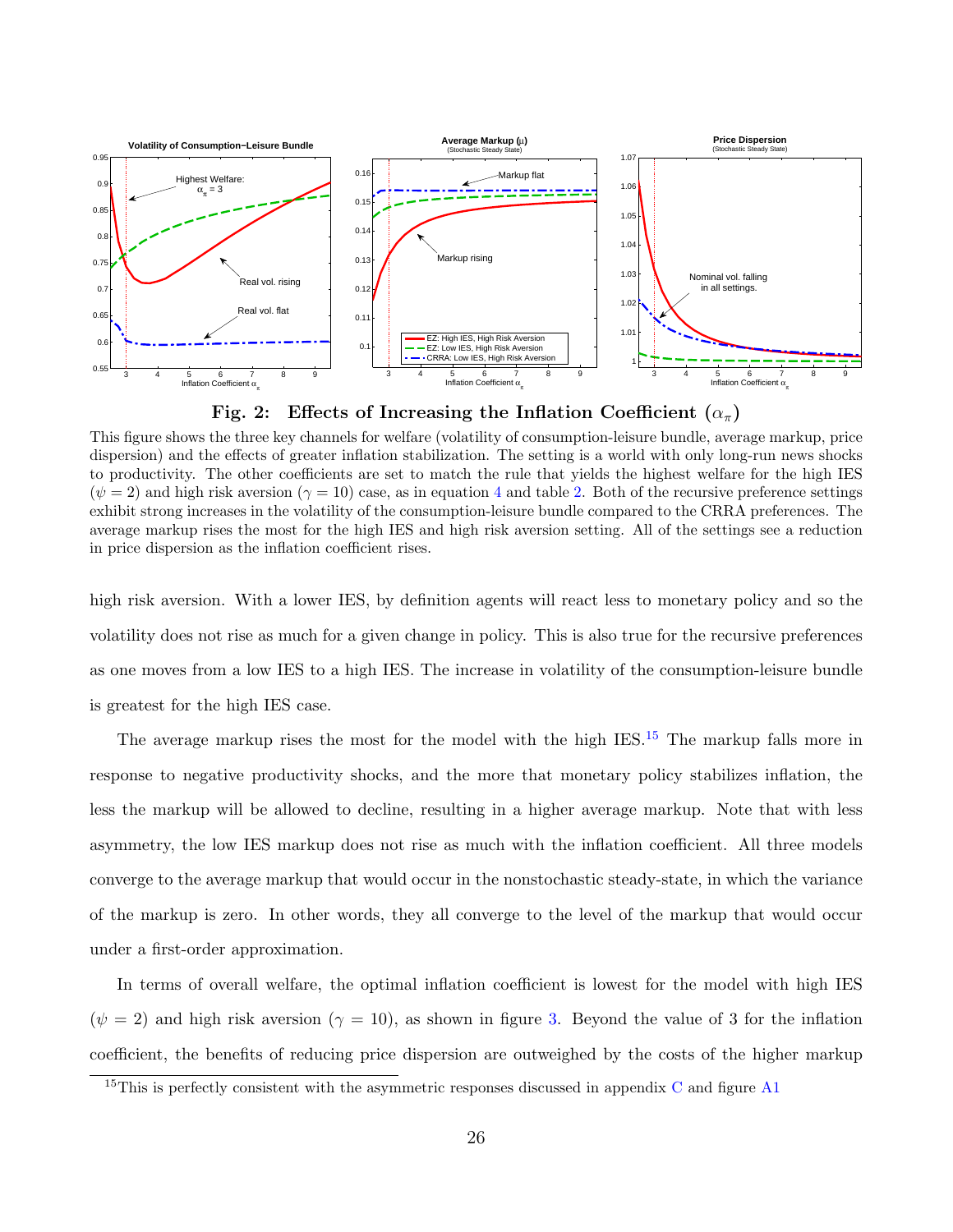

<span id="page-27-0"></span>

This figure shows the effects on welfare of increasing the inflation coefficient in a world with only long-run productivity shocks. The other coefficients are set to match the rule that yields the highest welfare for the high IES  $(\psi = 2)$  and high risk aversion  $(\gamma = 10)$  case as in equation [4](#page-22-1) and table [2.](#page-19-0) The greatest fall in welfare comes with the High IES, High Risk Aversion on the far left due to the higher markup from stabilizing inflation and the increased volatility of the consumption-leisure bundle. This is in contrast to the CRRA preferences setting in which completely stabilizing inflation is optimal.

and greater volatility of the consumption-leisure bundle. For the low IES case, the optimal inflation coefficient is higher with lesser increases in the markup. Finally, the CRRA preferences setting has a value on the inflation coefficient of infinity as the reduction in price dispersion dominates the markup channel. Monetary policy has very little effect on the volatility of the consumption-leisure bundle and the markup, which means the costs of stabilizing inflation are essentially nil.

Output Growth Coefficient and Three Welfare Channels. In this section I examine the reasons the optimal output growth coefficient is high for the asset pricing-oriented model. As shown in figure [4,](#page-28-0) placing weight on the output growth reduces the variability of the consumption-leisure bundle and also provides a greater anchor for inflation expectations. This is because when output falls below potential, monetary policy lowers interest rates with the implicit assurance that interest rates will rise as output increases back to potential. Anchoring inflation expectations is imperative because current inflation depends on expectations of future inflation, and in the model firms are very patient and forward looking. $16$ 

<span id="page-27-1"></span>In addition, the markup monotonically decreases with the output growth coefficient. Greater weight

 $16$ This is in contrast to reacting to simply the level of output, which destabilizes inflation expectations. I find that a zero weight on the level of output is optimal as the negative effects of price dispersion dominate.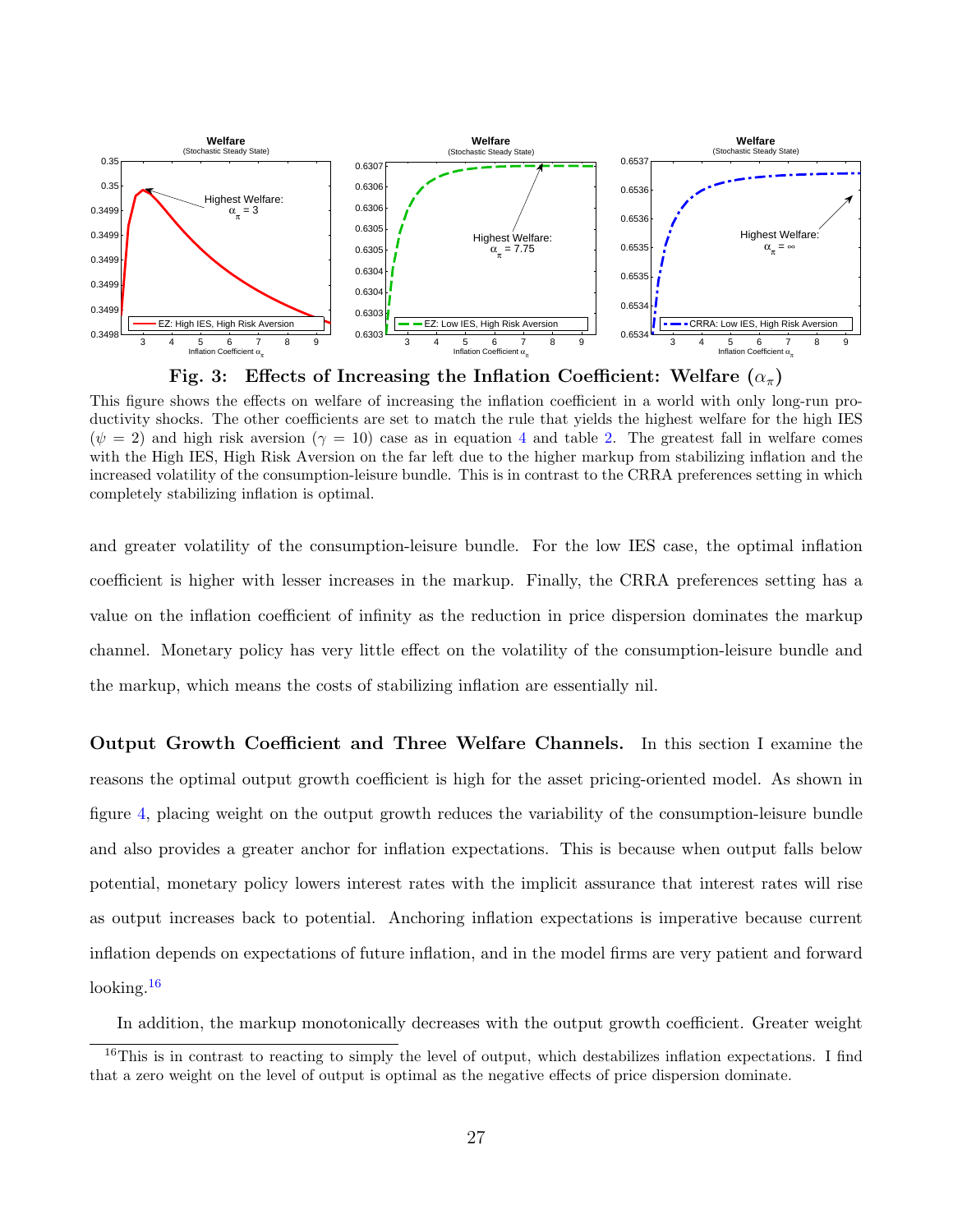

<span id="page-28-0"></span>

This figure shows the effect of placing higher weight on the output growth in a world with only long-run productivity shocks. The other coefficients are set to match the rule that yields the highest welfare for the high IES ( $\psi = 2$ ) and high risk aversion ( $\gamma = 10$ ) case, as in equation [4](#page-22-1) and table [2.](#page-19-0) The volatility of the consumption-leisure bundle and the average markup decline, while price dispersion is increasing due to higher inflation volatility, which causes a hump-shape for welfare.

on the output growth means relatively less weight on inflation, so that inflation volatility and price dispersion increase. Thus, after the negative long-run productivity shock shown in Figure [5,](#page-29-0) the average markup is persistently lower in the medium to long term, while inflation is higher. Furthermore, the decline in the response of the consumption-leisure bundle is also beneficial to welfare. Eventually, the consumption-leisure bundle volatility increases due to monetary policy overcompensation. This, combined with the higher price dispersion, leads to the decline in welfare when moving beyond an output growth coefficient of 1.5.

## 3.2 CRRA Preferences

This section shows how agents and firms with CRRA preferences react to negative long-run productivity shocks. Figure [6](#page-30-1) shows the real stochastic discount factor in the upper left panel. Note the rise for recursive preferences is eight times greater in magnitude due to the continuation value that captures news. The higher real SDF combined with the higher IES makes firms more forward looking, which causes them to raise prices to a greater extent because they are concerned with higher future marginal costs.

The higher inflation directly translates into a lower real markup, which acts as a hedge and provides good long-run news. The low IES with CRRA preferences reduces the effectiveness of monetary policy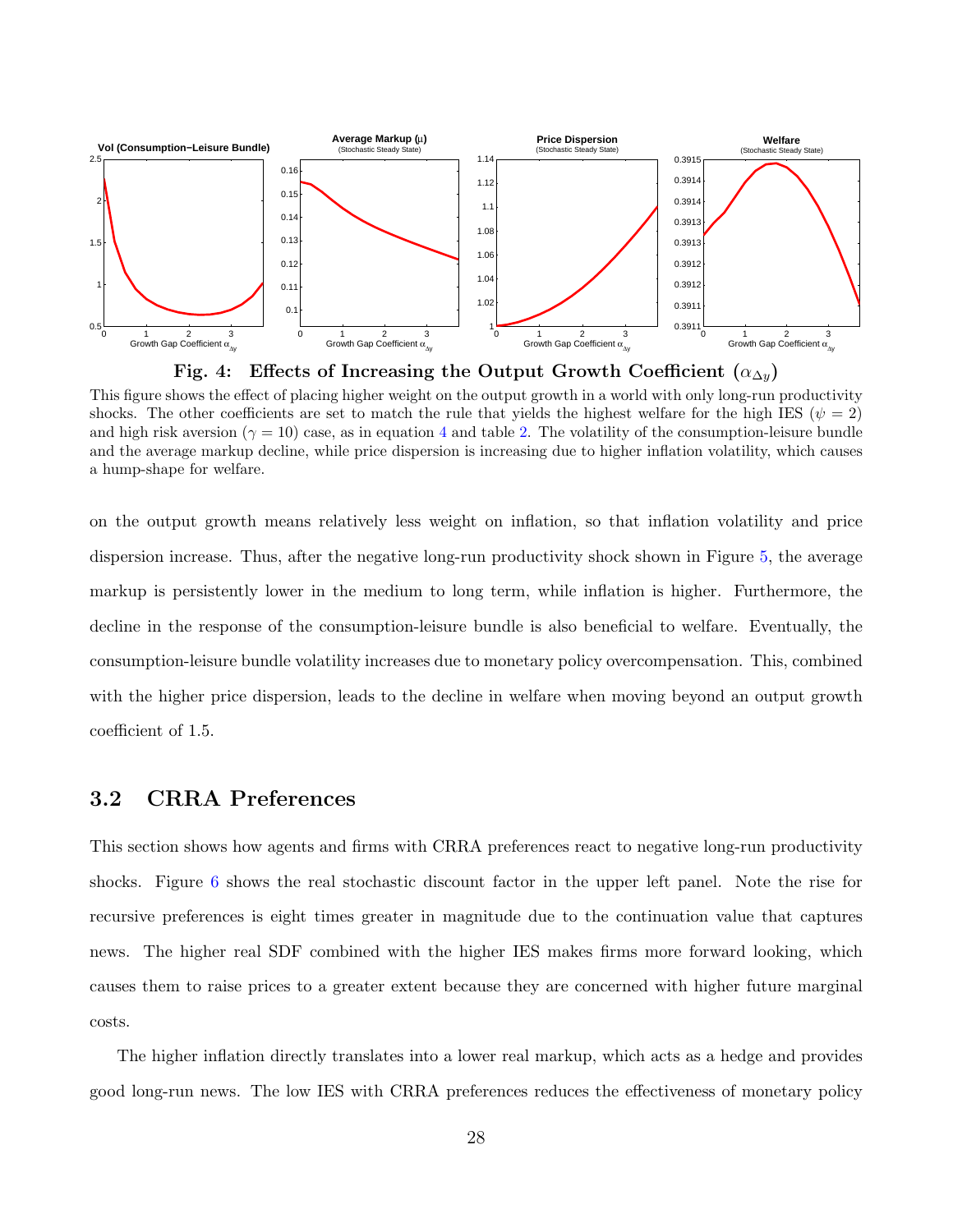

<span id="page-29-0"></span>Fig. 5: Higher Output Growth Response: Negative Long-Run Shock  $(\alpha_{\Delta y})$ 

This figure shows the response to a negative long-run productivity shock. The parameterization is based on the calibration in table [2](#page-19-0) for the high IES ( $\psi = 2$ ) and high risk aversion ( $\gamma = 10$ ) case and focuses on the policy that yields the highest welfare in equation [4.](#page-22-1) The volatility of the consumption-leisure bundle declines and the average markup falls more over the medium to long term due to the higher inflation.

so that the consumption-leisure bundle and average markup quickly converge to the steady state. This analysis concurs with the evidence in figure [2,](#page-26-0) which shows that for CRRA preferences, monetary policy is less effective in reducing the average markup and the volatility of the consumption-leisure bundle.

## 3.3 Short-Run Shocks Only

In a setting with only short-run shocks, I find that the differences in welfare across policies are negligible, as shown in figure [7.](#page-31-0) Under CRRA preferences, the policy that yields the highest welfare places an infinite value on the inflation coefficient. Under recursive preferences, the following rule yields the highest welfare:  $\hat{R}_t = 0.9 \cdot \hat{R}_{t-1} + 1.75 \cdot (1 - 0.9) \cdot \hat{\pi}_t + \frac{1}{4}$  $\frac{1}{4} \cdot (1 - 0.9) \cdot \Delta \hat{y}_t$ . However, in contrast to the policy that places an infinite weight on inflation, the welfare benefit is only 0.000367%. This is 200 times smaller than a similar comparison with a setting comprising only long-run shocks, where the welfare benefit of the best policy is 0.07% compared to the one that places an infinite weight on inflation.

The differences in welfare across policies are small due to the largely symmetric responses of the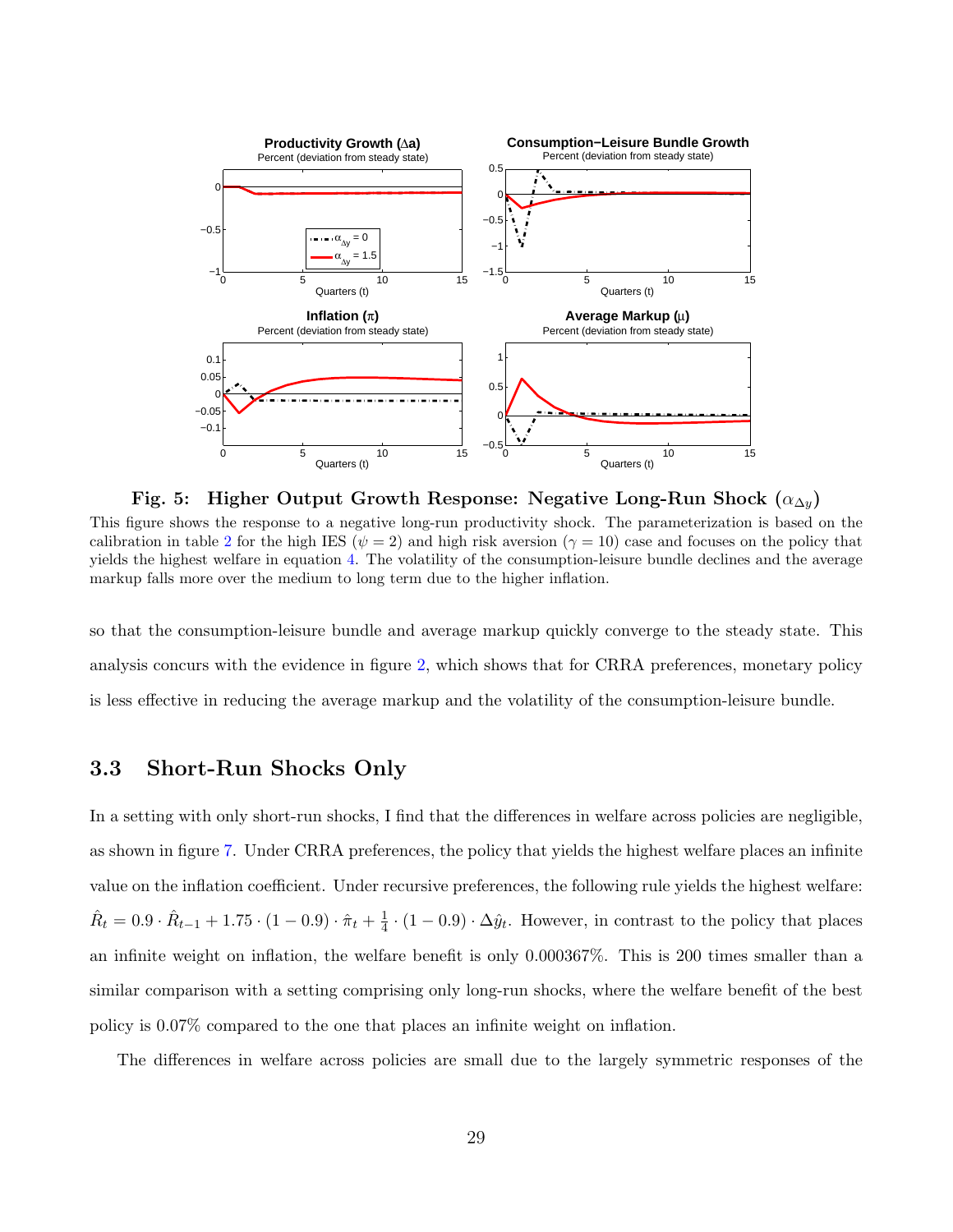

<span id="page-30-1"></span>Fig. 6: CRRA: Low IES, High Risk Aversion, Negative Long-Run Shock

This figure shows the response to a negative long-run productivity shock. The parameterization is based on the calibration in table [2](#page-19-0) for the low IES ( $\psi = 1/10$ ) and high risk aversion ( $\gamma = 10$ ) case and around the policy that yields the highest welfare in equation [4.](#page-22-1) The real stochastic discount factor (SDF) in the top-left panel shows the impact of the continuation utility and the higher IES for recursive preferences. The negative news leads to a greater rise in the real SDF. This translates into a greater rise of inflation and much lower markup compared to the CRRA setting, as firms place greater weight on the future. In addition, the low IES for CRRA preferences reduces the effectiveness of monetary policy so that the consumption-leisure bundle and average markup quickly converge to steady state.

average markup and inflation to short-run shocks. Moreover, these variables revert to the steady state very quickly compared to those in the setting with long-run shocks. In summary, the lack of persistence and asymmetry in response to short-run shocks combined with the near-zero equity premium makes all three welfare channels insignificant. Note that the small differences in welfare across policies in this setting are consistent with the findings of Schmitt-Grohé and Uribe [\(2007\)](#page-38-2), who also reach this conclusion in a setting without long-run risk.

## <span id="page-30-0"></span>4 Further Inspection of Dynamics

In this section I directly compare the low IES ( $\psi = 0.2$ ) and high IES ( $\psi = 2$ ) settings to further emphasize the importance of making firms and agents more patient. Following that, I show the reasons the average markup rises as monetary policy increasingly stabilizes inflation. Further sensitivity analysis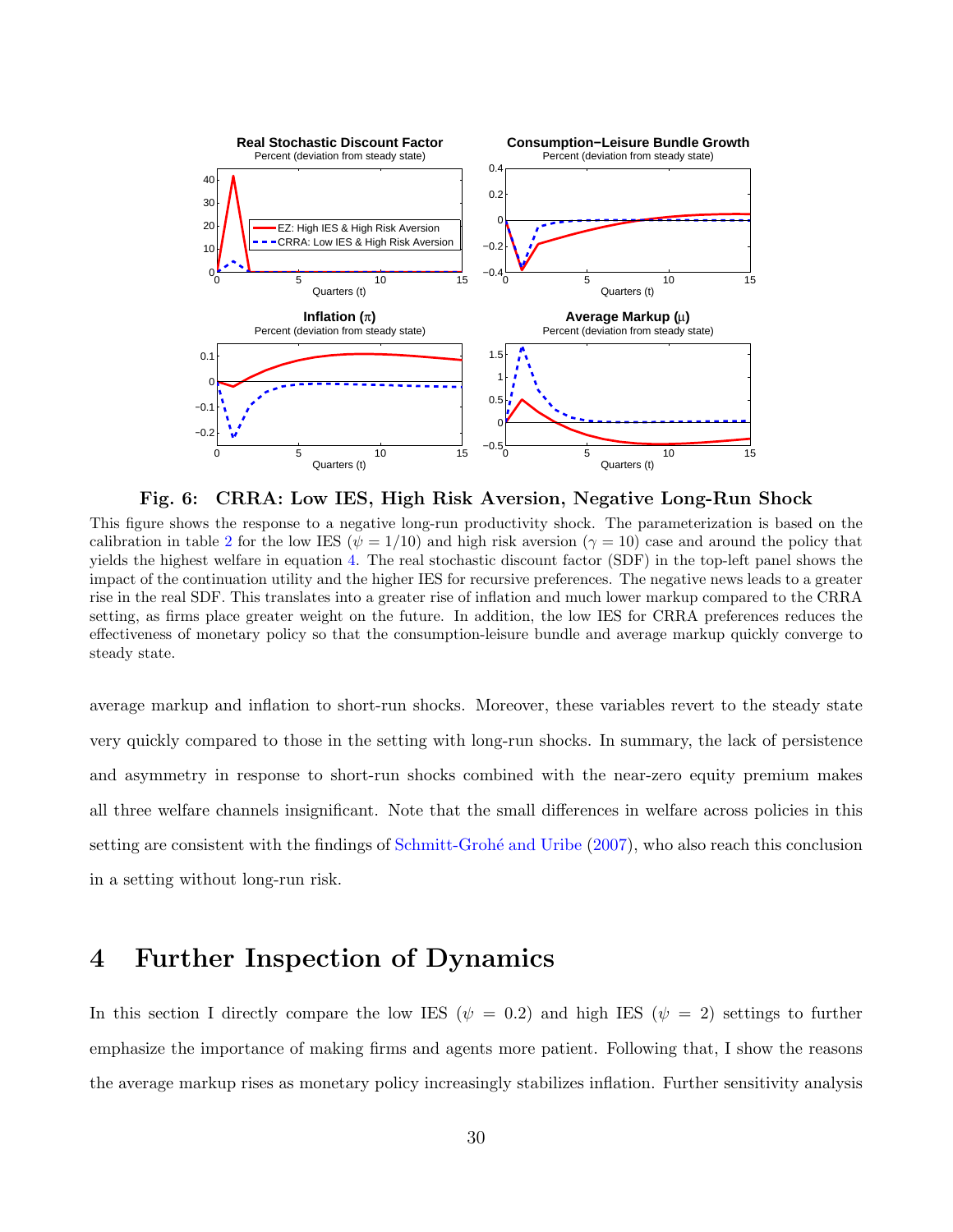

<span id="page-31-0"></span>Fig. 7: Effects of Increasing the Inflation Coefficient  $(\alpha_{\pi})$ , Short-Run Shocks Only This figure shows the three key channels for welfare (volatility of consumption-leisure bundle, average markup, price dispersion) and the effects of greater inflation stabilization. The setting is a world with only short-run shocks to productivity. The other coefficients are set to match the rule that yields the highest welfare for the high IES ( $\psi = 2$ ) and high risk aversion ( $\gamma = 10$ ) case, as in table [2.](#page-19-0) The effect on the average markup and price dispersion is essentially flat for all three models. The effects on the volatility of the consumption-leisure bundle are muted compared to the setting with long-run shocks only. Overall, I find the welfare differences across policies are negligible.

with respect to changes in the risk aversion and intertemporal elasticity of substitution can be found in appendix [D.](#page-48-0) [17](#page-31-1)

High vs. Low IES. The high IES model better captures the low risk-free rate in the data and makes forward-looking agents and firms more patient, as shown in the left panel of figure [8.](#page-32-0) With greater precautionary savings, the consumption-leisure bundle growth declines more, and this results in the doubling of the stochastic discount factor when moving from the low to high IES model. In this context, forward-looking firms place greater weight on future marginal costs, so that the decrease in inflation in the initial period is five times less in the high IES model than the low IES model. The higher inflation pushes down the relative prices set by firms in previous periods and decreases the real value of the average markup. All of the above results suggest that the high IES model has a greater negative effect on the average markup.

<span id="page-31-1"></span><sup>&</sup>lt;sup>17</sup>In appendix [D,](#page-48-0) I also show why the markup channel is largely not present in other studies–namely, due to the absence of both a high IES and high risk aversion. When the IES is relatively low (which is typically the case for CRRA preferences), moving from a first-order to second-order approximation barely changes the dynamics.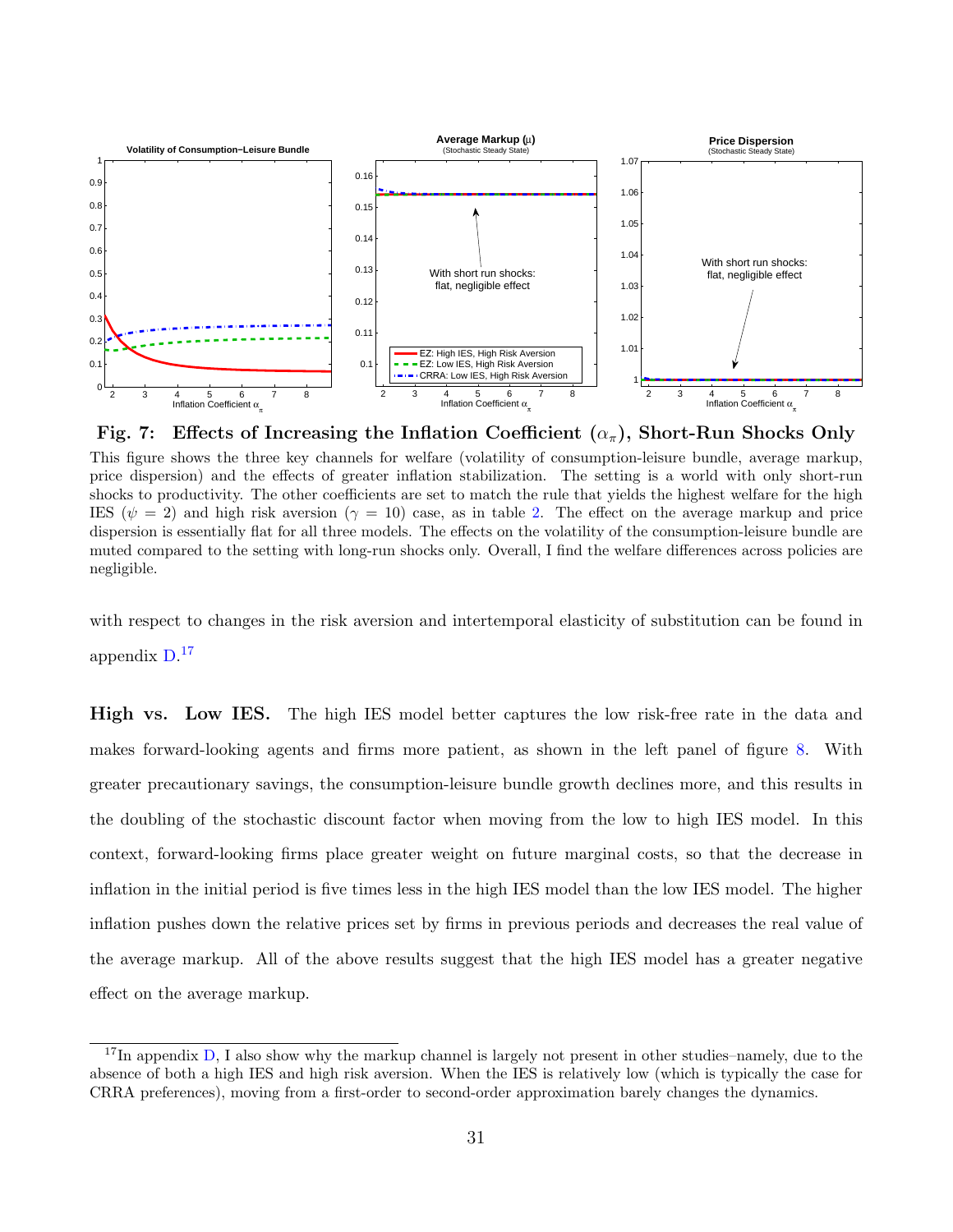

#### <span id="page-32-0"></span>**High vs. Low IES** ( $\psi = 2$  vs.  $\psi = 0.2$ )

#### Fig. 8: Negative Long-Run Shock

 This figure shows the effects of <sup>a</sup> negative long-run productivity shock on the three key channels for welfare: inflation volatility, markup, and consumption-leisure volatility. The parameterization is based on the calibration in table [2](#page-19-1) and focuses on the policy that <sup>y</sup>ields the highest welfare in equation [4.](#page-22-2) The left pane<sup>l</sup> shows that moving from <sup>a</sup> low IES to <sup>a</sup> high IES leads to significantly different implications for each channel. The right panel shows that moving from the low inflation coefficient of 2.25 to the high inflation coefficient of 5, there is <sup>a</sup> decrease in inflation volatility which means the markup does not fall by as much in recessions. This suggests the average markup will be higher asmonetary policy increasingly stabilizes inflation.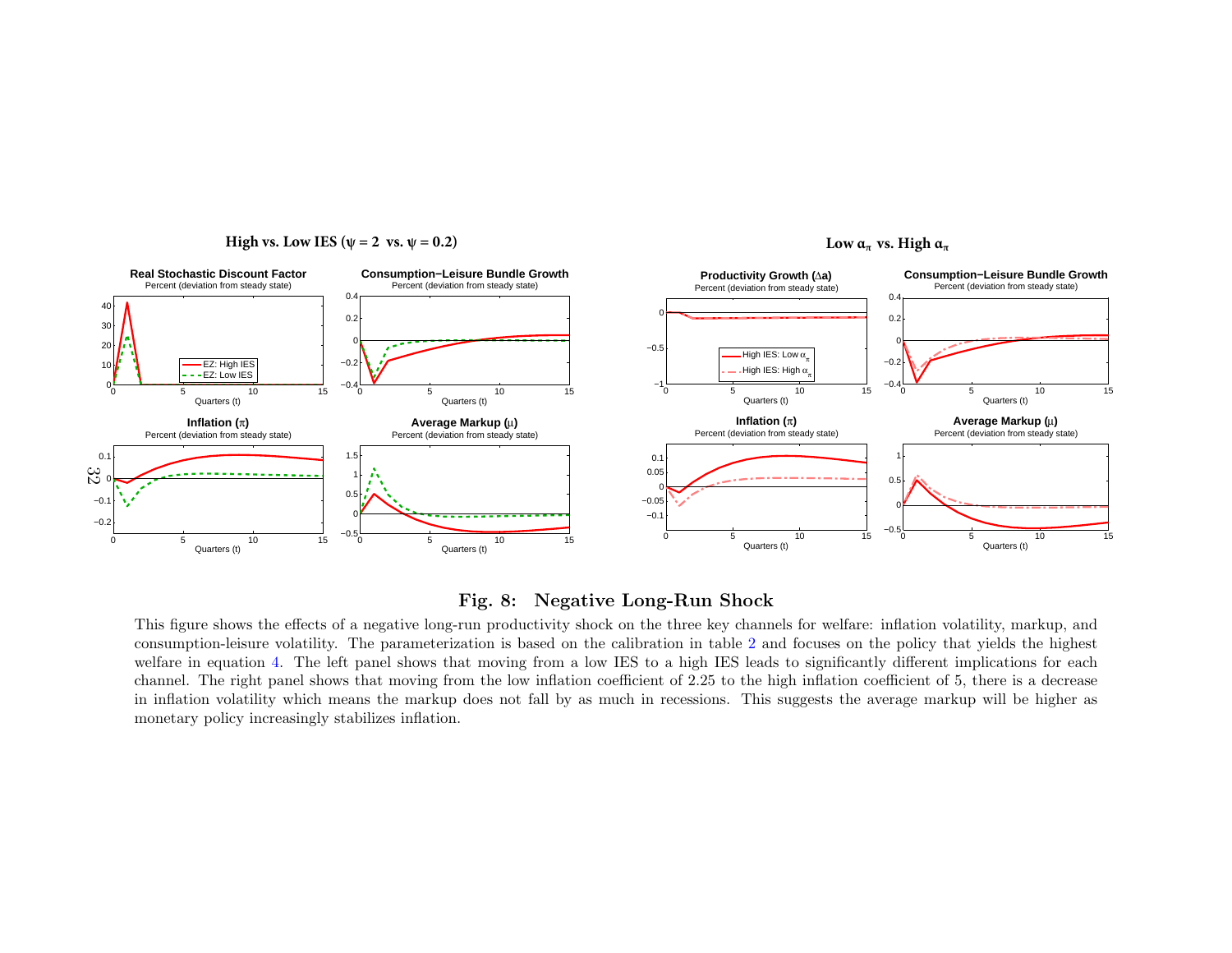**High IES:** Low vs. High  $\alpha_{\pi}$  (Dove vs. Hawk). As shown in the right panel of figure [8,](#page-32-0) a higher inflation coefficient combined with a high coefficient on the lagged interest rate imply a higher real interest rate for many periods in response to inflation. Forward-looking firms take this into account when setting prices, knowing that monetary policy is actively attempting to stabilize inflation. Therefore, firms choose lower prices due to the lower expected inflation, and this causes the initial inflation to be lower.

However, the decrease of inflation volatility lowers the inefficient allocation coming from price dispersion. Therefore, a trade-off exists between increasing the average markup and decreasing price dispersion as monetary policy increasingly stabilizes inflation. Note that this markup channel is nonexistent for first-order approximations and is not as large for the low IES model. Since the decrease in inflation volatility means the markup does not decrease by as much in recessions, this implies the average markup will be higher as monetary policy increasingly stabilizes inflation.

## <span id="page-33-0"></span>5 Conclusion

Asset pricing is important for monetary policy analysis because it reveals how much agents dislike recessions and the extent to which they are forward looking and patient. I have shown in this study that the combination of these two characteristics, along with the presence of long-run risk, leads to policy recommendations that are very different from those of prior studies. Specifically, in my asset pricing-oriented New Keynesian model, much greater weight is placed on output growth, and a much smaller weight is placed on inflation. Price dispersion is no longer the dominant channel in this setting. In addition, the effects of monetary policy on the volatility of the consumption-leisure bundle and the average markup become first-order concerns.

I find that the welfare gain of moving away from a policy that completely stabilizes inflation is two hundred times greater for settings with long-run shocks relative to those with short-run shocks. This translates into the equivalent of a one-time benefit of over \$3,000 for every individual. Moreover, the optimal inflation volatility is forty times greater in this setting than in similar settings without long-run risk. In my model, the weight on the output growth is over 14 times greater than the weight that is placed on the output level in the original study by [Taylor](#page-39-5) [\(1993\)](#page-39-5). All of these findings would likely be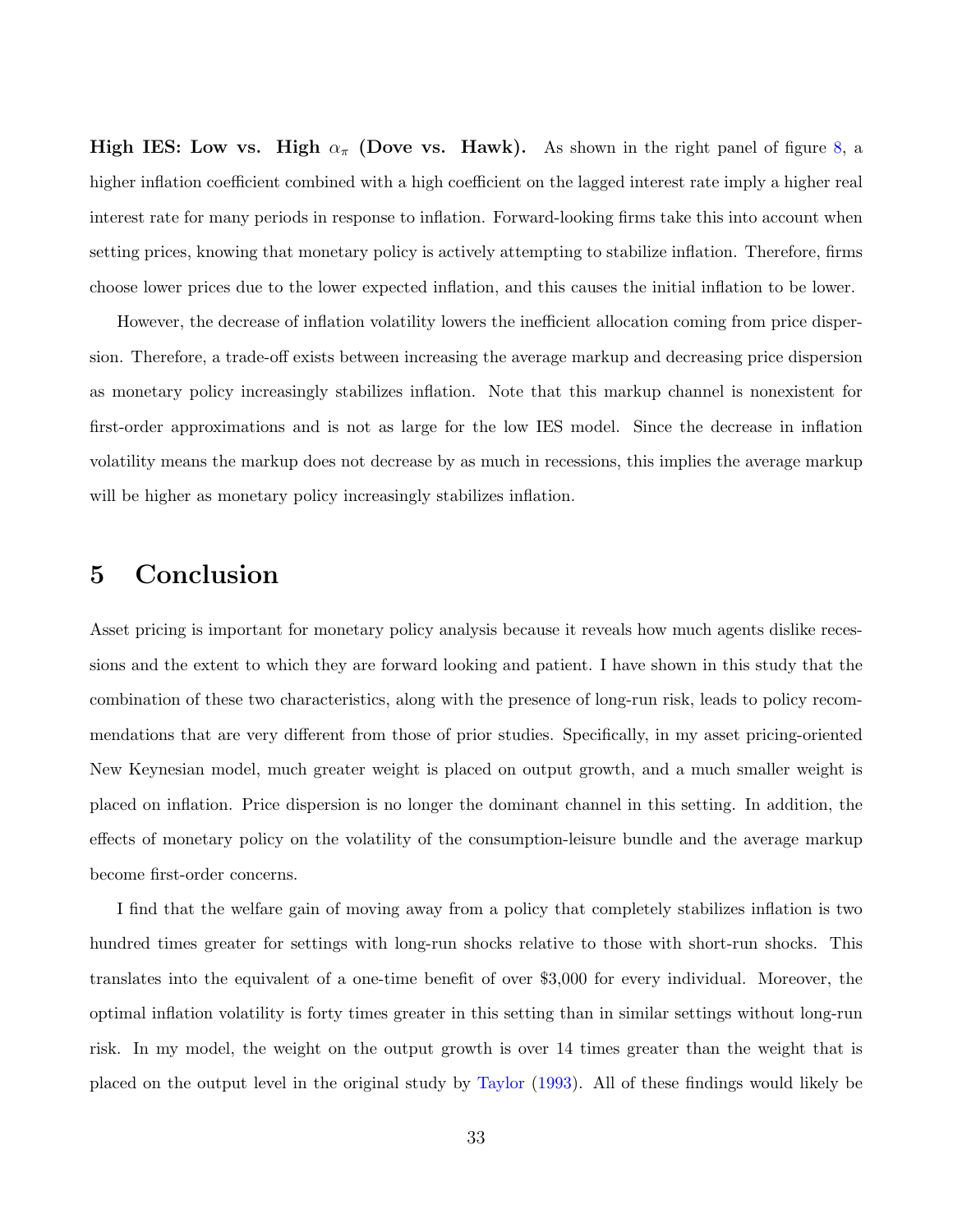magnified in a setting with endogenous rather than exogenous growth. In the current economic setting, monetary policy is unable to increase or decrease long term growth, and I leave this as a topic for future research.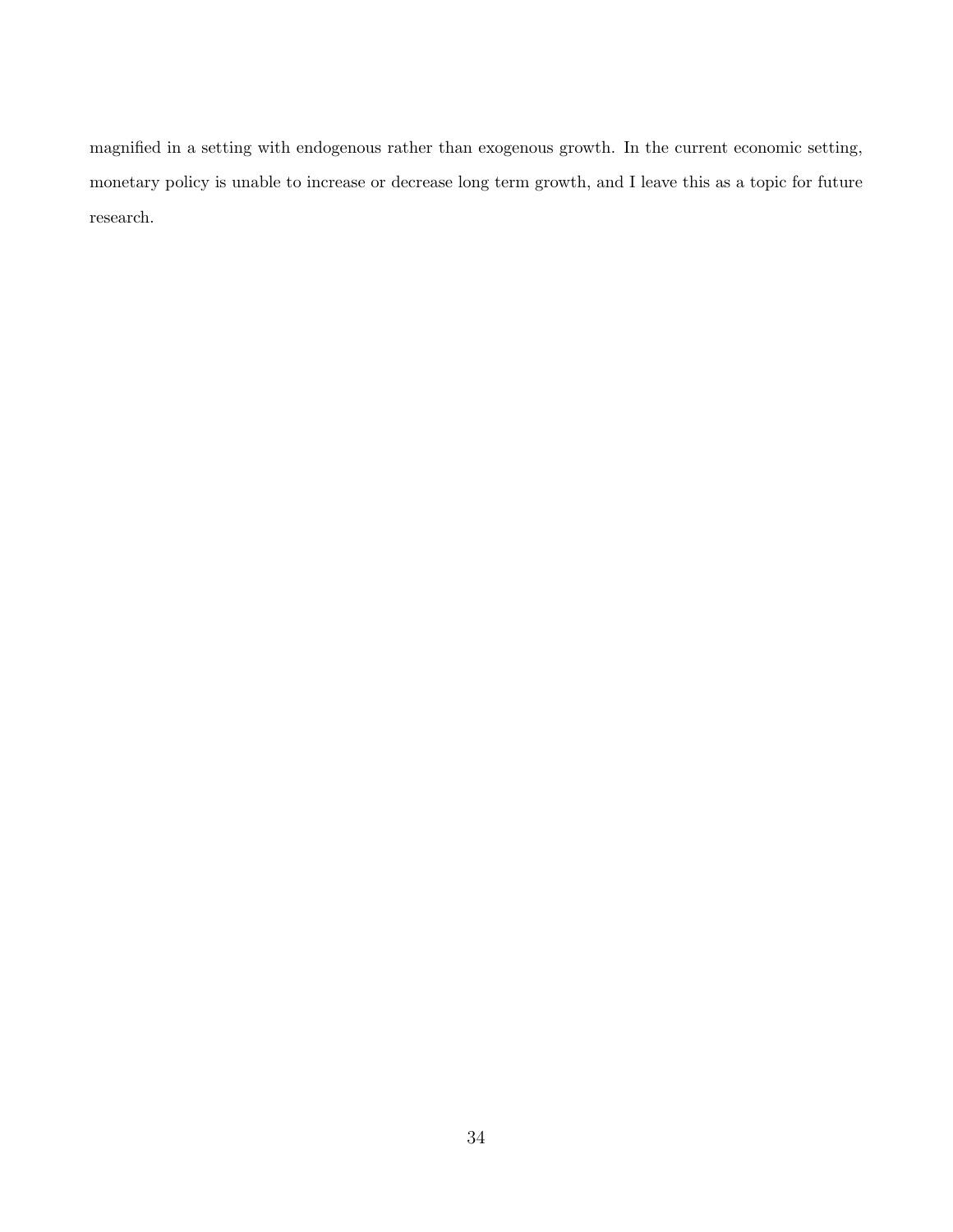## References

<span id="page-35-11"></span>Ai, H., M. M. Croce, and K. Li. 2012. Toward a quantitative general equilibrium asset pricing model with intangible capital. Review of Financial Studies.

<span id="page-35-6"></span>Alcala, F., and F. I. Sancho. Inflation and factor shares. Technical report Unitat de Fonaments de l'Anàlisi Econòmica (UAB) and Institut d'Anàlisi Econòmica (CSIC) 2000.

<span id="page-35-8"></span>Altig, D., L. J. Christiano, M. Eichenbaum, and J. Linde. 2011. Firm-specific capital, nominal rigidities and the business cycle. Review of Economic Dynamics 14(2):225–247.

<span id="page-35-3"></span>An, S. 2010. Optimal monetary policy in a model with recursive preferences.

<span id="page-35-4"></span>Ascari, G., and A. M. Sbordone. The macroeconomics of trend inflation. Technical report Staff Report, Federal Reserve Bank of New York 2013.

<span id="page-35-7"></span>Bansal, R., and I. Shaliastovich. 2013. A long-run risks explanation of predictability puzzles in bond and currency markets. Review of Financial Studies 26(1):1–33.

<span id="page-35-0"></span>Bansal, R., and A. Yaron. 2004. Risks for the long run: A potential resolution of asset pricing puzzles. The Journal of Finance 59(4):1481–1509.

<span id="page-35-9"></span>Bansal, R., A. R. Gallant, and G. Tauchen. 2007. Rational pessimism, rational exuberance, and asset pricing models. The Review of Economic Studies 74(4):1005–1033.

<span id="page-35-10"></span>Bansal, R., D. Kiku, and A. Yaron. 2010. Risks for the long run: Estimation and inference.

<span id="page-35-2"></span>Barsky, R. B., and E. R. Sims. 2011. News shocks and business cycles. Journal of Monetary Economics 58(3):273–289.

<span id="page-35-1"></span>Beaudry, P., and F. Portier. Stock prices, news and economic fluctuations. Technical report National Bureau of Economic Research 2004.

<span id="page-35-5"></span>Benabou, R. 1992. Inflation and markups: theories and evidence from the retail trade sector. *European* Economic Review 36(2):566–574.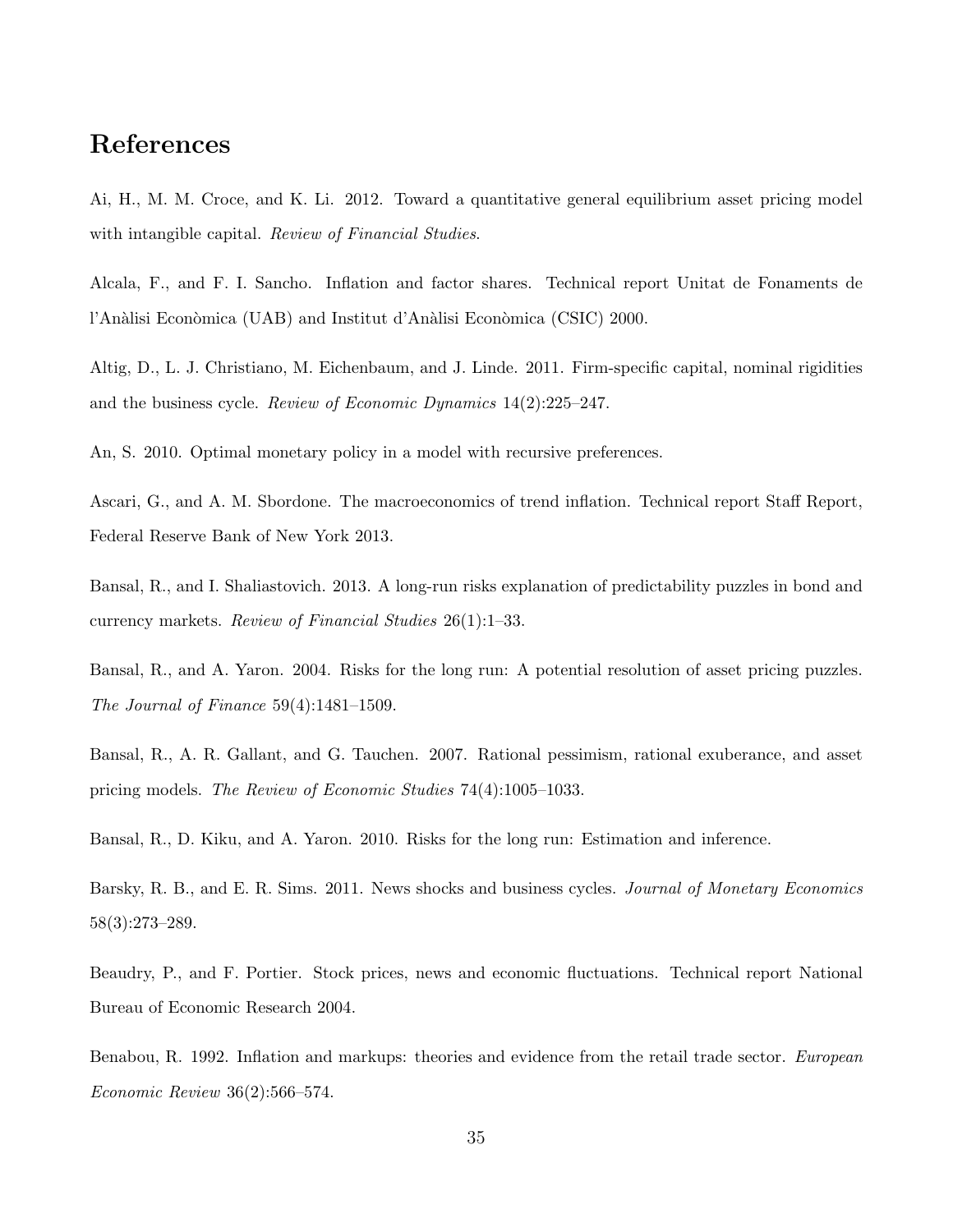<span id="page-36-5"></span>Benigno, P., and L. Paciello. 2014. Monetary policy, doubts and asset prices. *Journal of Monetary* Economics 64:85–98.

<span id="page-36-1"></span>Benigno, P., and M. Woodford. 2005. Inflation stabilization and welfare: The case of a distorted steady state. Journal of the European Economic Association 3(6):1185–1236.

<span id="page-36-9"></span>Bils, M., and P. J. Klenow. Some evidence on the importance of sticky prices. Technical report National Bureau of Economic Research 2002.

<span id="page-36-0"></span>Canzoneri, M., R. Cumby, and B. Diba. 2011. The interaction between monetary and fiscal policy.

<span id="page-36-8"></span>Carlstrom, C. T., and T. S. Fuerst. 2012. Gaps versus growth rates in the taylor rule.

<span id="page-36-6"></span>Clarida, R., J. Gali, and M. Gertler. Monetary policy rules and macroeconomic stability: evidence and some theory. Technical report National bureau of economic research 1998.

<span id="page-36-7"></span>Coibion, O., and Y. Gorodnichenko. 2011. Monetary policy, trend inflation, and the great moderation: An alternative interpretation. The American Economic Review pages 341–370.

<span id="page-36-11"></span>Colacito, R., and M. Croce. 2011. Risks for the long-run and the real exchange rate. Journal of Political Economy 119(1).

<span id="page-36-3"></span>Croce, M. 2014. Long-run productivity risk: A new hope for production-based asset pricing? Journal of Monetary Economics 66:13–31.

<span id="page-36-10"></span>Croce, M. M., H. Kung, T. T. Nguyen, and L. Schmid. 2012. Fiscal policies and asset prices. Review of Financial Studies.

<span id="page-36-4"></span>Darracq Paries, M., and A. Loublier. 2010. Epstein-zin preferences and their use in macro-finance models: implications for optimal monetary policy.

<span id="page-36-2"></span>Epstein, L. G., and S. E. Zin. 1989. Substitution, risk aversion, and the temporal behavior of consumption and asset returns: A theoretical framework. *Econometrica: Journal of the Econometric Society* pages 937–969.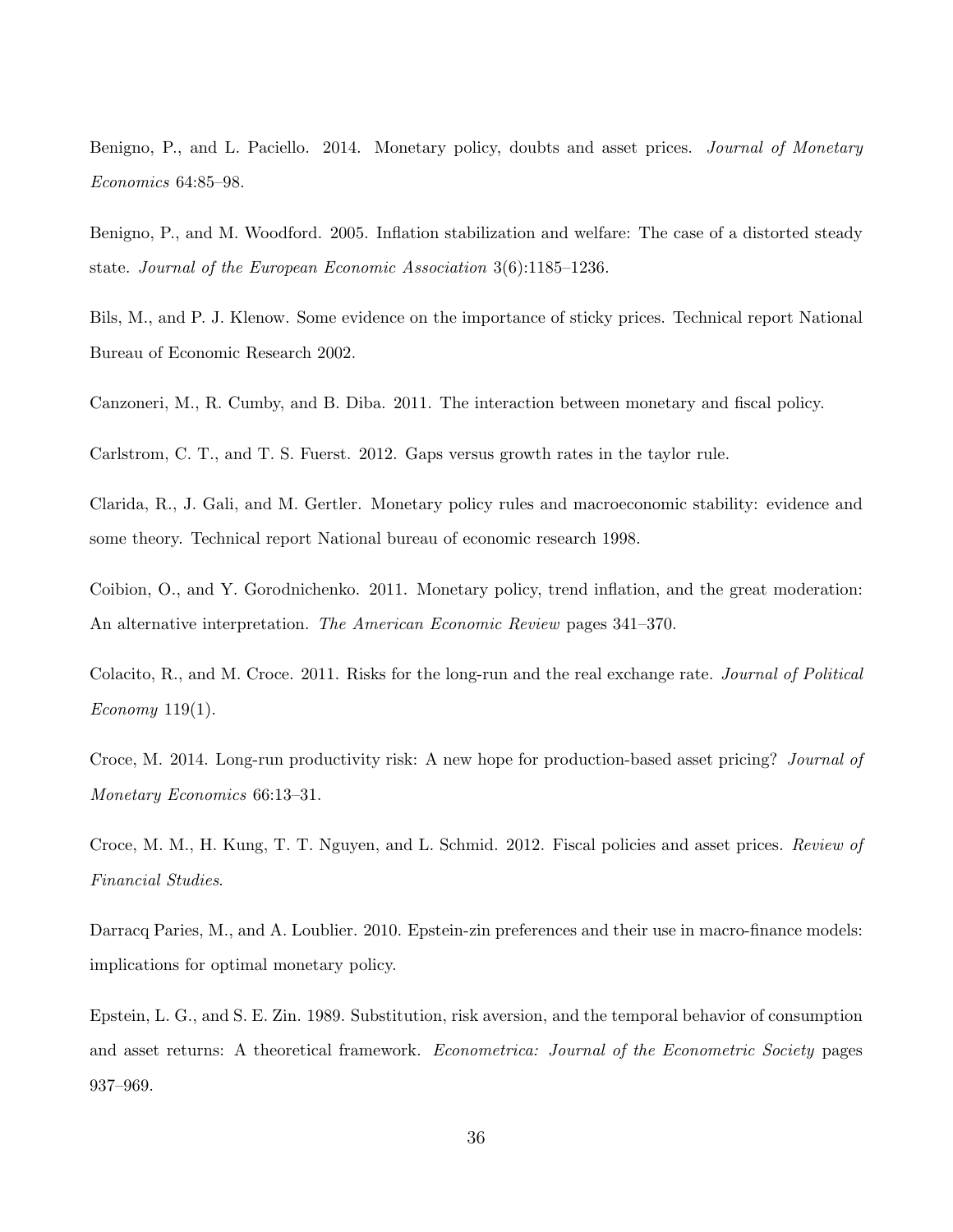<span id="page-37-4"></span>Erceg, C. J., D. W. Henderson, and A. T. Levin. 2000. Optimal monetary policy with staggered wage and price contracts. Journal of Monetary Economics 46(2):281–313.

<span id="page-37-10"></span>García-Feijóo, L., and R. D. Jorgensen. 2010. Can operating leverage be the cause of the value premium? Financial Management 39(3):1127–1154.

<span id="page-37-6"></span>Gavin, W. T., B. D. Keen, and M. R. Pakko. 2009. Taylor-type rules and permanent shifts in productivity growth. Federal Reserve Bank of St. Louis Working Paper Series (2009-049).

<span id="page-37-5"></span>Giannoni, M., and M. Woodford. Optimal inflation-targeting rules. In The Inflation-Targeting Debate pages 93–172. University of Chicago Press 2004.

<span id="page-37-0"></span>Goodfriend, M., and R. King. The new neoclassical synthesis and the role of monetary policy. In NBER Macroeconomics Annual 1997, Volume 12 pages 231–296. MIT Press 1997.

<span id="page-37-9"></span>Ireland, P. N. 2004. Technology shocks in the new keynesian model. Review of Economics and Statistics 86(4):923–936.

<span id="page-37-8"></span>Judd, J. P., and G. D. Rudebusch. 1998. Taylor's rule and the fed, 1970-1997. *Economic Review* pages 3–16.

<span id="page-37-2"></span>Khan, A., R. G. King, and A. L. Wolman. 2003. Optimal monetary policy. The Review of Economic Studies 70(4):825–860.

<span id="page-37-1"></span>King, R., and A. L. Wolman. What should the monetary authority do when prices are sticky? In Monetary policy rules pages 349–404. University of Chicago Press 1999.

<span id="page-37-7"></span>King, R. G., and A. L. Wolman. Inflation targeting in a st. louis model of the 21st century. Technical report National bureau of economic research 1996.

<span id="page-37-3"></span>Kollmann, R. 2008. Welfare-maximizing operational monetary and tax policy rules. Macroeconomic dynamics 12(S1):112–125.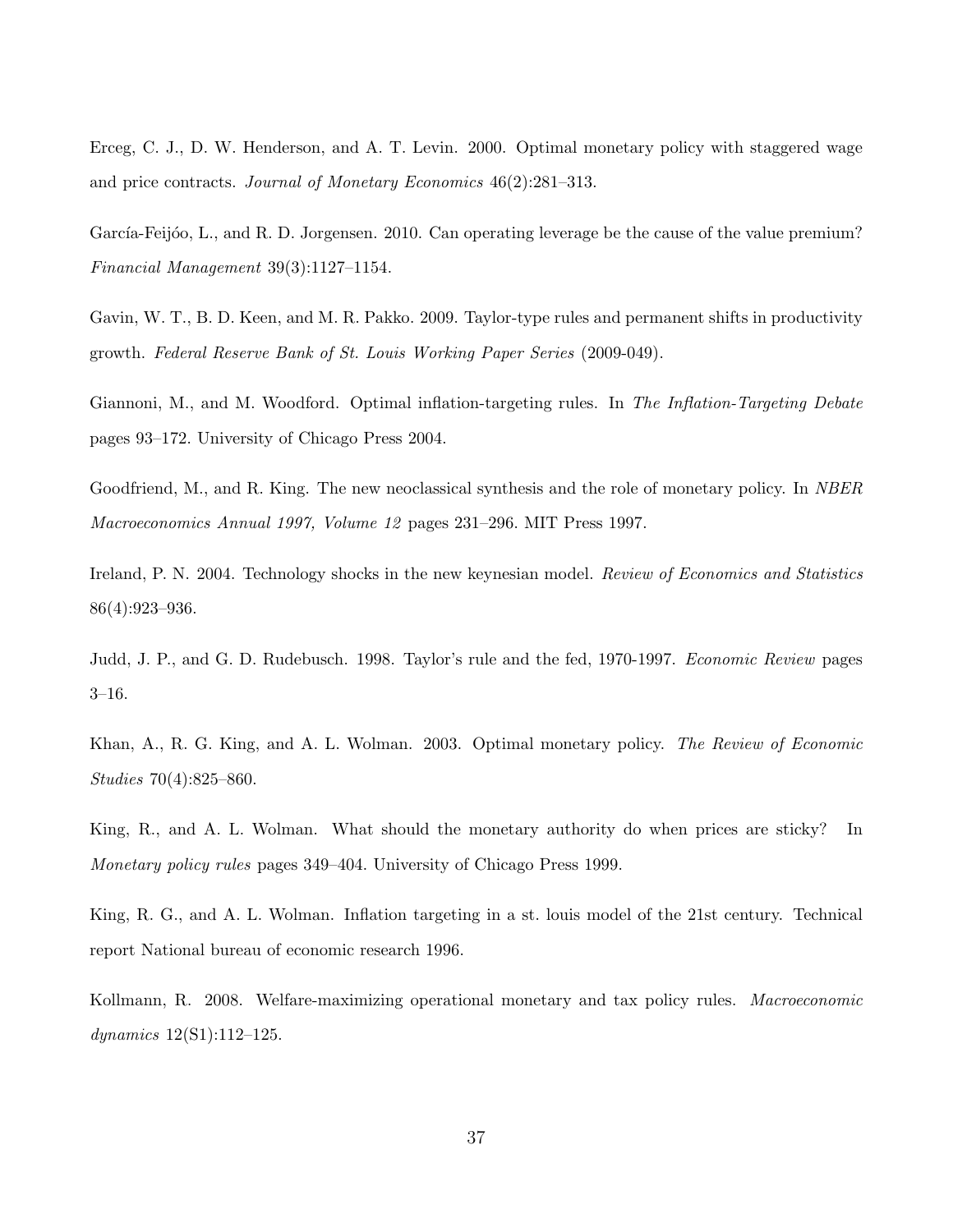<span id="page-38-7"></span>Kung, H. 2014. Macroeconomic linkages between monetary policy and the term structure of interest rates. Available at SSRN 2393234.

<span id="page-38-6"></span>Kung, H., and L. Schmid. 2011. Innovation, growth and asset prices. Duke University.

<span id="page-38-5"></span>Kurmann, A., and C. Otrok. 2010. News shocks and the slope of the term structure of interest rates.

<span id="page-38-8"></span>Levin, A. T., J. David López-Salido, E. Nelson, and T. Yun. 2008. Macroeconometric equivalence, microeconomic dissonance, and the design of monetary policy. Journal of Monetary Economics 55:S48– S62.

<span id="page-38-0"></span>Mehra, R., and E. C. Prescott. 1985. The equity premium: A puzzle. *Journal of monetary Economics* 15(2):145–161.

<span id="page-38-9"></span>Nekarda, C. J., and V. A. Ramey. The cyclical behavior of the price-cost markup. Technical report National Bureau of Economic Research 2013.

<span id="page-38-11"></span>Orphanides, A. 2003. Historical monetary policy analysis and the taylor rule. Journal of monetary economics 50(5):983–1022.

<span id="page-38-10"></span>Raurich, X., H. Sala, and V. Sorolla. 2012. Factor shares, the price markup, and the elasticity of substitution between capital and labor. Journal of Macroeconomics 34(1):181–198.

<span id="page-38-1"></span>Rotemberg, J., and M. Woodford. An optimization-based econometric framework for the evaluation of monetary policy. In *NBER Macroeconomics Annual 1997, Volume 12* pages 297–361. MIT Press 1997.

<span id="page-38-3"></span>Schmitt-Grohé, S., and M. Uribe. Optimal inflation stabilization in a medium-scale macroeconomic model. Technical report National Bureau of Economic Research 2005.

<span id="page-38-2"></span>Schmitt-Grohé, S., and M. Uribe. 2007. Optimal simple and implementable monetary and fiscal rules. Journal of monetary Economics 54(6):1702–1725.

<span id="page-38-4"></span>Schmitt-Grohé, S., and M. Uribe. 2012. What's news in business cycles. *Econometrica* 80(6):2733–2764.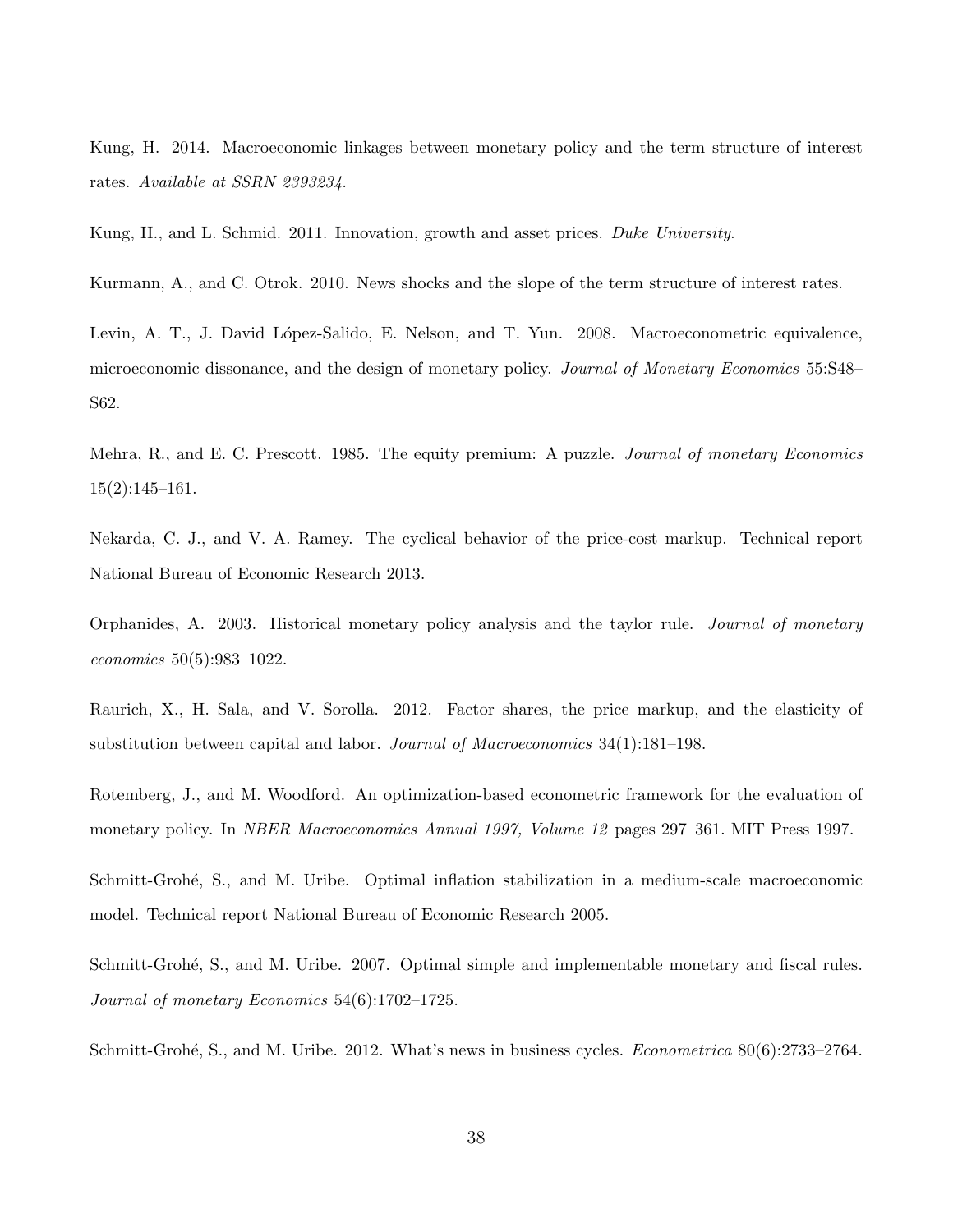<span id="page-39-2"></span>Sims, E. Growth or the gap? which measure of economic activity should be targeted in interest rate rules? Technical report Working Paper 2013.

<span id="page-39-4"></span>Siu, H. E. 2004. Optimal fiscal and monetary policy with sticky prices. Journal of Monetary Economics 51(3):575–607.

<span id="page-39-7"></span>Swanson, E. T. 2012. Risk aversion and the labor margin in dynamic equilibrium models. The American Economic Review 102(4):1663–1691.

<span id="page-39-5"></span>Taylor, J. B. Discretion versus policy rules in practice. In Carnegie-Rochester conference series on public policy volume 39 pages 195–214. Elsevier 1993.

<span id="page-39-6"></span>Taylor, J. B. A historical analysis of monetary policy rules. In Monetary policy rules pages 319–348. University of Chicago Press 1999.

<span id="page-39-0"></span>Weil, P. 1989. The equity premium puzzle and the risk-free rate puzzle. Journal of Monetary Economics 24(3):401–421.

<span id="page-39-3"></span>Woodford, M. Inflation stabilization and welfare. Technical report National Bureau of Economic Research 2001.

<span id="page-39-1"></span>Woodford, M. Optimal monetary stabilization policy. Technical report National Bureau of Economic Research 2010.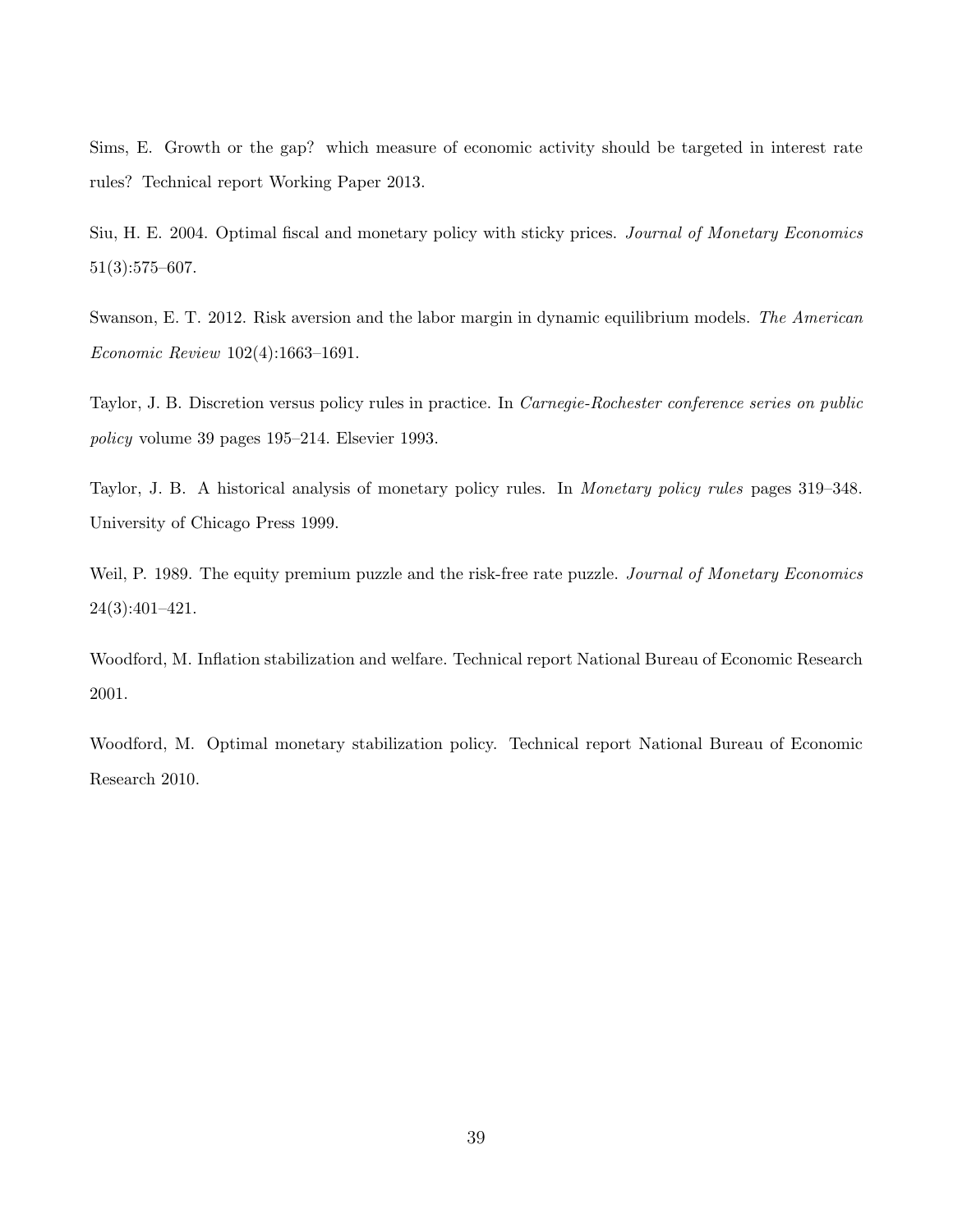## Appendix

## <span id="page-40-0"></span>A Model

The economy consists of a continuum of identical households, a continuum of intermediate-goods firms, and a government that conducts monetary and fiscal policy. The structure of the model is the standard neoclassical growth model augmented with real and nominal frictions. The nominal friction is sticky prices. The real friction is monopolistic competition, which results in a markup of price over marginal costs. Monetary policy assumes full commitment to an interest rate rule that is a function of inflation and output growth. Fiscal policy raises lump-sum taxes to pay for exogenous expenditures.

**Preferences.** The households have Epstein-Zin preferences defined over consumption goods,  $c_t$ , and leisure, 1−h<sup>t</sup> . These preferences exhibit a CES aggregate of current and future utility certainty equivalent weighted by  $(1-\beta)$  and  $\beta$ , respectively.

<span id="page-40-1"></span>
$$
v_t = \max_{\{c_j, h_j, i_j, b_j, k_{j+1}\}_{j=t}^{\infty}} \left\{ (1-\beta)(c_t^{\iota}(1-h_t)^{1-\iota})^{1-\frac{1}{\psi}} + \beta(E_t[v_{t+1}^{1-\gamma}])^{\frac{1-\frac{1}{\psi}}{1-\frac{1}{\psi}}}\right\}^{\frac{1}{1-\frac{1}{\psi}}}
$$

s.t.

$$
b_t + c_t + i_t + \tau_t = R_{t-1} \frac{b_{t-1}}{\pi_t} + w_t h_t + u_t k_t + \check{\phi}_t
$$

The real value of debt is  $b_t$ ;  $c_t$  is consumption;  $i_t$  is investment;  $R_{t-1}$  is the risk-free rate;  $\pi_t$  is the inflation rate  $\frac{P_t}{P_{t-1}}$ ;  $\tau_t$  is the lump-sum tax;  $w_t$  is the real wage;  $h_t$  is labor hours;  $u_t$  is the rental rate of capital;  $k_t$  is capital; and  $\phi_t$  is profits.

Unlike standard preferences, Epstein-Zin preferences allow for the disentanglement of  $\gamma$ , the coefficient of relative risk aversion, and  $\psi$ , the elasticity of intertemporal substitution. When  $\frac{1}{\psi} = \gamma$ , the utility collapses to standard preferences with additively separable expected utility both in time and state. When  $\gamma > \frac{1}{\psi}$ , the agent prefers early resolution of uncertainty, so the agent dislikes shocks to long-run expected growth rates.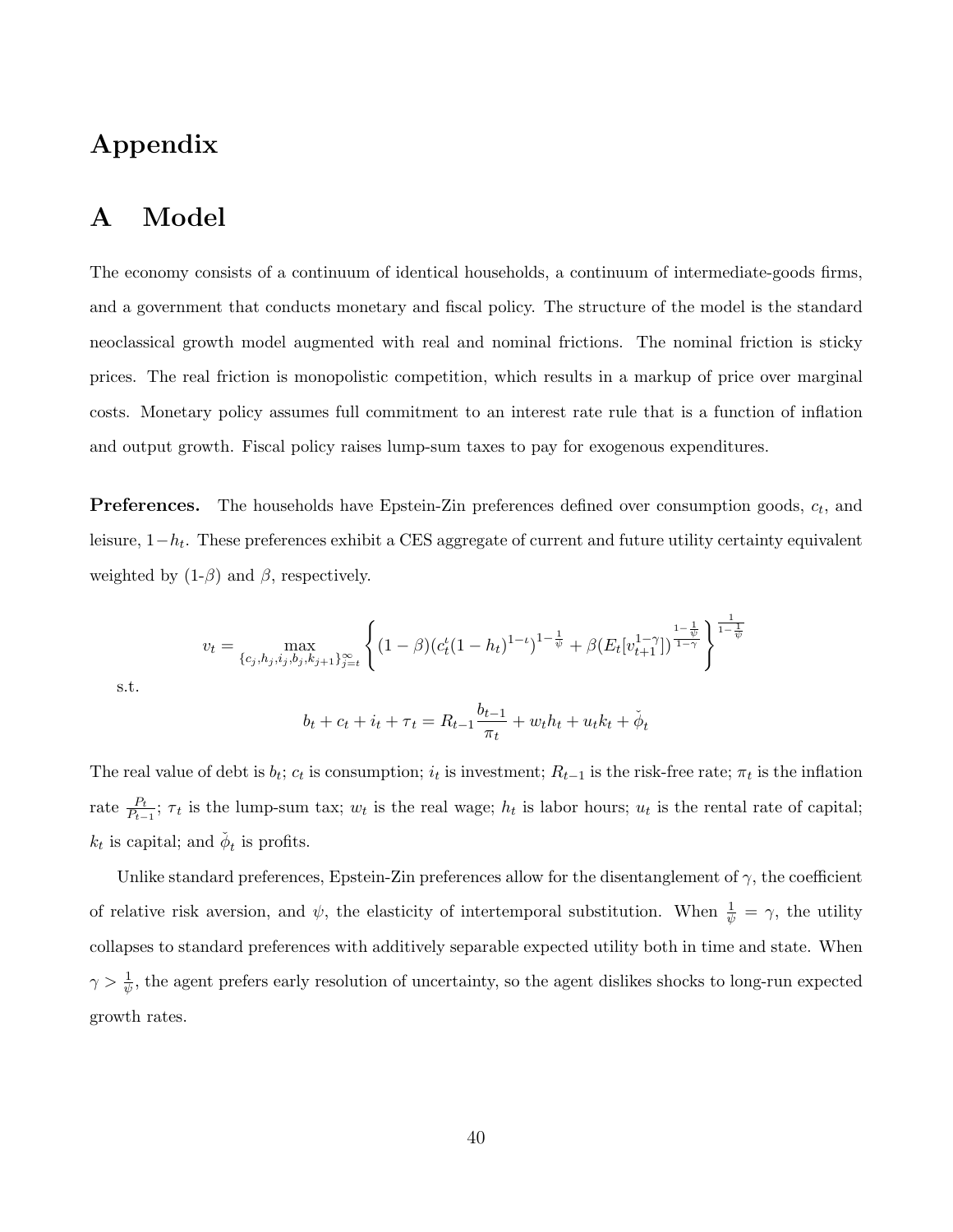Intermediate good bundling. The consumption good is assumed to be a composite made of a continuum of differentiated goods  $c_{it}$  indexed by  $i \in [0, 1]$  via the aggregator:

$$
c_t = \left[ \int_0^1 c_{it}^{1 - \frac{1}{n}} dt \right]^{\frac{1}{1 - \frac{1}{\eta}}}
$$

The elasticity of substitution across different varieties of consumption goods is  $\eta > 1$  (also the price elasticity of demand for good j). As  $\eta \to \infty$ , the goods become closer and closer substitutes, so that individual firms have less market power.

The household minimizes total expenditures subject to an aggregation constraint, where  $P_{jt}$  is price of intermediate good j:

$$
\min_{c_{jt}} \int_0^1 P_{jt} c_{jt} dj
$$

s.t.

$$
\left[\int_0^1 c_{it}^{1-\frac{1}{n}} dt\right]^{\frac{1}{1-\frac{1}{\eta}}} \ge c_t
$$

The optimal demand for the level of intermediate consumption good  $c_{jt}$  is given by

$$
c_{jt}=\left(\frac{P_{jt}}{P_t}\right)^{-\eta}c_t
$$

where  $P_t$  is the nominal price index

$$
P_t \equiv \left[ \int_0^1 P_{jt}^{1-\eta} dj \right]^{\frac{1}{\eta-1}}
$$

Productivity. The law of motion of the productivity process captures both short-run and long-run productivity risks:

$$
\log \frac{A_{t+1}^0}{A_t^0} \equiv \Delta a_{t+1} = \mu + x_t + \sigma_a \varepsilon_{a,t+1},\tag{5}
$$

$$
x_{t+1} = \rho x_t + \sigma_x \varepsilon_{x,t+1}, \tag{6}
$$

$$
\begin{bmatrix} \varepsilon_{a,t+1} \\ \varepsilon_{x,t+1} \end{bmatrix} \sim i.i.d.N \left( \begin{bmatrix} 0 \\ 0 \end{bmatrix}, \begin{bmatrix} 1 & 0 \\ 0 & 1 \end{bmatrix} \right), \quad t = 0, 1, 2, \cdots. \tag{7}
$$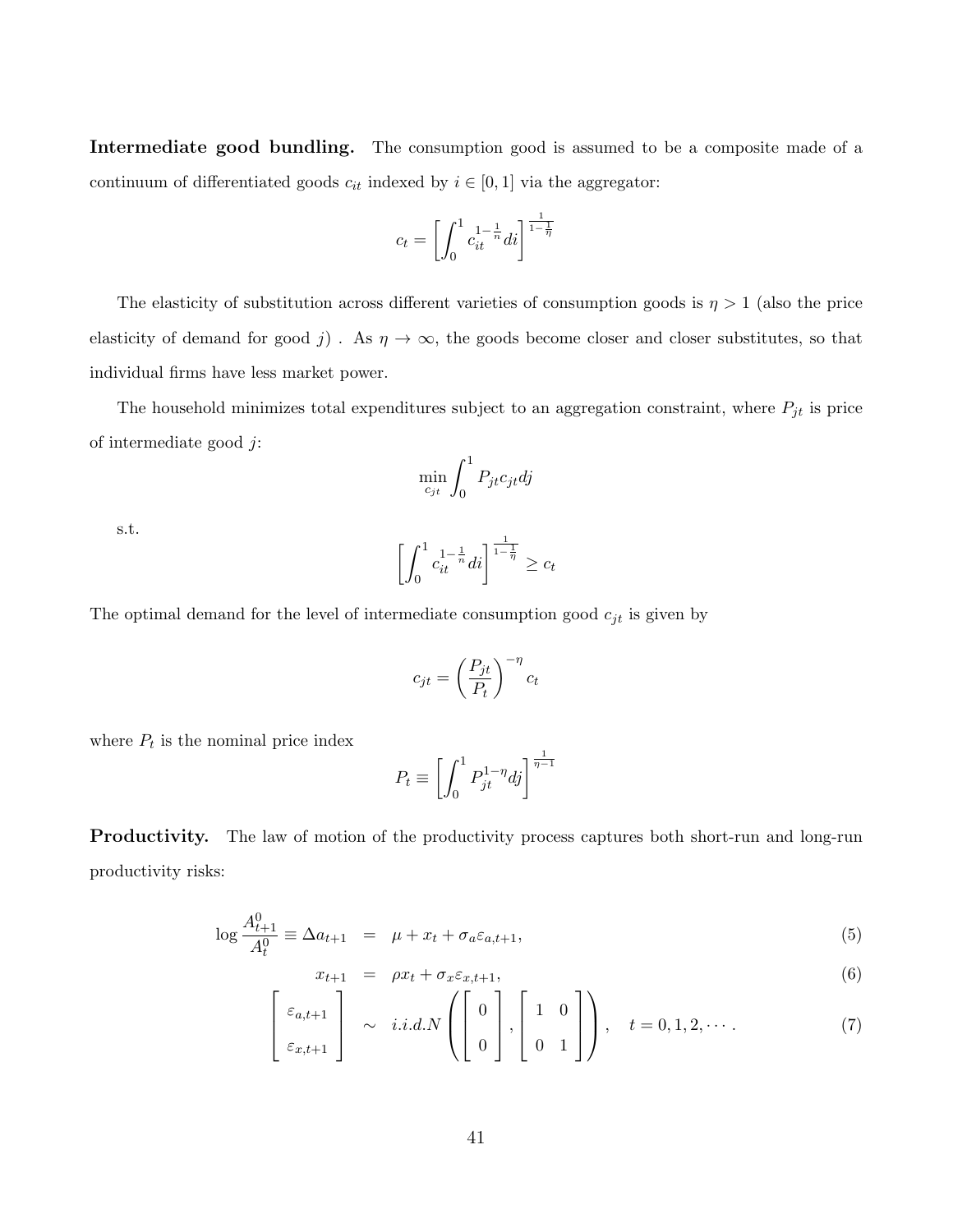According to the above specification, short-run productivity shocks,  $\varepsilon_{a,t+1}$ , affect contemporaneous output directly but have no effect on future productivity growth. Shocks to long-run productivity, represented by  $\varepsilon_{x,t+1}$ , carry news about future productivity growth rates but do not affect current output.

Capital Accumulation Technology. Assume that investments in different vintages of capital have heterogeneous exposure to aggregate productivity shocks.<sup>[18](#page-42-0)</sup> In other words, there will be vintage-specific productivity growth that is going to depend on the age  $j = 0, 1, ..., t - 1$  of the vintage of capital

$$
\frac{A_{t+1}^{t-j}}{A_t^{t-j}} = e^{\mu + \phi_j(\Delta a_{t+1} - \mu)}
$$

Under the above specification, production units of all generations have the same unconditional expected growth rate. Also,  $A_t^{t-0} = A_t^0$  is set to ensure that new production units are on average as productive as older ones. The log growth rate of the productivity process for the initial generation of production units,  $\Delta a_{t+1}$ , is given by equation [\(5\)](#page-40-1). Heterogeneity is driven solely by differences in aggregate productivity risk exposure,  $\phi_j$ .

The empirical findings in [Ai et al.](#page-35-11) [\(2012\)](#page-35-11) suggests that older production units are more exposed to aggregate productivity shocks than younger ones, i.e., the exposure  $\phi_j$  is increasing in j. To capture this fact, a parsimonious specification for  $\phi_j$  is adopted:

$$
\phi_j = \begin{cases} 0 & j = 0 \\ 1 & j = 1, \dots \end{cases}
$$

new vintage of capital, j=0  
\n
$$
\overbrace{A_{t+1}^{t-0}}^{A_{t+1}^{t-0}} = e^{\mu}
$$
\nall other older vintages of capital, j=1,2..  
\n
$$
\overbrace{A_{t+1}^{t-1}}^{A_{t+1}^{t-1}} = e^{\mu + x_t + \sigma_a \epsilon_{a,t+1}}
$$
\n(8)

.

New production units have zero exposure to aggregate productivity shocks in the first period of life. Every period thereafter, they have 100% exposure to aggregate productivity shocks as do all other existing vintages.

<span id="page-42-0"></span><sup>&</sup>lt;sup>18</sup>Multiple frictions for capital accumulation have been tested, and this friction was chosen because standard capital adjustment costs result in counterfactually low investment growth volatility. The friction in this paper does not suffer from this issue.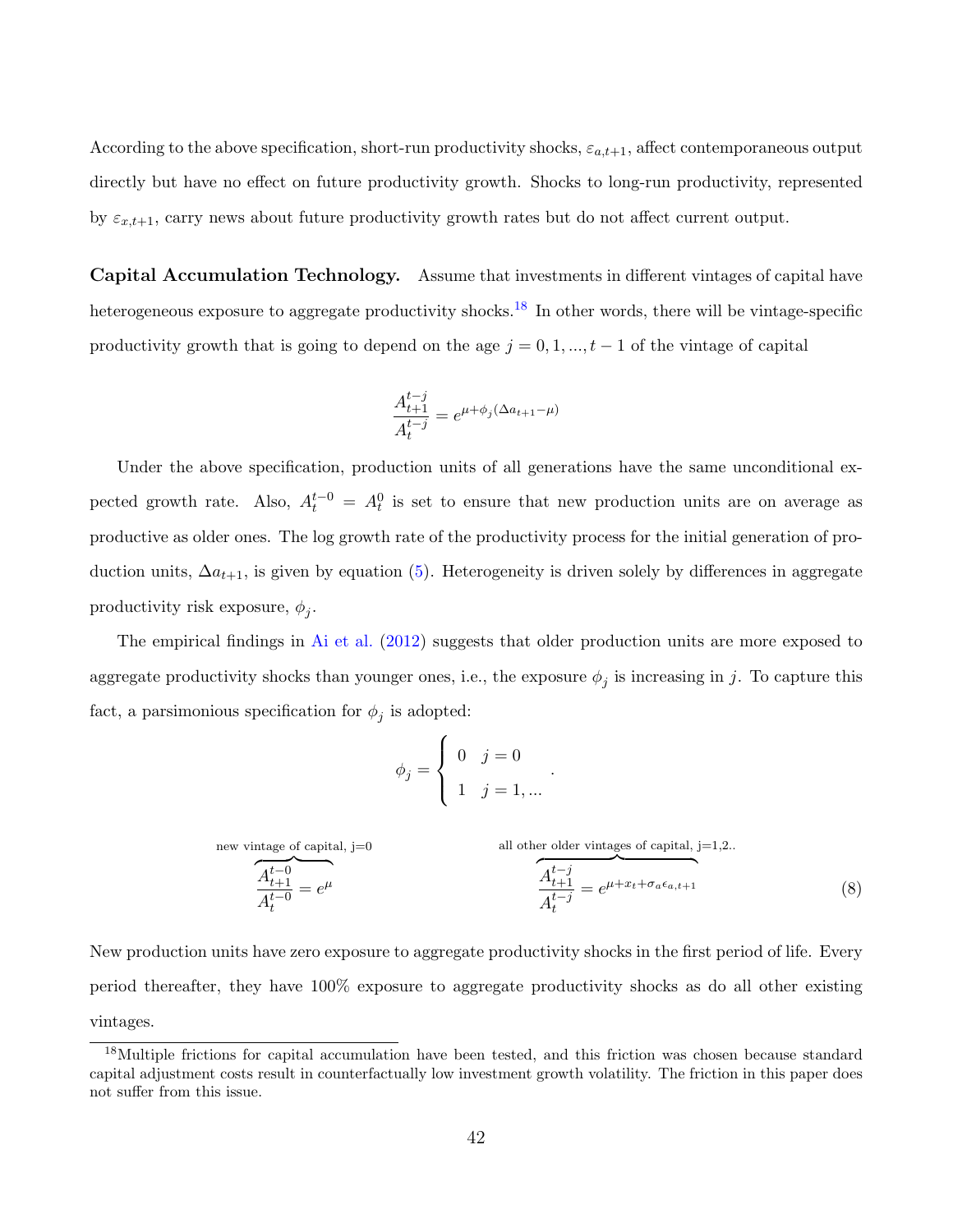Let  $K_t$  denote the productivity-adjusted physical capital stock. Despite the heterogeneity in productivity, aggregate production can be represented as a function of  $K_t$  and  $N_t$ . The law of motion of the productivity-adjusted physical capital stock  $K_t$ , takes the following form:

$$
K_1 = I_0, \quad K_{t+1} = (1 - \delta)K_t + \omega_{t+1}I_t
$$

$$
\omega_{t+1} = \left(\frac{A_{t+1}^{t-0}}{A_{t+1}^0}\right)^{\frac{1-\alpha}{\alpha}} = e^{-\frac{1-\alpha}{\alpha}(x_t + \sigma_a \epsilon_{a,t+1})(1-\phi_0)}
$$

where  $I_t$  is the total mass of new vintage capital produced at time t, and  $\omega_{t+1}$  is an endogenous process that accounts for the productivity gap between the newest vintage of capital and all older vintages. Note that when  $\phi_0 = 1$ , the new capital vintage has the same exposure to aggregate productivity shocks as older ones. In this case,  $\omega_{t+1} = 1$  for all t and capital of all generations are identical.

**The Government.** The government issues one-period nominal risk-free bonds,  $b_t$ , collects taxes in the amount of  $\tau_t$ , and faces an exogenous expenditure and transfers stream,  $g_t$  and  $tr_t$ . Its period by period budget constraint is given by

$$
b_t = \frac{R_{t-1}}{\pi_t} b_{t-1} + g_t - \tau_t + tr_t
$$

The exogenous expenditure streams are formulated as in [Croce et al.](#page-36-10) [\(2012\)](#page-36-10)

$$
\frac{G}{Y} = \frac{1}{1 + e^{-\bar{g}y}}
$$
  

$$
gy_t = (1 - \rho_g)\bar{g}y + \rho_g gy_{t-1} + \epsilon_{G,t}, \ \epsilon_{G,t} \sim N(0, \sigma_{gy}^2)
$$
  

$$
try_t = (1 - \rho_g)t\bar{r}y + \rho_{tr}try_{t-1} + \epsilon_{tr,t}, \ \epsilon_{tr,t} \sim N(0, \sigma_{try}^2)
$$

Total tax revenues,  $\tau_t$ , consist of lump-sum tax revenues.

Tax smoothing by the government consists of tax revenues rising whenever the previous period's debt rises

$$
\tau_t - \tau \ast = \gamma_1 (b_{t-1} - b \ast)
$$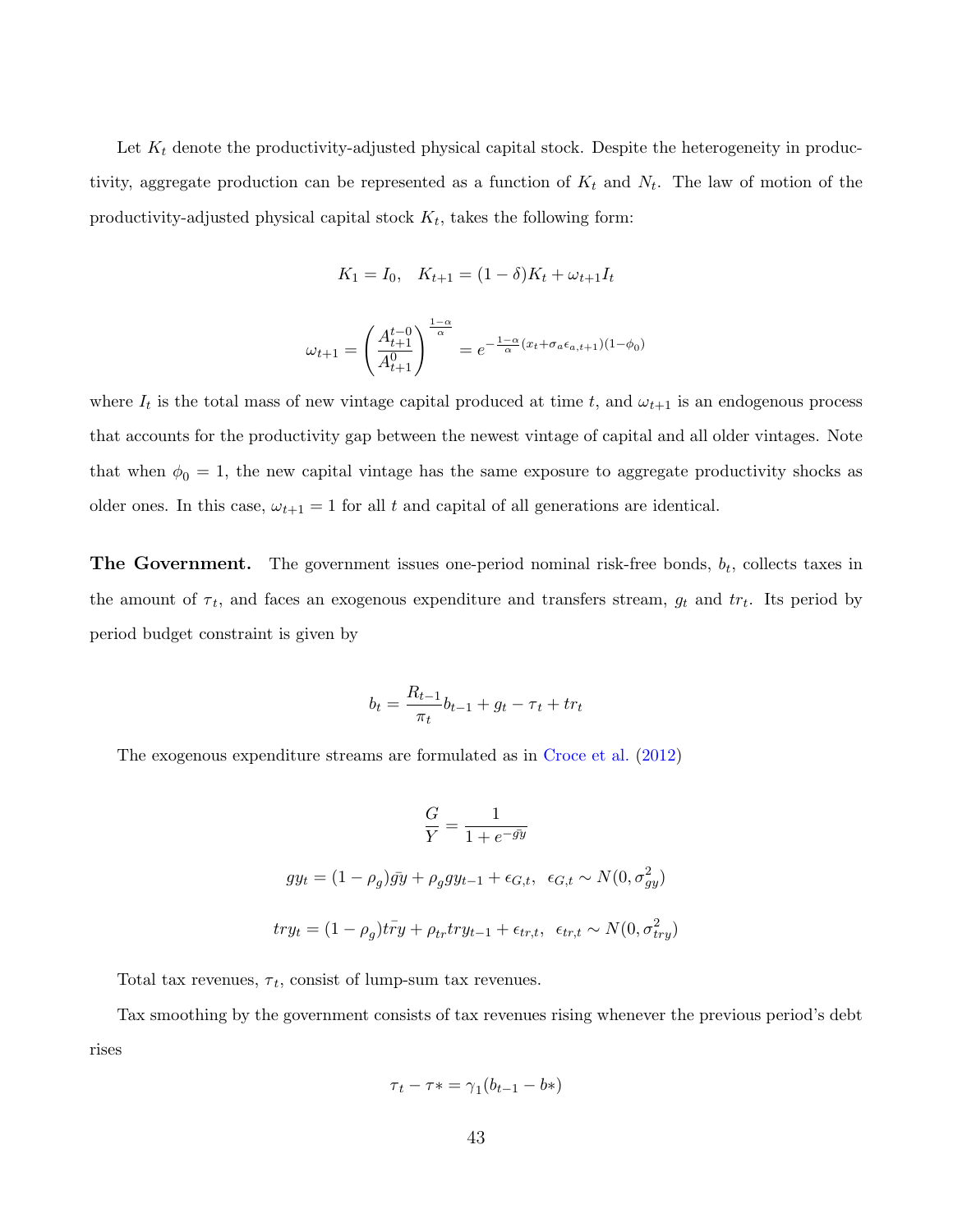where  $\gamma_1 > 0$  ensures that the debt-GDP ratio is bounded and there is a unique solution.

The monetary authority sets short-term nominal interest rate according to a simple Taylor rule

$$
ln(R_t/R*) = \alpha_r ln(R_{t-1}/R*) + \alpha_{\pi} ln(\pi_t/\pi*) + \alpha_{\Delta y} ln(\Delta y_t/\Delta y*)
$$

where  $\alpha_r$  is the inertia coefficient,  $\alpha_\pi$  is the inflation coefficient,  $\alpha_{\Delta_y}$  is the output growth gap coefficient,  $\pi*$  is the inflation target, and  $\Delta y*$  is the output growth target.

**Firms.** Each variety  $i \in [0, 1]$  is produced by a single firm in a monopolistically competitive environment. Each firm i produces output using as factor inputs capital services,  $k_{it}$ , and labor services,  $h_{it}$ . It is assumed that the firm must satisfy demand at the posted price. Formally,

$$
k_{it}^{\theta}(A_t h_{it})^{1-\theta} \ge \left(\frac{P_{it}}{P_t}\right)^{-\eta} y_t
$$

The objective of the firm is to choose  $P_{it}$ ,  $h_{it}$ ,  $k_{it}$  to maximize the present discounted value of profits, given by

$$
E_t \sum_{s=t}^{\infty} m_{t,s} P_s \phi_{is}
$$

where real profits of firm  $i$  are

$$
\phi_{it} \equiv \frac{P_{it}}{P_t} y_{it} - u_t k_{it} - w_t h_{it}
$$

Prices are assumed to be sticky as in Calvo (1983). Each period, a fraction  $\alpha \in [0,1)$  of randomly picked firms is not allowed to optimally set the nominal price of the good they produce. Instead, these firms index their prices to past inflation according to the equation

$$
P_{it} = P_{it-1} \pi_{t-1}^{\chi}.
$$

Note, that in all settings  $\chi = 0$ , which implies there is no price indexation. The remaining  $1 - \alpha$  firms choose  $\check{P}_t$  to maximize the expected present discounted value of profits: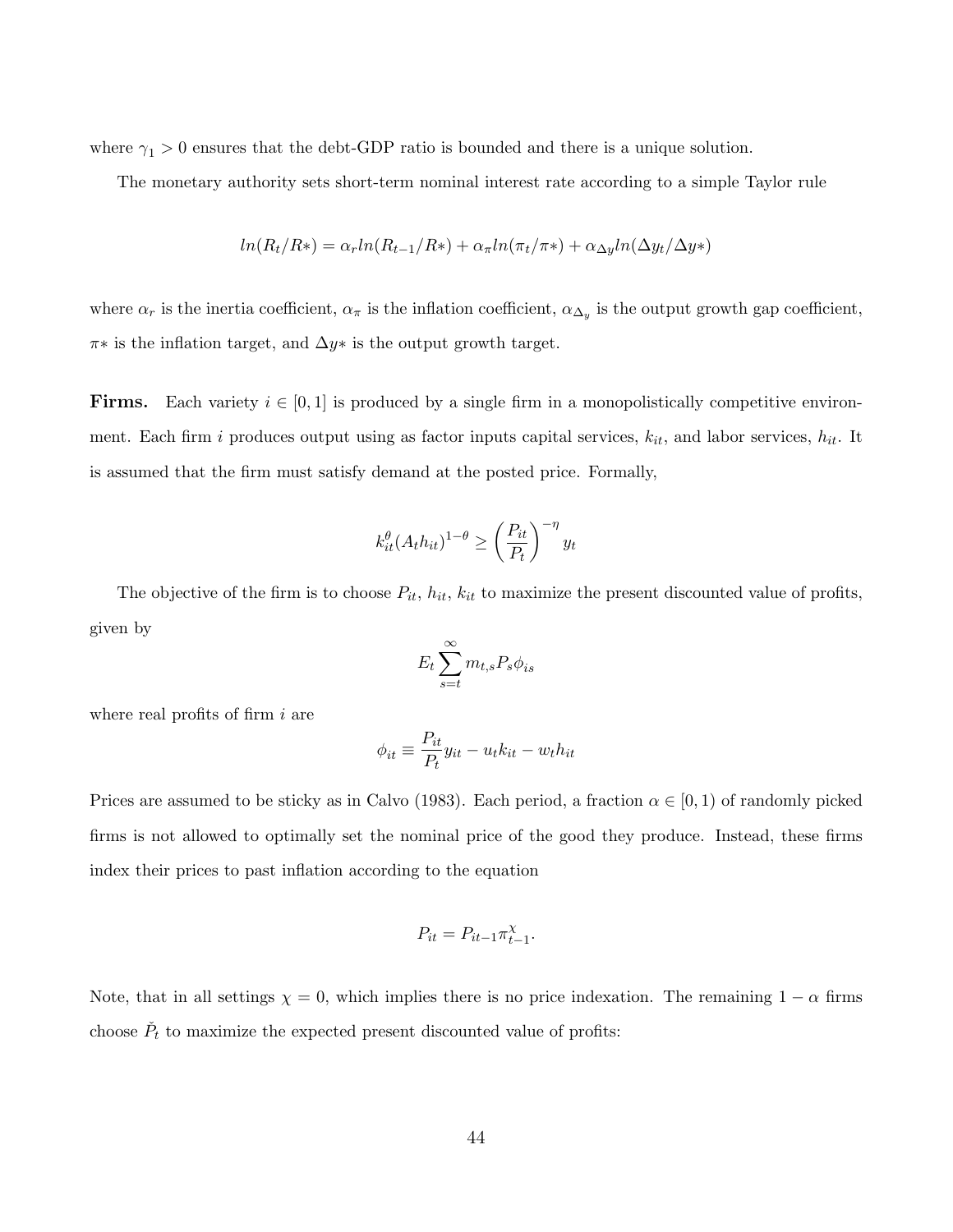$$
E_{t} \sum_{s=0}^{\infty} d_{t,t+s} P_{t+s} \alpha^{s} \left\{ \left( \frac{\check{P}_{t}}{P_{t}} \right)^{1-\eta} \prod_{k=1}^{s} \left( \frac{\pi_{t+k-1}^{\chi}}{\pi_{t+k}} \right)^{1-\eta} y_{t+s} - u_{t+s} k_{it+s} - w_{t+s} h_{it+s} + mc_{it+s} \left( k_{it+s}^{\theta} (A_{t} h_{it+s})^{1-\theta} - \left( \frac{\check{P}_{t}}{P_{t}} \right)^{-\eta} \prod_{k=1}^{s} \left( \frac{\pi_{t+k-1}^{\chi}}{\pi_{t+k}} \right)^{-\eta} y_{t+s} \right) \right\}
$$

The firm's first-order conditions for labor, capital, and optimal price are

$$
mc_t(1-\theta)(\frac{\tilde{k}_t}{h_t})^{\theta} = \tilde{w}_t
$$
\n(9)

$$
mc_t \theta \left(\frac{\tilde{k}_t}{h_t}\right)^{\theta - 1} = u_t \tag{10}
$$

The firm's optimal price is set such that marginal revenues are equal to some markup over marginal costs

$$
\frac{\eta}{\eta - 1} x_t^1 = x_t^2 \tag{11}
$$

where

$$
\tilde{x}_t^1 = p_t^{*-1-\eta} \tilde{y}_t m c_t + \alpha E_t D_{t,t+1} \pi_{t+1}^{\eta+1} \pi_t^{\chi(-\eta)} \left(\frac{p_t^*}{p_{t+1}^*}\right)^{-1-\eta} \tilde{x}_{t+1}^1 e^{\Delta a_{t+1}}
$$
\n(12)

$$
\tilde{x}_t^2 = p_t^{* - \eta} \tilde{y}_t + \alpha E_t D_{t, t+1} \pi_{t+1}^{\eta} \pi_t^{\chi(1-\eta)} \left(\frac{p_t^*}{p_{t+1}^*}\right)^{-\eta} \tilde{x}_{t+1}^2 e^{\Delta a_{t+1}}
$$
\n(13)

Aggregation and Equilibrium. This period's price level is a weighted average of the firm's optimal price and the previous period's price level:

$$
1 = \alpha \pi_t^{-1+\eta} \pi_{t-1}^{\chi(1-\eta)} + (1-\alpha) p^{*(1-\eta)}
$$
\n(14)

It can be shown that the resource costs of inefficient price dispersion are characterized as follows

$$
s_t = (1 - \alpha)p_t^{* - \eta} + \alpha \left(\frac{\pi_t}{\pi_{t-1}^{\chi}}\right)^{\eta} s_{t-1}
$$
\n(15)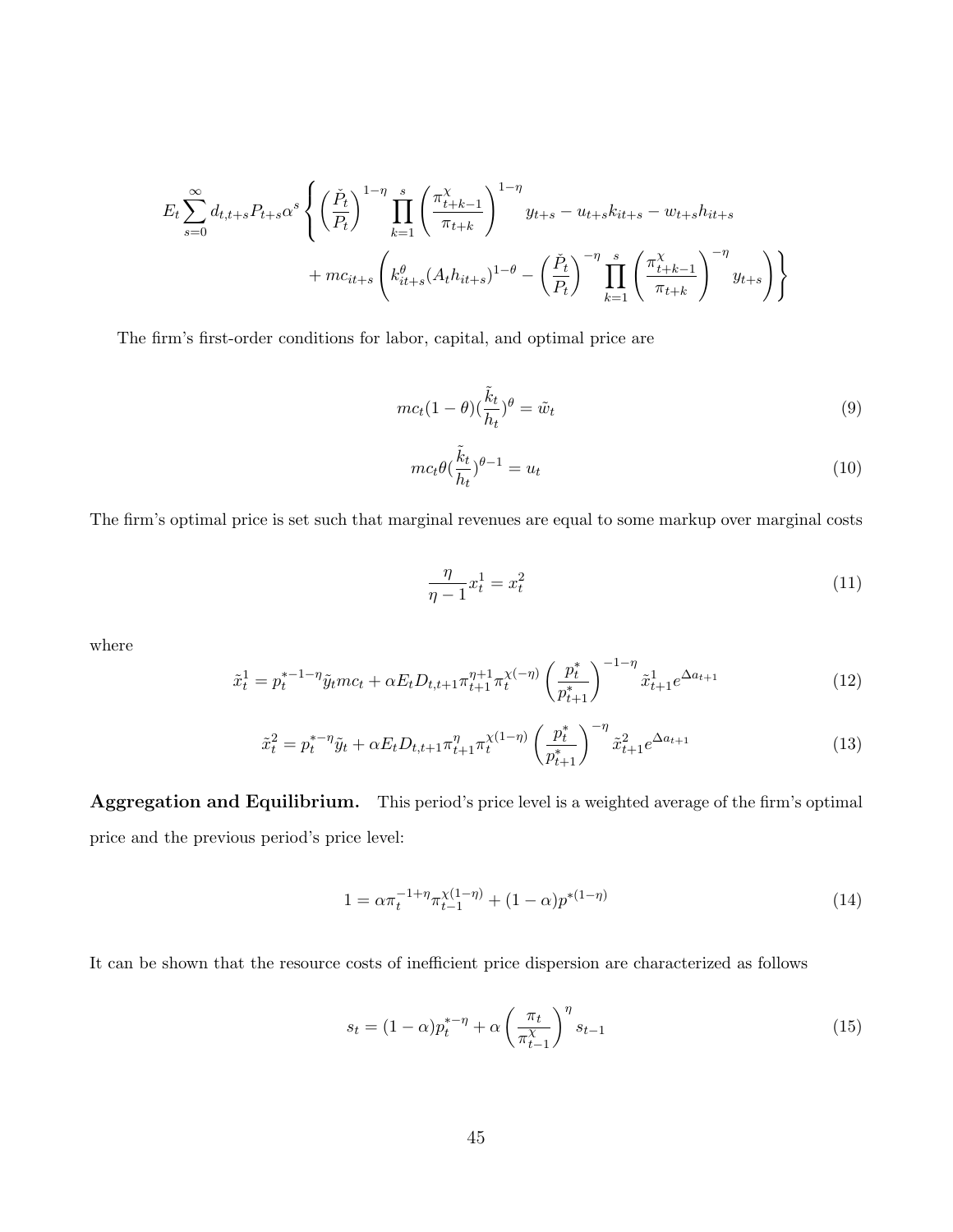Given the price dispersion, output is described by

$$
\tilde{y}_t = \frac{1}{s_t} [\tilde{k}_t^{\theta} (A_t h_t)^{1-\theta}] \tag{16}
$$

and aggregate demand is the following sum

$$
\tilde{y}_t = \tilde{c}_t + \tilde{i}_t + \tilde{g}_t \tag{17}
$$

## <span id="page-46-0"></span>B Optimal Inertia Coefficient

In the New Keynesian model, forward-looking expectations are a crucial component through which monetary policy can influence the economy. This is because consumption and investment (i.e., aggregate demand) are dependent upon not just the current real interest rate, but also all future expected real interest rates. Given that the policymaker in my model is committing to a rule in which it has complete credibility, monetary policy is fully capable of altering the expectations of the households and firms.

Since firms are forward looking when resetting their prices, inflation (which is a function of the firms optimal prices) will not rise by as much if the firms are promised by monetary policy that future output gaps and marginal costs will be lower (which is what commitment allows). This improves the short-run trade-off between inflation and output and is the reason that policies under commitment welfare-dominate discretionary policies. It is in this spirit that a positive inertia coefficient could potentially improve welfare.

With a positive inertia coefficient, dependence on a lagged term permits the policy maker to manipulate long-term interest rates with more modest movements in the short-term rate than would otherwise be necessary. One way to influence the future path of short-term rates is to maintain a higher level of interest rates for a period of time after they have been raised. Hence, given the agents' forward-looking expectations, monetary policy can impose significant effects on aggregate demand without using extremely volatile movements in the short-term interest rate. In my model, a high coefficient on the lagged interest rate reduces the variance of both inflation and consumption growth, and the optimal value is 0.9.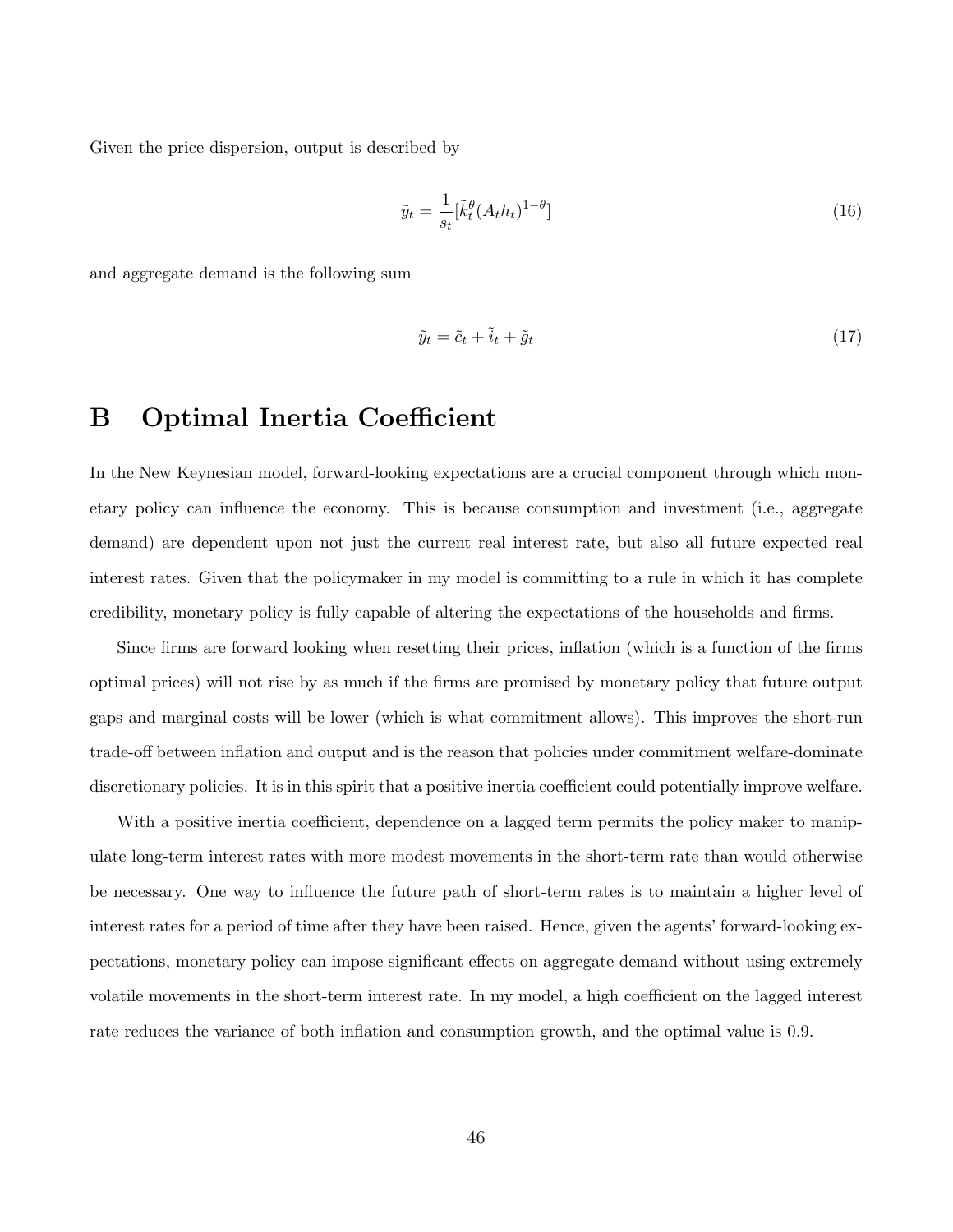

Fig. A1: Asymmetric Responses to Positive and Negative Long-Run Shock

This figure shows the asymmetric endogenous responses to a negative long-run productivity shock on inflation and the markup. The parameterization is based on the calibration in table [2](#page-19-0) and focuses on the policy that yields the highest welfare in equation [4.](#page-22-1) The colored line shows the difference between the positive and negative shocks. This asymmetry is greatest for the high IES setting and decreases with a low IES or high inflation coefficient. The implication is that the steady state markup will be close to the markup that occurs in the linear, symmetric setting. The negative shock dominating for the high IES implies that the average markup would be lower in that setting.

## <span id="page-47-0"></span>C Asymmetric, persistent responses to long-run shocks

If all of the above dynamics were symmetric with respect to positive and negative shocks, policy would have no impact on the stochastic steady state of any of the endogenous variables. The second-order approximation is crucial because it captures nonlinearities that are inherent to the data. Nonlinearities imply asymmetric responses of endogenous variables. This potential asymmetry means that a greater variance can impact the steady-state values of variables such as the average markup, which is important for my welfare analysis.

Figure [A1](#page-15-0) shows the response of inflation and the average markup to both a positive and negative shock. The differences in responses have been magnified for pedagogical reasons. The red line is the difference in magnitude between the positive and negative long-run shock for the model with a high IES. It is clear that the red line follows the negative shock, which implies that the negative shock dominates.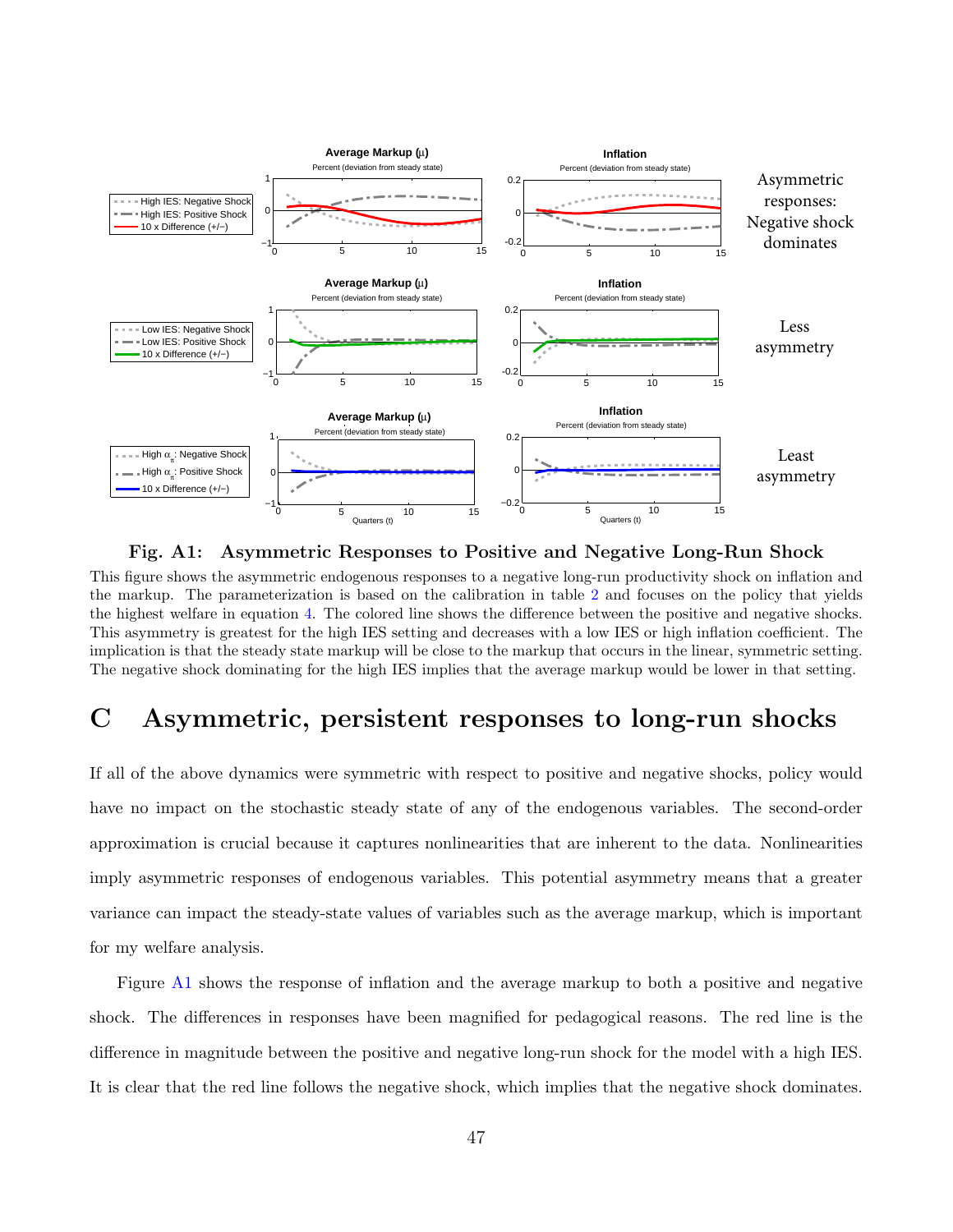The magnitude of the difference is greater for the high IES model than for the low IES model. In the high IES model, the more forward-looking firms are choosing a higher optimal price in response to the long-run negative productivity shock, and this erodes the average markup to a greater extent. The responses are practically symmetric with respect to the setting with a high inflation coefficient. This implies that the steady-state markup will be close to the markup that would occur in a linear, symmetric setting. Although not shown, the first-order approximations were perfectly symmetrical so the difference was precisely zero for every period.

## <span id="page-48-0"></span>D Sensitivity Analysis

In terms of robustness, I test how sensitive the optimal inflation volatility and optimal inflation coefficients are to changes in the risk aversion coefficient and the intertemporal elasticity of substitution. Figure  $A2$ shows that both a high IES ( $\psi = 2$ ) and high risk aversion ( $\gamma = 10$ ) are necessary for monetary policy to find it optimal to place less weight on stabilizing inflation. As these two parameters rise, monetary policy finds it optimal to stabilize consumption to a greater extent to lessen the severity of recessions and also to more effectively reduce the markup in bad times.

#### First- vs. Second-Order Approximation, Low IES

The first studies of New Keynesian monetary policy (e.g. [Goodfriend and King](#page-37-0) [\(1997\)](#page-37-0), [Woodford](#page-39-3) [\(2001\)](#page-39-3)) used linear approximations. Studies thereafter used second-order approximations (e.g. [Kollmann](#page-37-3) [\(2008\)](#page-37-3), Schmitt-Grohé and Uribe [\(2007\)](#page-38-2)) and they came to the same conclusions: it is optimal to focus solely on stabilizing inflation. All of the studies mentioned use standard preferences, where the IES is low and typically below one because it represents the inverse of the risk aversion coefficient.

To understand the negligible difference, note that the second-order approximation captures the effect of the variance of future shocks. Given the relatively low patience of the agent, it stands to reason that future effects would play a minor role in determining the optimal allocations, and this is confirmed by the impulse response functions in Figure [A3.](#page-27-0) Overall, my findings suggest that one should expect to see very little difference in dynamics and outcomes when moving from first order to second order for a model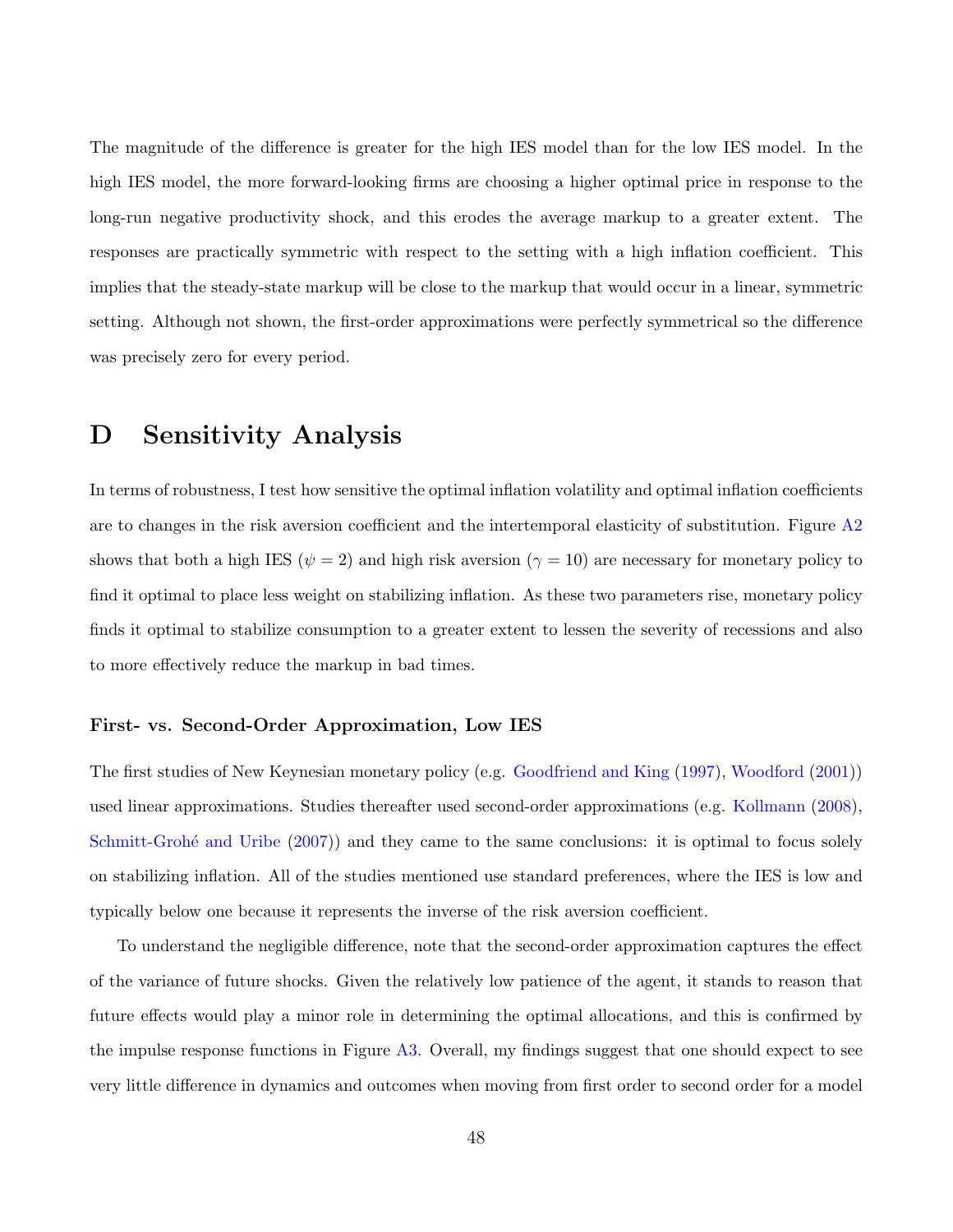with a low IES and relatively high risk free rate. This finding is roughly consistent with the notion that the typical macroeconomic model that abstracts from financial data can be well approximated with a first-order approximation.

#### First- vs. Second-Order Approximation, High IES

There are sizable differences between the first- and second-order approximations for the high IES ( $\psi = 2$ ) case, as shown in Figure [A3.](#page-27-0) The growth of the consumption-leisure bundle reacts more and does not revert to steady state as quickly as the first-order approximation. This is intuitive, because the secondorder approximation yields a greater motive for precautionary savings, so that the agent works more and decreases leisure more at the onset of bad news. Firms also become more forward looking and are choose much higher prices as the negative productivity shock continues well into the future. For the second-order approximation, the average markup no longer quickly reverts to steady state but instead stays low for an extended period of time.

By taking into account the future shocks to the variance along with a greater precautionary savings motive, the second-order approximation implies much lower average markups are associated with negative long-run productivity shocks. Recall that the average markup acts as an implicit tax on factors of production, so that a decrease in its value is positive for welfare. This substantial drop in the average markup is missing from the previous section that focuses on the low IES and is also missing in the literature. By allowing inflation to rise so that the average markup falls, monetary policy is providing good long-run news to counter the bad productivity shock.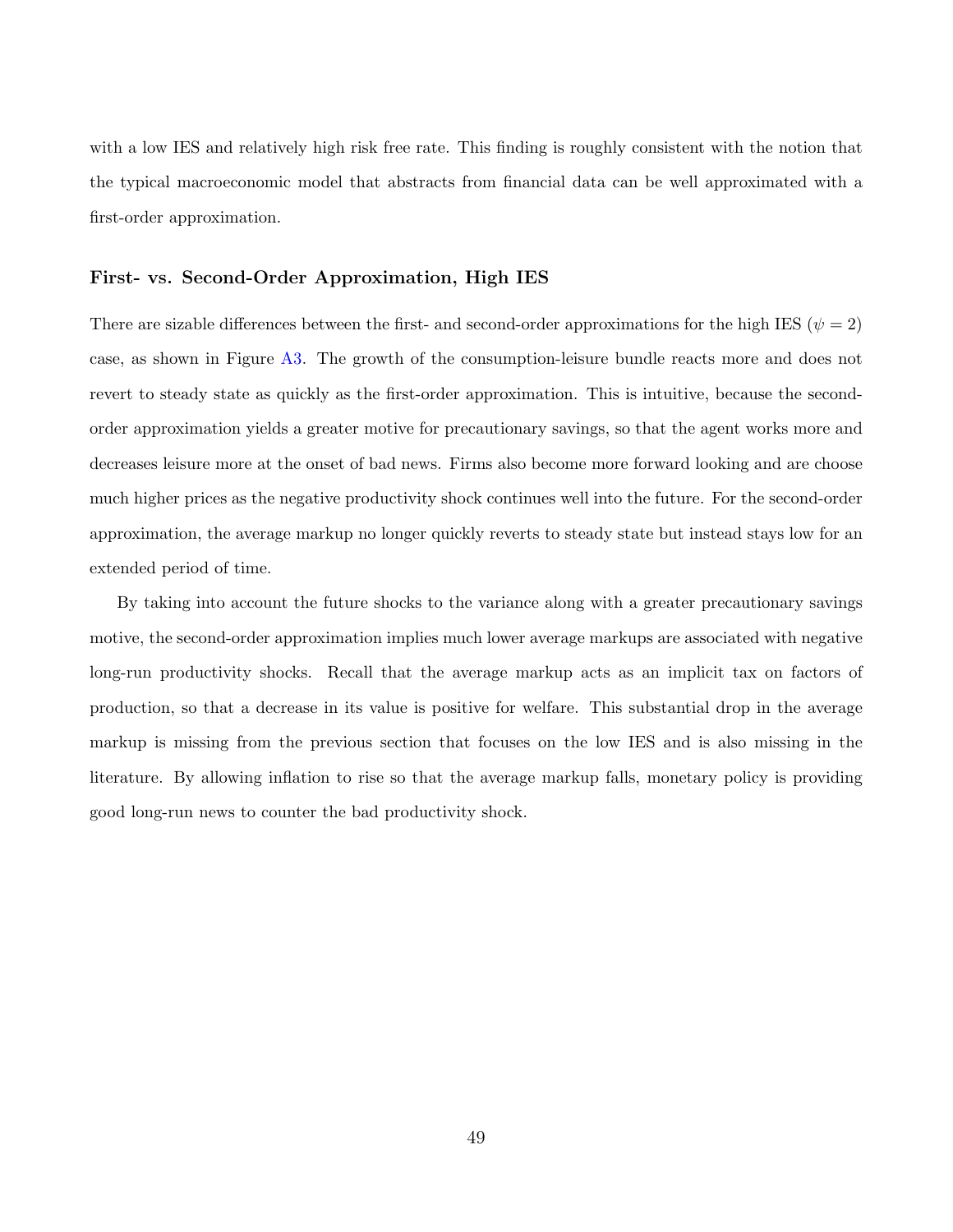![](_page_50_Figure_0.jpeg)

Fig. A2: Effects of Increasing IES and Risk Aversion with Long-Run Shocks Only

This figure shows the effects of increasing the intertemporal elasticity of substitution and risk aversion. The setting is a world with only long-run shocks to productivity. The other coefficients are set to match the rule that yields the highest welfare for the high IES ( $\psi = 2$ ) and high risk aversion ( $\gamma = 10$ ) case as in table [2.](#page-19-0) The higher IES increases the patience of households and lowers the risk-free rate. This also makes firms more forward looking and reduces the average markup. The lower markup combined with the greater sensitivity of consumption to changes in real rates leads to higher optimal inflation volatility and a lower inflation coefficient as the IES rises, as shown in the bottom two panels. The higher risk aversion increases the equity premium, which coincides with higher welfare costs of recessions.